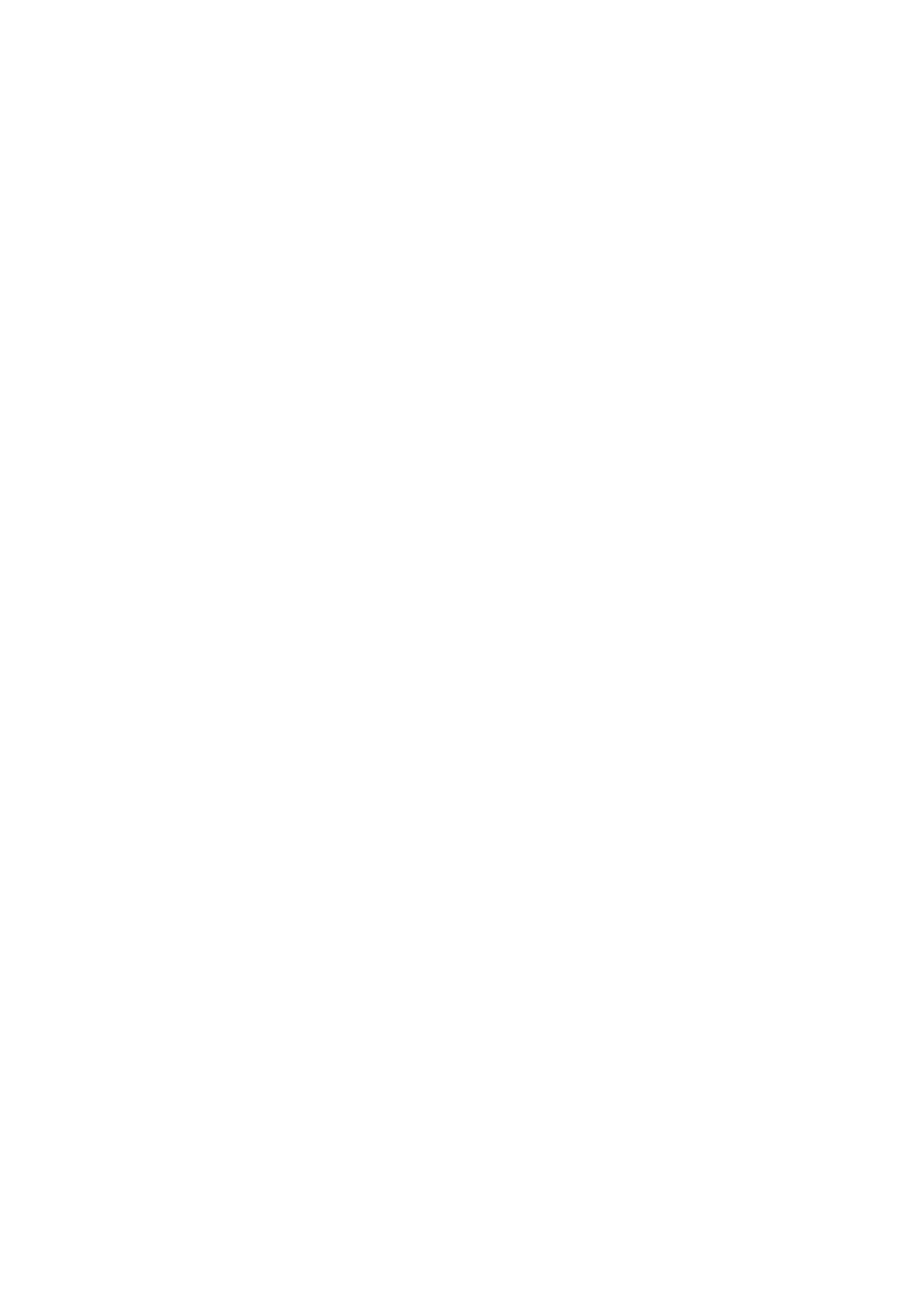## **The Rights and Entitlements of Young People Aged 16 to 17 Years Across Northern Ireland**

**Frances Dowds July 2009**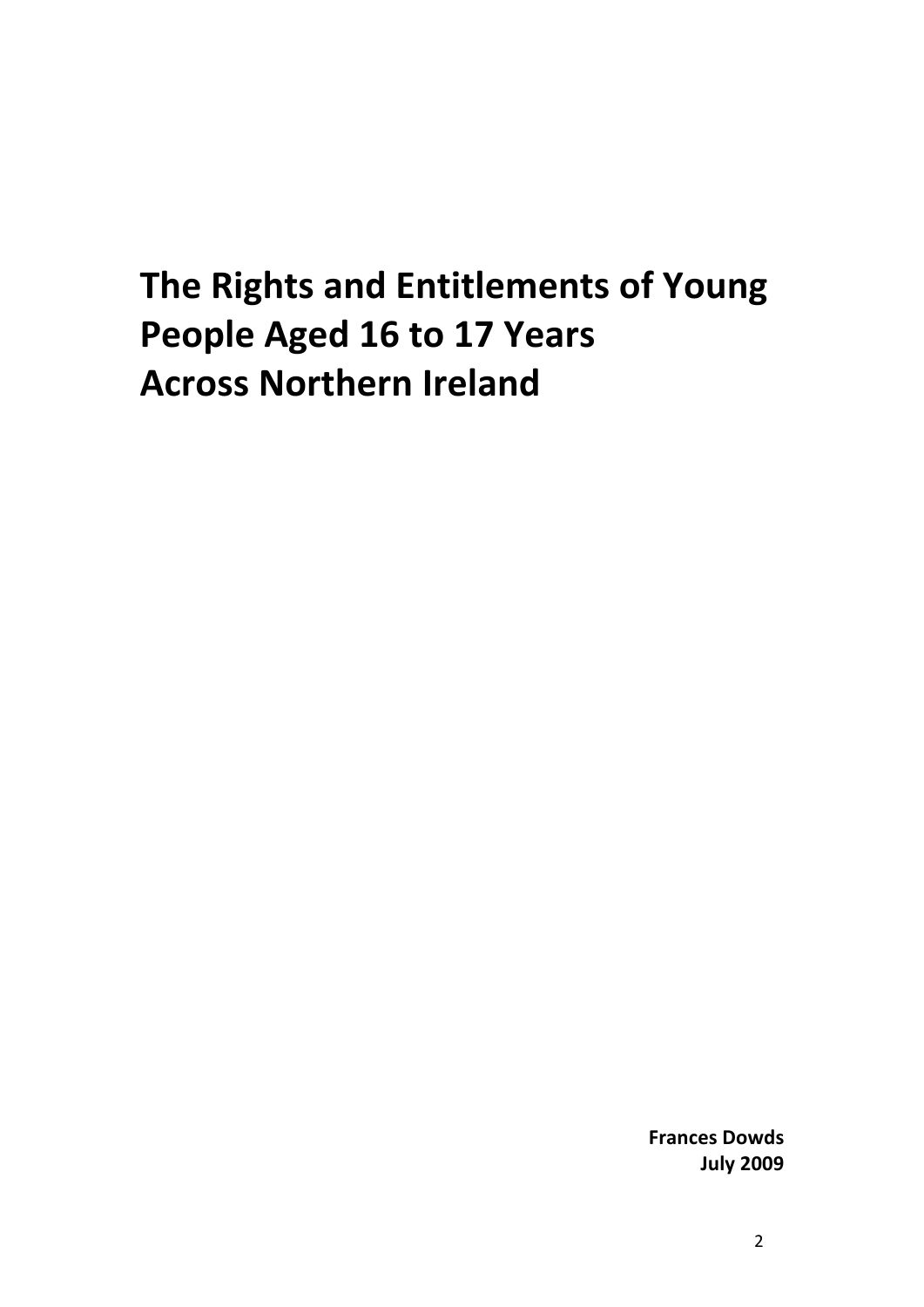#### **Contents**

|                                                              | Page      |
|--------------------------------------------------------------|-----------|
| Acknowledgements                                             | 4         |
| Introduction                                                 | 5         |
| Methodology                                                  | $5 - 6$   |
| United Nations Convention on the Rights of the Child         | $6 - 7$   |
| Research – Statistical Context                               | $7-8$     |
| Young People experiencing Poverty                            | 8         |
| <b>Understanding Poverty</b>                                 | $8-9$     |
| Young People in Families at Risk of Poverty                  | $9 - 11$  |
| Young People Living Independently or in Supported Living     | $11 - 15$ |
| Young People Not in Education, Employment or Training (NEET) | 15-18     |
| Impact of Social Disadvantage on Educational Attainment      | 18-20     |
| <b>Barriers to Education</b>                                 | $20 - 21$ |
| The High Cost of Education                                   | $21 - 23$ |
| Housing                                                      | $23 - 26$ |
| Earnings                                                     | $26 - 29$ |
| Conclusions                                                  | 29-31     |
| Appendix 1: Economic Rights & Entitlements                   | 32-40     |
| Bibliography                                                 | 41-42     |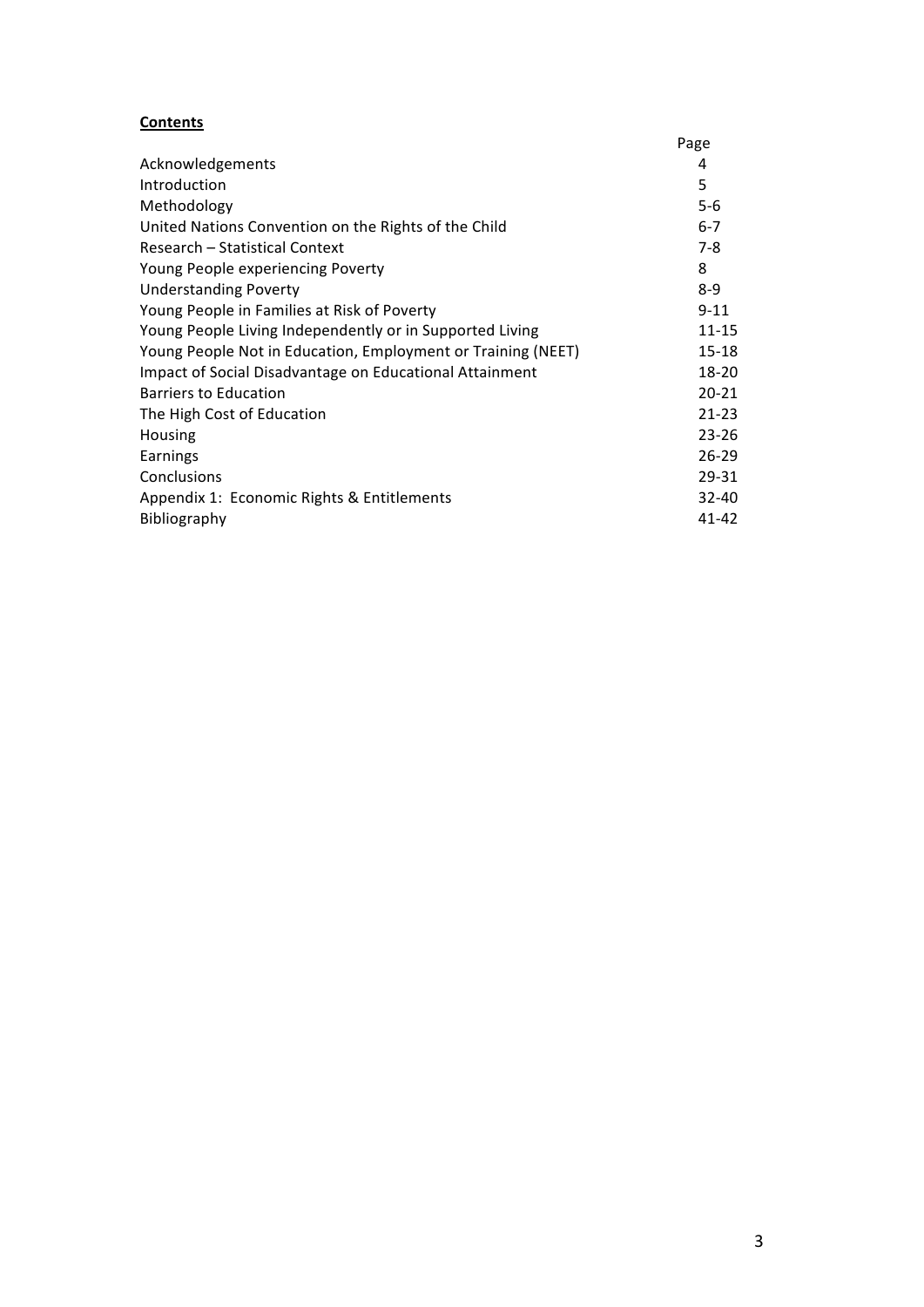### Acknowledgements

The research on which this report is based was funded by the Northern Ireland Commission for Children and Young People (NICCY). We have benefitted greatly from the skills and expertise of many people and would like to mention a few here. First the advisory group which consisted of Koulla Yiasouma, Simon Carroll and Goretti Horgan who were there throughout the duration of the project with sound advice. We are especially grateful for the essential support of Include Youth's Give and Take projects and locally based community youth centres and projects which support vulnerable young people to live independently, such as First Housing Derry/Londonderry. Finally, our thanks to the young people that participated in the research and without whom it would not have been possible.

#### **Board of Directors NIAPN**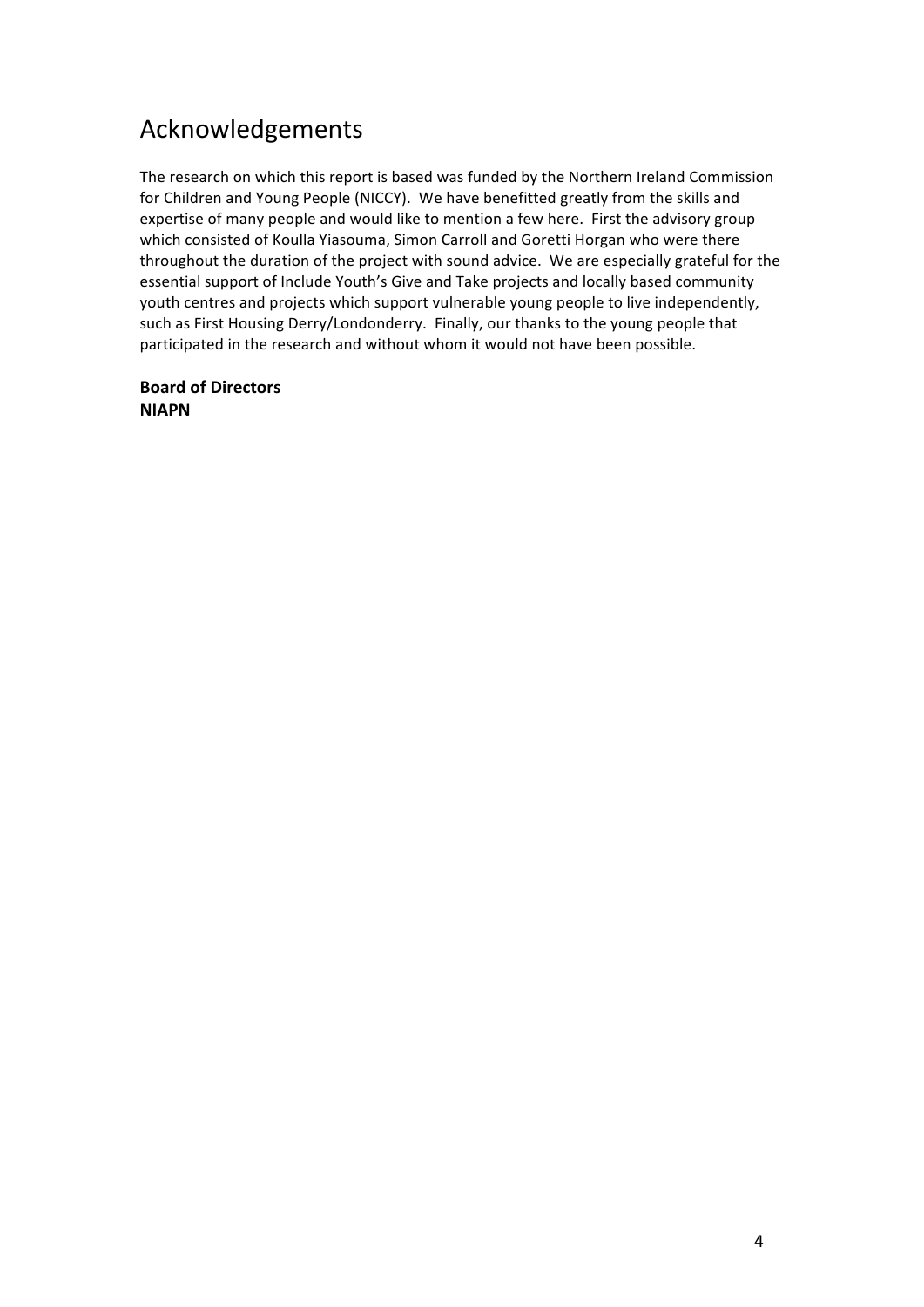#### **1. Introduction**

The purpose of this study is to provide the Office of the Commissioner for Children and Young People (NICCY) with the beginnings of an evidence base regarding the rights and entitlements of young people aged 16 to 17 years across Northern Ireland with regard to specific services in the access and enjoyment of benefits, housing and the area of earnings.

NICCY commissioned this report in the form of a critical essay, as evidenced through a review of existing literature and the examination of relevant qualitative and quantitative research. The essay also examines current policy on rights and entitlements, and includes the views of key stakeholder young people. Education, training and employment are the key policy areas that determine the entitlements of 16‐17 year olds to benefits, housing and earnings.

The paper makes reference to the above with reference to the rights contained in the UNCRC including the 2002 and 2008 Concluding Observations of the Committee on the Rights of the Child. It addresses the approximate demographics of young people aged 16 and 17 years in Northern Ireland, including an approximate breakdown of key groups of young people identified as being at greatest disadvantage in relation to such rights and entitlements.

With reference to the statutory assessment of poverty (relative income poverty line) fieldwork sessions were held with key groups identified at greatest risk of poverty in Belfast, Armagh and Derry/Londonderry:

- o Young people in families at risk of poverty
- o Young people living independently/in supported living
- o Young people not in education, employment or training within families or in supported living/independently living (including young mothers)

The paper examines their educational experiences, their needs, including access to and awareness of information on statutory entitlements and rights, and thresholds for access to benefits. To conclude the paper provides evidence‐based recommendations on the need for further research/work in this area, and the particular issues needing addressed.

Due to the complex nature of rights and entitlements, particularly in relation to welfare, key facts and figures and entitlements have been presented throughout the sections of this essay for ease of access. This information is available at appendix i at the end of the document.

#### **2. Methodology**

Two fieldwork sessions were held with each of the three groups listed above. Participants were identified through the membership of the Northern Ireland Anti-Poverty Network: a Network with members drawn from the voluntary and community sectors, public and statutory bodies established to create a focus on poverty. Fieldwork sessions in Belfast, Derry/Londonderry and Armagh were held over a period of two months. Participants in the Belfast group were drawn from one inner city community background. The latter two fieldwork groups drew participants from different community backgrounds across Derry/Londonderry and from smaller rural villages and towns. Thirty-four participants were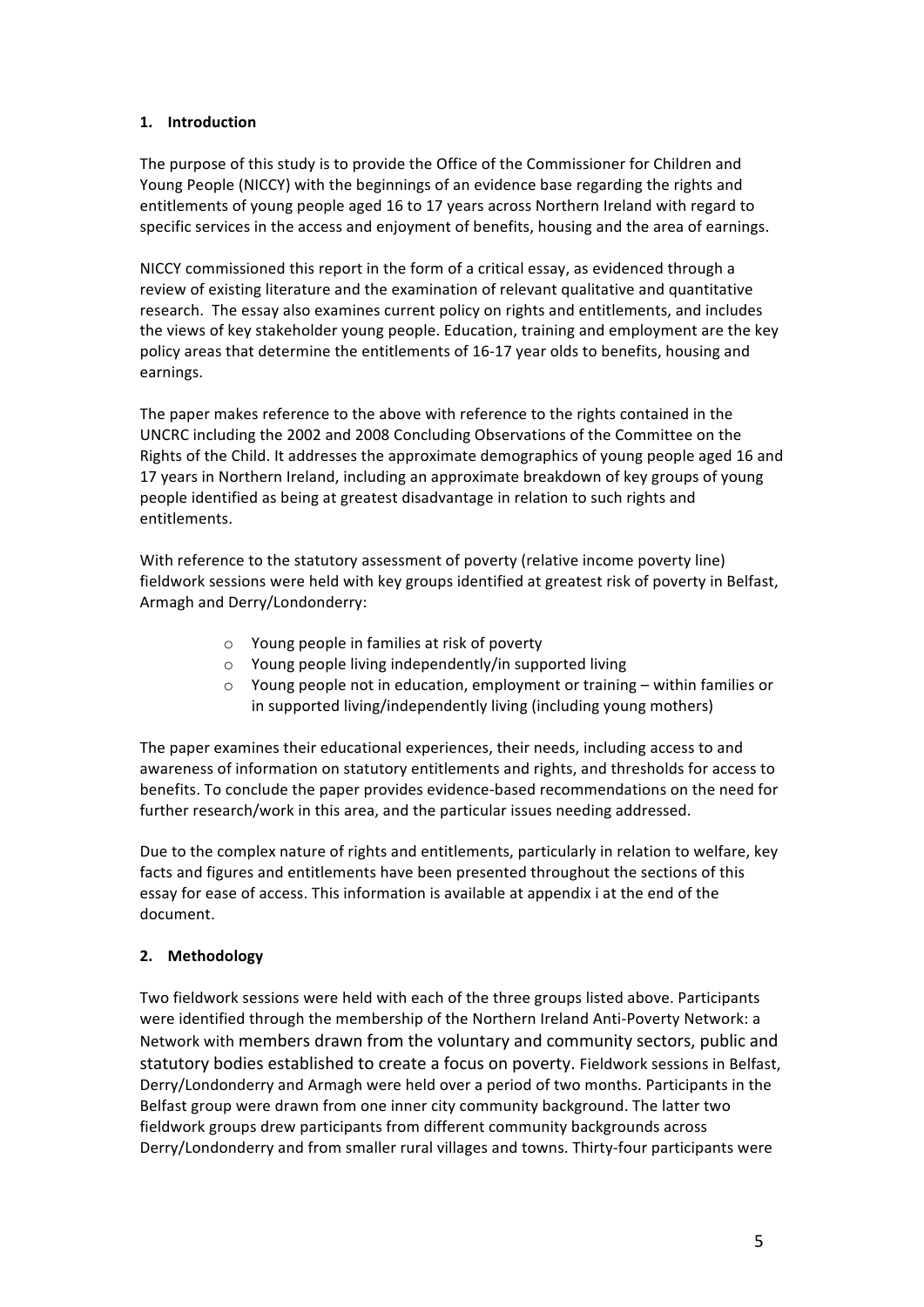asked a series of open questions which sought to identify the good things and the bad things in their lives with specific reference to rights and entitlements.

The use of open questions, allowed the young people themselves to take control of the agenda of the focus groups, and ensured that their agency was acknowledged and respected. Participants were also asked to identify recommendations that could make a difference to their lives. The second fieldwork session gave participants a 'right of reply,' an opportunity to verify findings generated within the first and also allowed for additional comment to be included.

There were 34 participants, 18 female, 16 male. Sixteen were aged sixteen, ten were seventeen, four were eighteen and four were aged between eighteen and twenty. The older participants were all either in supported housing or living independently. Nine participants were in care, three had recently left care and four were living in supported housing. Eighteen young people were either living at home, were living with extended family members or with foster families. Twenty‐three young people were outside education, training or employment and fifteen were taking part in voluntary sector organised youth training schemes outside of traditional education. There were six young people within the Belfast focus group who were in education and/or training and this served to generate interesting comparative data with the young people not in education, employment or training (NEET). Eight of the young people had part-time jobs, seven of these within Belfast; by the end of the focus groups the number of jobs held had reduced to seven in total. Of the young participants six were registered unemployed, five had been so for more than one year. One of the 34 participants had a child. By the end of the focus groups two young women were pregnant.

#### **3. UN Convention on the Rights of the Child (UNCRC)**

The United Nation's Convention on the Rights of the Child (UNCRC) applies to all children and young people aged 17 and under. The Convention is separated into 54 'articles': most recognise the right of all children in relation to social, economic, cultural or civil and political issues; while others set out how governments must publicise or implement the Convention. Some groups of children and young people ‐ for example those unable to live and develop within the family environment, and young people with a disability - have additional rights to make sure they are treated fairly and their needs are met. The UK ratified the Convention on the Rights of the Child (UNCRC) on 16 December 1991.

The key articles of relevance to this paper are:

Article 4 Implementation of Rights – the obligation on the State to ensure that the rights in the Convention are implemented.

Article 26 Social Security – the child's right to benefit from Social Security.

Article 27 Standard of Living – the right of every child to 'a standard of living adequate for the child's physical, mental, spiritual, moral and social development'.

Article 32 Economic Exploitation – the right of the child to protection against harmful forms of work and against exploitation.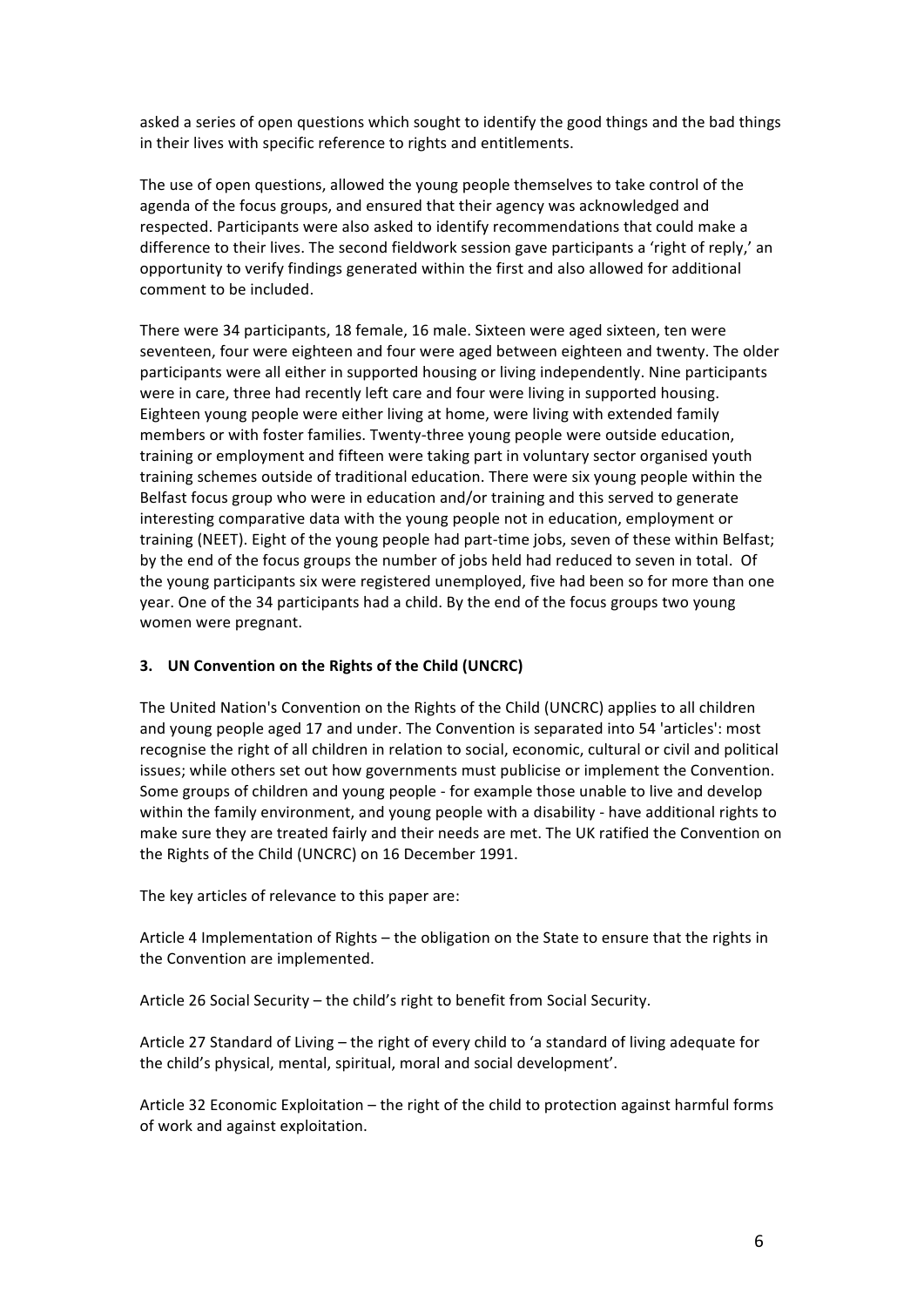Commenting on the above articles the Committee on the Rights of the Child (2002, 2008) expressed serious concerns at the levels of poverty in Northern Ireland and the rest of the UK in both its 2002 and 2008 Concluding Observations on the State party's periodic reports. Although key responsibility for Article 27 falls primarily to the parents or guardians of a child, "the Convention also clearly places a responsibility on governments to both support parents in the fulfillment of this duty and to step in where parents are unable to adequately fulfill it." (NICCY (2008) CRR)

According to the NICCY submission (CRC, 2008)"Research evidence has consistently shown that children living in poverty are being denied access to a standard of living adequate for their physical, mental, spiritual, moral and social development…." The report continued "They are also being denied their Article 6 right to survive and develop, to the maximum extent possible." Commenting in 2008, the Committee expressed concern that although child poverty had reduced somewhat since 2002 it remained *"a very serious problem"* across the UK and of *"particular concern in Northern Ireland where over 20% of children reportedly live in persistent poverty"* (CRC 2008: para 64).

The Committee then recommended that "the State party, in accordance with Article 4 of the Convention, allocate the maximum extent of available resources for the implementation of children's rights, with a special focus on eradicating poverty and reducing inequalities across all jurisdictions." (para 19).

The Concluding Observations of the UN Committee on the Rights of the Child in relation to the allocation of resources noted "*with appreciation the increase in expenditures on children in recent years. Nevertheless, the Committee is concerned that the increases are not sufficient to eradicate poverty and tackle inequalities and that the lack of consistent budgetary analysis and child rights impact assessment makes it difficult to identify how much expenditure is allocated to children across the State party and whether this serves to effectively implement policies and legislation affecting them." (para 18).* 

In 2002, the Committee on the Rights of the Child expressed concern that the National Minimum Wage (NMW) did not apply to under 18 year olds, noting that these young people were at risk of economic exploitation (article 32).

#### **4. Research ‐ Statistical Context**

A detailed statistical picture of the experience of young people aged 16‐17, particularly those not in education, employment or training is not readily available through government sources, which traditionally plot the academic and vocational achievements of young people in full time education or vocational training within broader and varying age bands. The life experiences of young people not in education, employment or training can be gleaned as a result of research omissions rather than inclusions. What data specific to 16‐17 year olds is available has been presented throughout the essay. Some additional sources of information on the target groups have been collated from academic or specialist Non Government Organisation (NGO) studies. Further limited data has been secured as a result of government questions asked within the NI Assembly and as a result of specific queries on existing data sources from the NI Statistics and Research Agency (DSD & DE).

This work supports the observations made by NICCY on the lack of disaggregated data on 16‐ 17 year olds across Northern Ireland. This omission has been highlighted and recommendations have been made within the Northern Ireland Commissioner for Children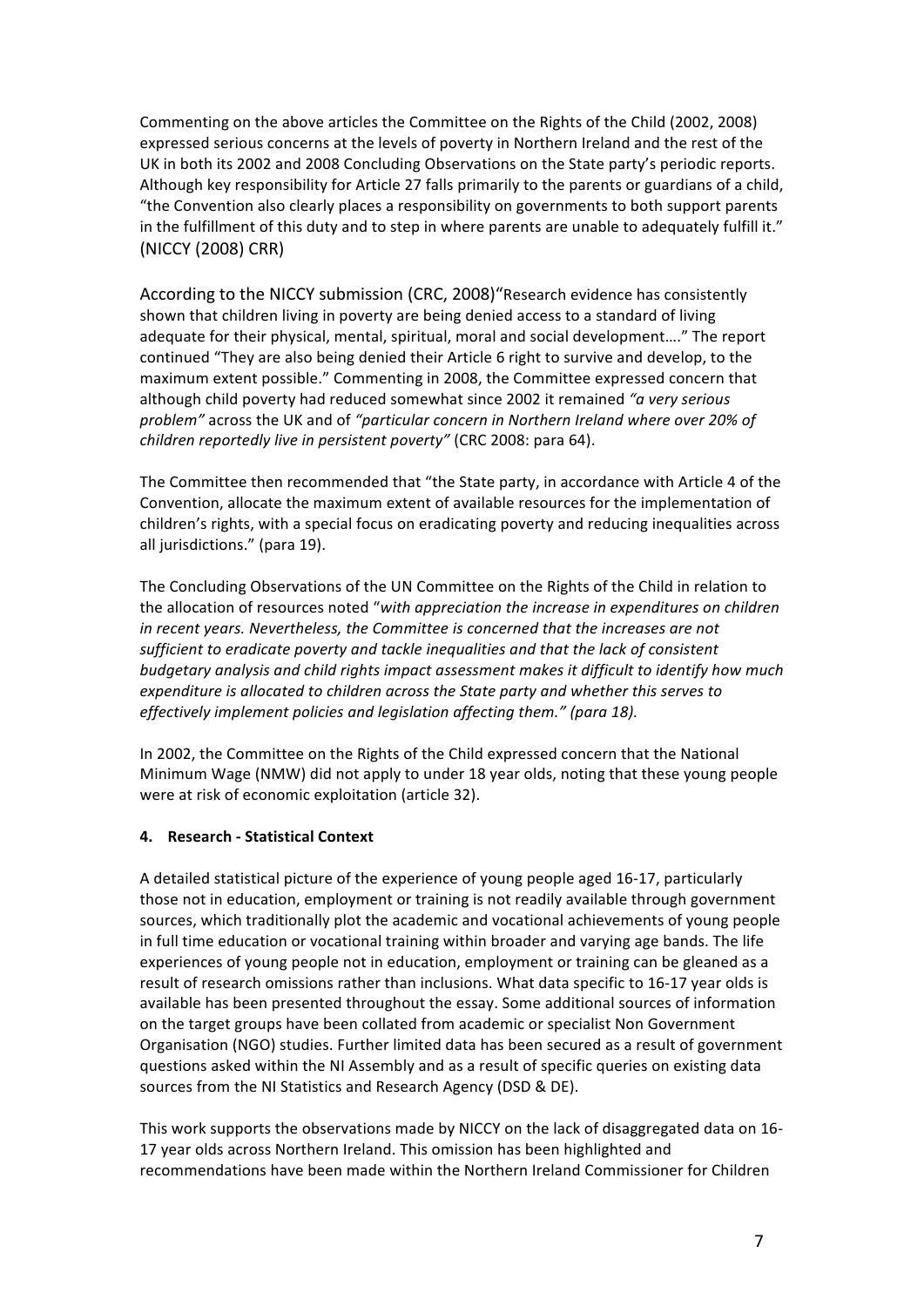and Young Peoples' submission to the United Nations Convention on the Rights of the Child, for government to make such data available (Concluding Observations of the Committee on the Rights of the Child, 2008). Without such data it is not possible for government to ascertain whether they are meeting their obligations to children and vulnerable young people as outlined under the UNCRC.

#### **5. Young People experiencing Poverty**

| Fact         | 48% children experiencing poverty<br>21% in persistent poverty - (3 years or more)<br>Save the Children, 2007)                                                                                                                                                                        |
|--------------|---------------------------------------------------------------------------------------------------------------------------------------------------------------------------------------------------------------------------------------------------------------------------------------|
| Entitlement  | Educational Maintenance Allowance £10-30 p/w including grants of £1-<br>200 for attendance and delivery on learning agreements (only if in<br>education, or training and employment)                                                                                                  |
| <b>UNCRC</b> | Article 27 (Standard of Living) of the UNCRC recognises the right of every<br>child to 'a standard of living adequate for the child's physical, mental,<br>spiritual, moral and social development'<br>Article 26 Social Security - the child's right to benefit from Social Security |

#### **6. Understanding Poverty**

Poverty is a complex subject and can be defined in a number of ways. Children are considered to be living in severe poverty in Northern Ireland when they are poor on three measures, they are: child and adult deprivation (both doing without basic necessities) and low household income. Recent research by Save the Children has identified forty four thousand children living in severe poverty (A 2020 Vision, Ending Child Poverty in Northern Ireland, 2007). Children who were poor on one or two measures were considered to be experiencing child poverty but not experiencing severe poverty. One hundred and seventy thousand children are living with poverty under this definition (The Bottom Line, McLaughlin and Monteith, 2006). In 2007 one hundred and twenty four thousand children were identified as living with income poverty (Households Below Average Income (HBAI) Report 2005/6, Department for Social Development (DSD) 2007).

Poverty means families constantly struggling to afford basic things like proper food and heating, it also means doing without the sorts of things others take for granted like three hot meals a day or a new warm winter coat.

People falling below 60% of median income are said to be living on low incomes and at risk of poverty. The amount of money that this 60% income threshold represents varies according to the number of adults and children the household contains.

In 2006/07 the threshold was worth £138 per week for a single adult. This sum of money is measured after income tax, rates, and housing costs have been deducted. The sum of money left over is therefore what is available to pay for food, clothing, travel, heating, lighting and so on (DSD, Households Below Average Income 2006/07).

UK benefit levels however are set at a substantial level below this threshold: a single person under 25 years of age receives £50.95 p/w and a single person over 25 receives £64.30 p/w.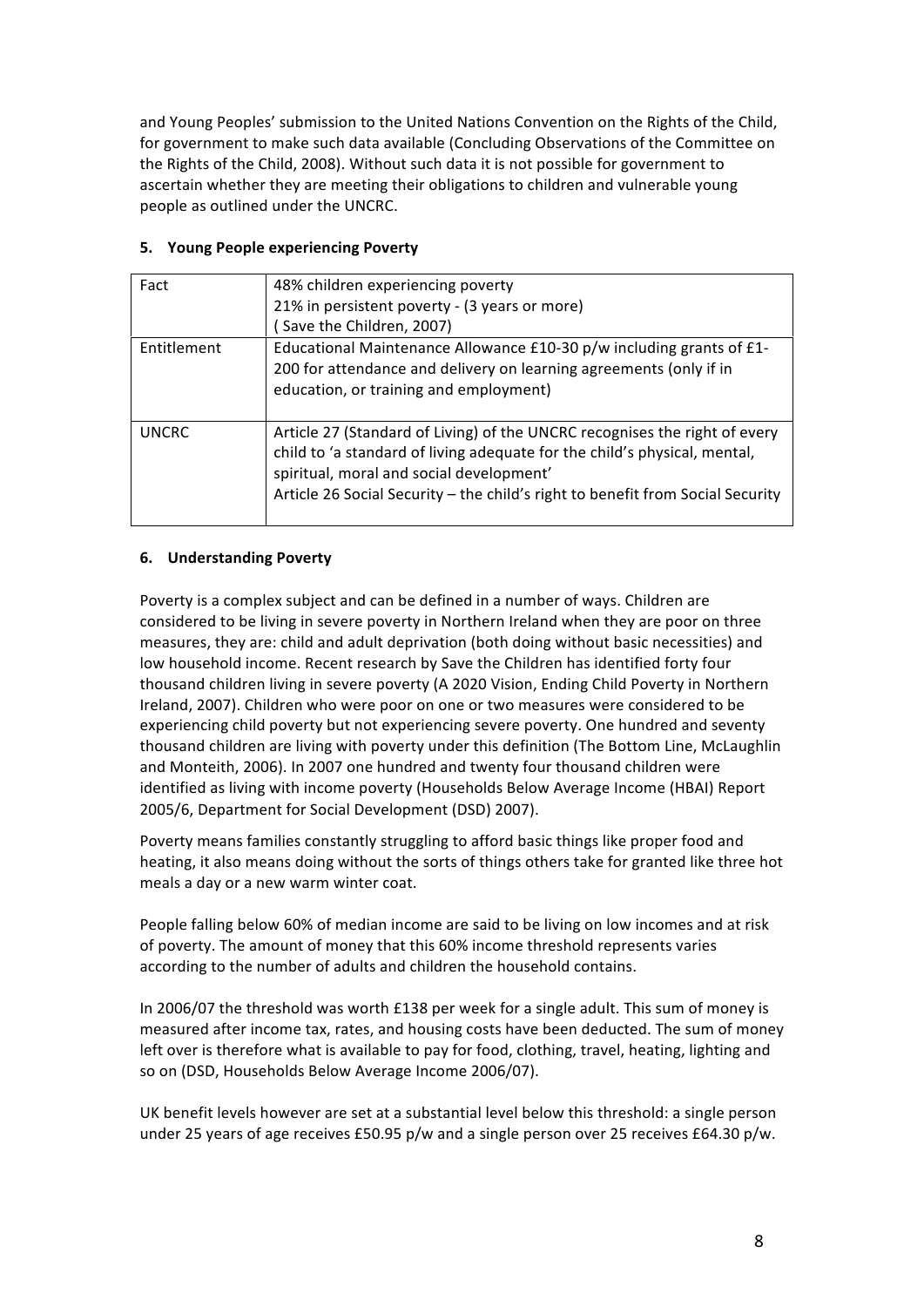According to Horgan (2007) 'the impact on families, particularly those families already living below the poverty line, of having a 16 or 17 year old not in education, employment or training is immense. There is no state support provided for those 16 and 17 year old NEETs. So their families have to find money from their already meagre resources to feed, clothe and provide pocket money for such youngsters. Mothers from the most disadvantaged parts of Northern Ireland reported that the additional stress this placed on the household budgets caused tension in the family and "huge rows" with the young people'. (Horgan 2007, the Impact of Poverty On Young Children's Experience Of School: 15).

The tension and pressure this financial hardship causes was outlined by one of the young fieldwork group participants in this research:

#### *'I'm always hungry. My parents are telling me I have to 'pay my way' for the food I eat, the only money I get is my expenses from Give and Take £7 per day and I'm only here 2 days a week.'*

Another explained:

#### *'It's a real struggle to survive when you're in a family where money's tight.'*

According to Horgan (2007), the mothers she spoke to talked of the huge strain placed on the family budget by having to feed and support a hungry teenager for whom they did not receive any state benefits. All of the mothers who mentioned this issue raised it in relation to their sons:

#### *'So this is the next thing now, my money stops for him because he just left school there in June. That will be two to feed with nothing coming in for them ‐ and they can fairly eat!' (Horgan, 2007:12)*

Another participant in this research explained how he had left school to work but couldn't get a job:

*'I get my money from me ma, I don't go to school or do training, I've tried to get work but with no qualifications or experience I can't get anything, it's just not fair I'm trying to get work, I'd take anything, I think I should be able to get the bru, my ma says she gets nothing to keep me, I feel wick asking her for money all the time.'* 

#### **7. Young People in Families at Risk of Poverty**

The first longitudinal analysis of four years of Northern Ireland Household Panel Survey (NIHPS) figures found that 48% of children were living in poverty at some time over the four year period and 21% were in poverty for either three or four of the years. Northern Ireland has levels of persistent child poverty twice those of Britain. The fact that every other child in Northern Ireland can expect to experience poverty at some time in their lives is concerning. The high rate of persistent poverty is even more worrying since the effects of persistent poverty are so significant. (Monteith et al, 2008)

Research carried out by the National Centre for Social Research on behalf of the Department for Work and Pensions into the circumstances of persistently poor families with children found that "Persistently poor families were significantly more likely than temporarily poor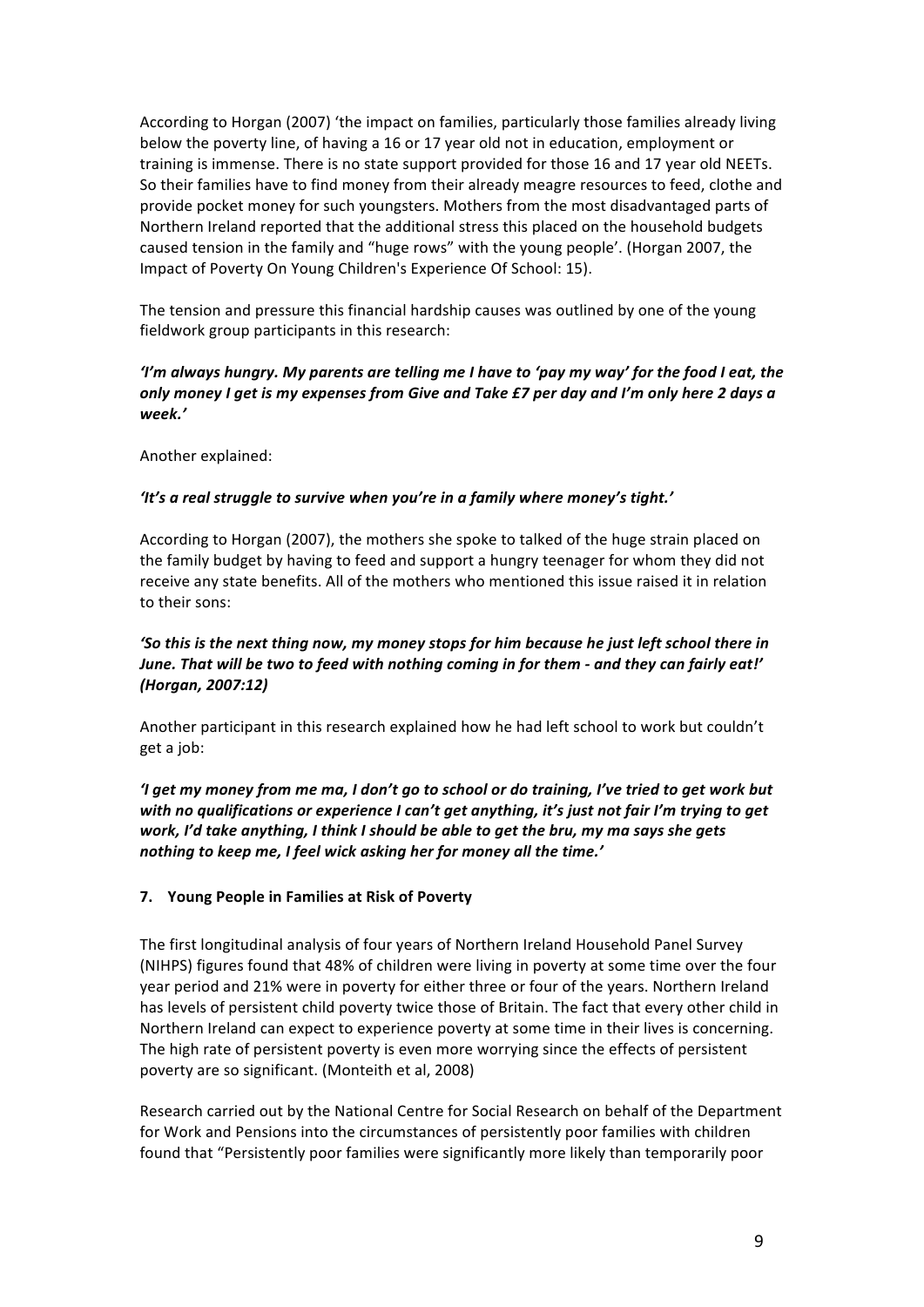families to have difficulties saving regularly, paying household bills and making money last." (NCSR, 2008: 2)

For children growing up in persistent poverty, the study found they were at risk of a range of poor outcomes including: going without regular physical exercise; being suspended or expelled from school; being in trouble with the police; living in bad housing; lacking a number of material deprivation items; and facing multiple (three or more) negative outcomes (28 per cent compared to 18 per cent for temporarily poor children).

Figures for the proportion of 16 and 17 year old children living in poverty, whether temporarily or persistently, are not available. The problem is that many of the figures relating to child poverty are concerned only with children under the age of 16 years. Indeed, Lifetime Opportunities, Government's Anti‐Poverty and Social Inclusion Strategy for Northern Ireland (2006) does not include young people aged 16‐17 as children. The Strategy defines specific goals and targets for four key stages in life – Early Years (0‐4), Children and Young People (5‐16), Working Age Adults and Older Citizens. Because the Poverty and Social Exclusion in Northern Ireland Survey (PSENI) defined a child as an individual *under 16 years of age* i.e. 15 years and under, we do not have detailed information on how many 16 and 17 year olds live in poverty in Northern Ireland. It should also be noted that the analysis of severe child poverty in Northern Ireland, carried out by Monteith and McLaughlin for Save the Children (Severe Child Poverty in Northern Ireland: Key Research Findings 2004) used the findings of the PSENI survey, so in the figures we use in relation to severe child poverty, children aged 16 and 17 years are not included. However, more recent versions do include 16 and 17 year olds.

There was a detailed analysis of poverty among young adults aged 16‐24 carried out using the results of the PSENI Survey. Scullion and Hillyard (2005) found that, while children aged 0‐15 had the highest risk of living in poverty (38%), young adults aged 16‐24 had the next highest risk of poverty (34%), as can be seen from Figure 1 below. About one third (32%) of the young adults in the PSENI Survey were aged 16‐18 years.

Over a third (38%) of the young adults in the PSENI Survey were in full‐time education, of these 57 per cent were still at school and 43 per cent in further or higher education. The average age young adults left school was 17 with the modal age  $-$  most reoccurring age  $$ being 16 years.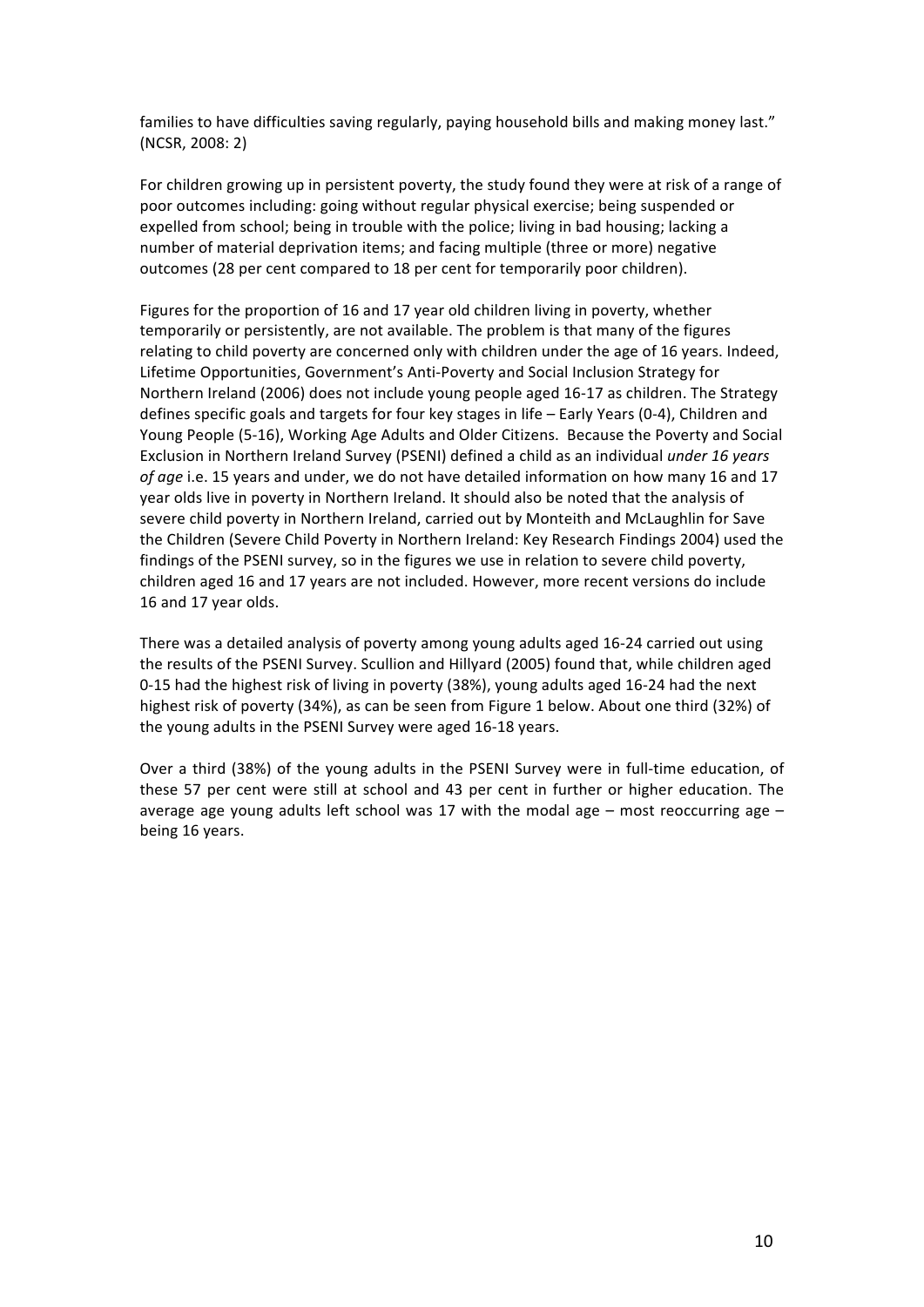

**Figure 1: Risk of Poverty for Each Age Range**

Source: Scullion and Hillyard (2005)

This study identified over half (51%) of the young adults had GCSE qualifications of A‐G or equivalent, approximately a quarter (24%) were educated to A‐level. Eleven per cent were qualified to degree level or higher and in higher education. The remaining 14 per cent had no qualifications. Two thirds (67%) of the young adults were economically active. Of these 87 per cent were in employment, (60 per cent full-time and 40 per cent part-time). The remaining 13 per cent were looking for work and were away from work in the week before the survey.

|  | 8. Young People Living Independently or in Supported Living |  |
|--|-------------------------------------------------------------|--|
|--|-------------------------------------------------------------|--|

| Fact         | 2,357 children in care 2007                                           |
|--------------|-----------------------------------------------------------------------|
|              | No figures available for young people living independently or in      |
|              | supported living                                                      |
| Entitlement  | Employment Support Allowance (JSA) £47.95 p/w OR                      |
|              | Income Support (depends on personal circumstances)                    |
|              | Housing Benefit (depends on property and average rent levels in area) |
|              | Hardship Allowance (depends on personal circumstances)                |
|              | Educational Maintenance Allowance £10-30 p/w plus cash bonuses up     |
|              | to £500 over two years                                                |
|              | Any household benefits received will not be affected by EMA payments  |
| <b>UNCRC</b> | Article 26 Social Security - The child's right to Social Security     |
|              |                                                                       |

In Northern Ireland at 31 March 2007 there were 2,356 children in the care system, known as looked after children. This equates to 54.5 per 10,000 population aged under 18; a similar rate to that of England (54.6) and notably lower than that of Scotland (131.0) or Wales (72.4). This figure also represents a 3.2% decrease in the number of children 'looked after' from the corresponding figure for 2006 (Mooney et al 2008 cited in NICCY 2008: 155).

Young people living in care are looked after by a Social Care Trust. Upon leaving care they can apply for benefits (ESA/JSA or Income Support and Housing Benefit and may apply for a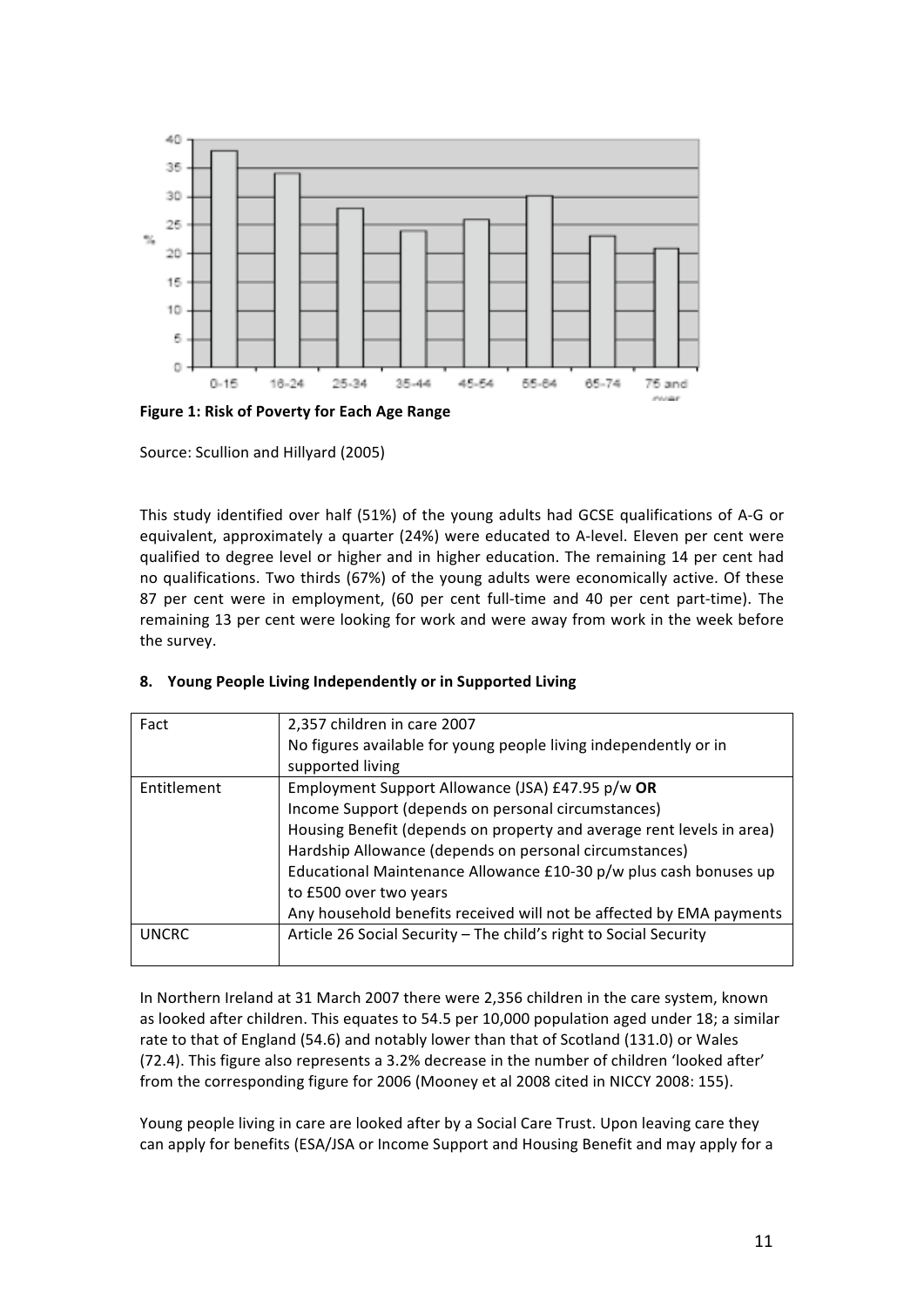discretionary hardship payment) usually qualifying under 'exceptional circumstances', for example, if they are estranged from their family leading to severe hardship.

Young people living in supported accommodation are entitled to claim benefits as they qualify under 'exceptional circumstances' (ESA/JSA or Income Support and Housing Benefit; they may also apply for a discretionary hardship payment) and if in education, training or employment can also receive EMA.

Fieldwork participants who had experience of living in supported housing and living independently talked about the bad things in their lives in relation to their struggle to get to grips with a complex welfare and benefits system that the professionals in their lives were unable to understand:

*'Having a social worker, they say they're there to help but they're useless, always canceling meetings and you can't get through to them and they don't know our rights and entitlements. They make decisions without involving us; LAC reviews don't listen to us……….I don't get the right support from social workers or the brew. These people don't have any answers to my questions, even the most basic questions; social workers have no experience helping you with benefits.'*

Participants also said they felt stigmatised by others for being dependent on benefits:

*'Being punished by other people's attitudes for being on benefits…..I've been told I live on benefits because of the taxes 'they' pay. They don't know it's a constant struggle to survive and it's hard to get out of it, I can't afford to go to tech as I don't have enough money, how to get there is the problem. There's not enough advice on what to do, or where to go, it's all too general. Even if you don't drink or smoke you don't have enough money to live on.'*

Another participant added:

#### *'I was told I was sponging off the government but they didn't know me or that I had Tourettes and how it affected me.'*

The level of benefit support these young people were able to access was described as inadequate:

#### *'Benefits don't take account of anything other than the basics. Don't take account of travel or household bills like rent, electric or prescriptions…. heating is a big expense.'*

The young people who took part in this study were very uninformed about any aspect of their rights and entitlements, most did not know prescriptions were free to people or households dependent on benefits. The only participants who accessed economic supports were those still in education and were supported through school to access their Educational Maintenance Allowance (EMA) or those living in supported housing through their support workers to access Employment Support Allowance (ESA – previously Incapacity Benefit or Job Seekers Allowance JSA) or Income Support. Even the workers had to rely on specially trained benefits advisers to navigate what was seen as a complex and inaccessible welfare system.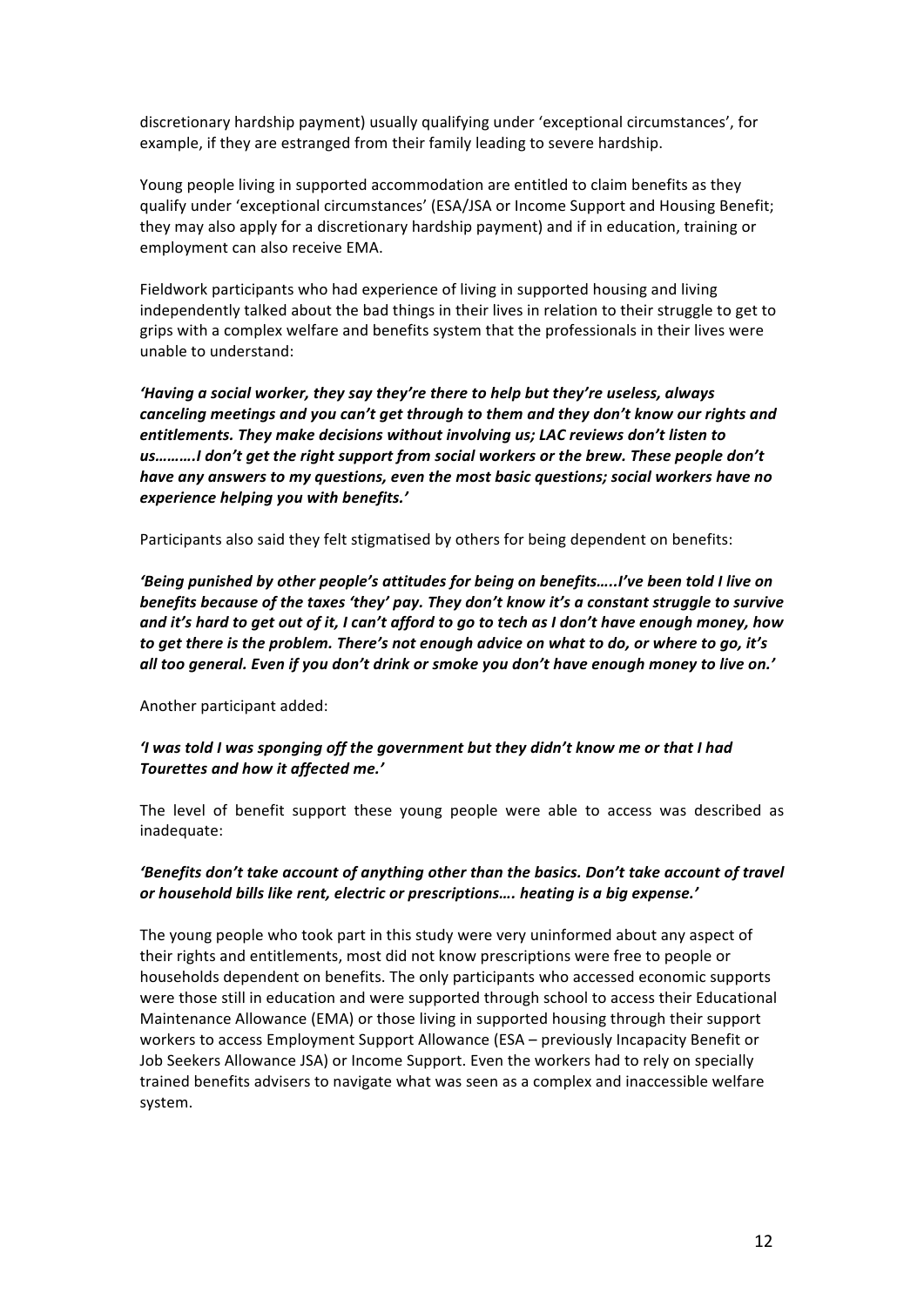The majority of young people did not know there were any circumstances under which they could access benefits until they turned 18. This best kept secret exacerbates the hardship and social exclusion young people leaving care who are also NEET experience.

#### *'Sure you're not entitled to benefits until you're 18.'*

Young people living independently shared a common experience of frustration and extreme stress associated with accessing benefits; one participant said they felt:

#### *'Government had quotas to meet for example to get so many people off benefits….this affects you and you're not getting the help you need, not the whole truth about what you're entitled to…..Government are unreasonable, they're harsh and not helping.'*

Unbiased advice was seen as important by those living independently:

#### *'Most of the time you go to the brew for advice but its better going to Citizens Advice Bureau (CAB) because they're independent and you get better advice and more information.'*

The level of disillusionment among the participants was reflected mostly in the groups with larger numbers of young people in care, living independently or not in employment, education or training. Talking about welfare support:

#### *'It seems you get more help if you're in trouble or pregnant, they should help more. It's the same thing all the time, I don't have much faith in aftercare, they've done nothing for me…they're full of s...t and they know nothing about you.'*

Speaking about going to the brew one participant said:

#### **'***I used to be trustful but not anymore.'*

Those young people in education who had applied for Educational Maintenance Allowance (EMA) found the process complicated and fraught with delays. It was described as both a bad and good thing in their lives. The good aspect was receiving it on top of benefits and or money earned from part time work, the bad was:

#### *'The EMA rules and regulations – the application is too hard and it all takes too long.'*

The level of payment was described as*:* 

#### *'Too low.'*

Those participants who were taking part in training through schemes such as 'Give and Take' thought it was unfair that they couldn't access EMA payments:

#### *'It's not fair we only get expenses when we're learning too.'*

For many of the young people not in supported housing there was an overwhelming sense of 'not knowing' if they had any 'rights' to an income, to housing and where to go to get advice on their particular circumstances.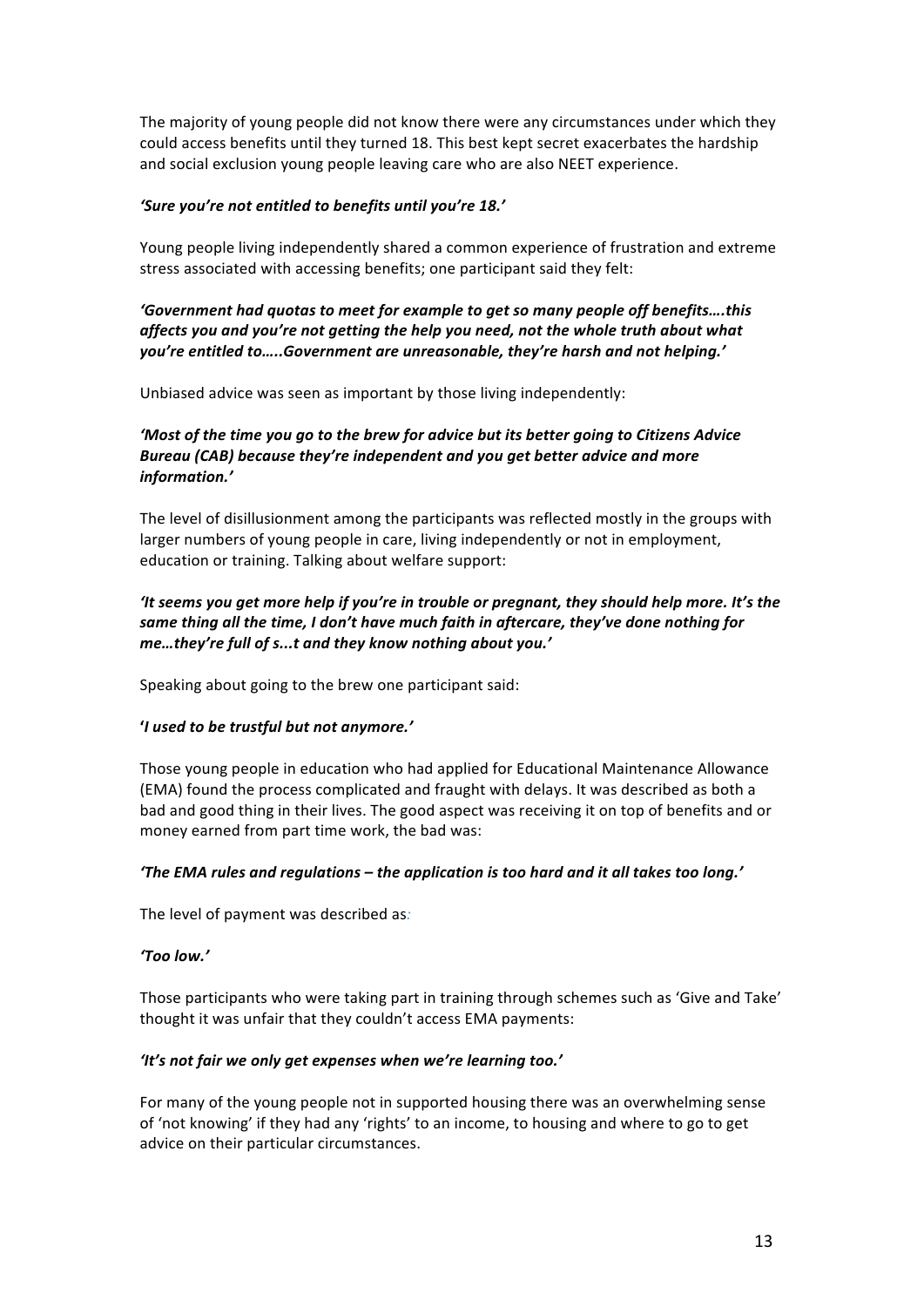Recently released statistics on young people aged 16 and over leaving care in Northern Ireland paint a particularly telling picture of current and potential future, hardship. The clear lack of educational attainment alongside, for many, the lack of family and community support places these young people in a particularly vulnerable and marginalized position within our society.

- Over two fifths of the 245 young people who left care in 2007 had spent more than five years in care.
- Over half (53%) left care because they had reached the age of 18; 21% returned home and 8% moved into supported accommodation.
- Young care leavers (41%) were four times more likely to be unemployed or inactive than those of similar age in the population. (NI Care Leavers 2007‐08)
- Care leavers were 18 times more likely than school leavers to leave school with no qualifications. (DHSS & PS, 2007‐08)

The link between low income and negative educational experiences, poor educational attainment and disadvantage in later life has been examined and defined by a wealth of researchers (Experiences of Poverty and Educational Disadvantage, Donald Hirsch, 2007, JRF). Significant numbers of young people in care experience disruption in their education and these young people are more likely to experience suspension and expulsion and poorer educational attainment in comparison to the general school population.

- In 2007-08 16% of care leavers achieved between 1-4 GCSE's at A\*-C compared to 18% in 2005‐06
- In 2007-08 12% of care leavers achieved five GCSE's compared to 65% of all NI school leavers
- Nine percent of looked after children of school age were suspended from school in 2002/003, compared with 1.7% of the total school population in Northern Ireland.
- Care leavers were 18 times more likely than school leavers to leave school with no qualifications. (DHSS & PS, 2007‐08).

There are many reasons why these young people underachieve; a key element is young people in care being moved frequently interrupts their educational experience. Research has shown how stressed young people feel during school moves, when they have to adapt to a new set of friends and a new teaching staff (McAuley and Bunting, 2006).

Research studies have shown that young people in care struggle with enormous issues about their early life and relationships with their birth families, yet their emotional and mental well-being has often not received adequate attention. There continues to be a lack of information on the mental health disorders in the general child and adolescent population as well as in relation to looked after children. The incidence of mental health problems is disproportionately high amongst vulnerable groups, including children leaving care and children in conflict with the law. These young people continue to experience difficulty in accessing specialist support services (RMHLDNI, 2006). The Bamford Review which included a review of Child and Adolescent Mental Health Services (CAMHS) described the situation as "wholly inadequate…. characterised by overwhelming need and chronic underinvestment."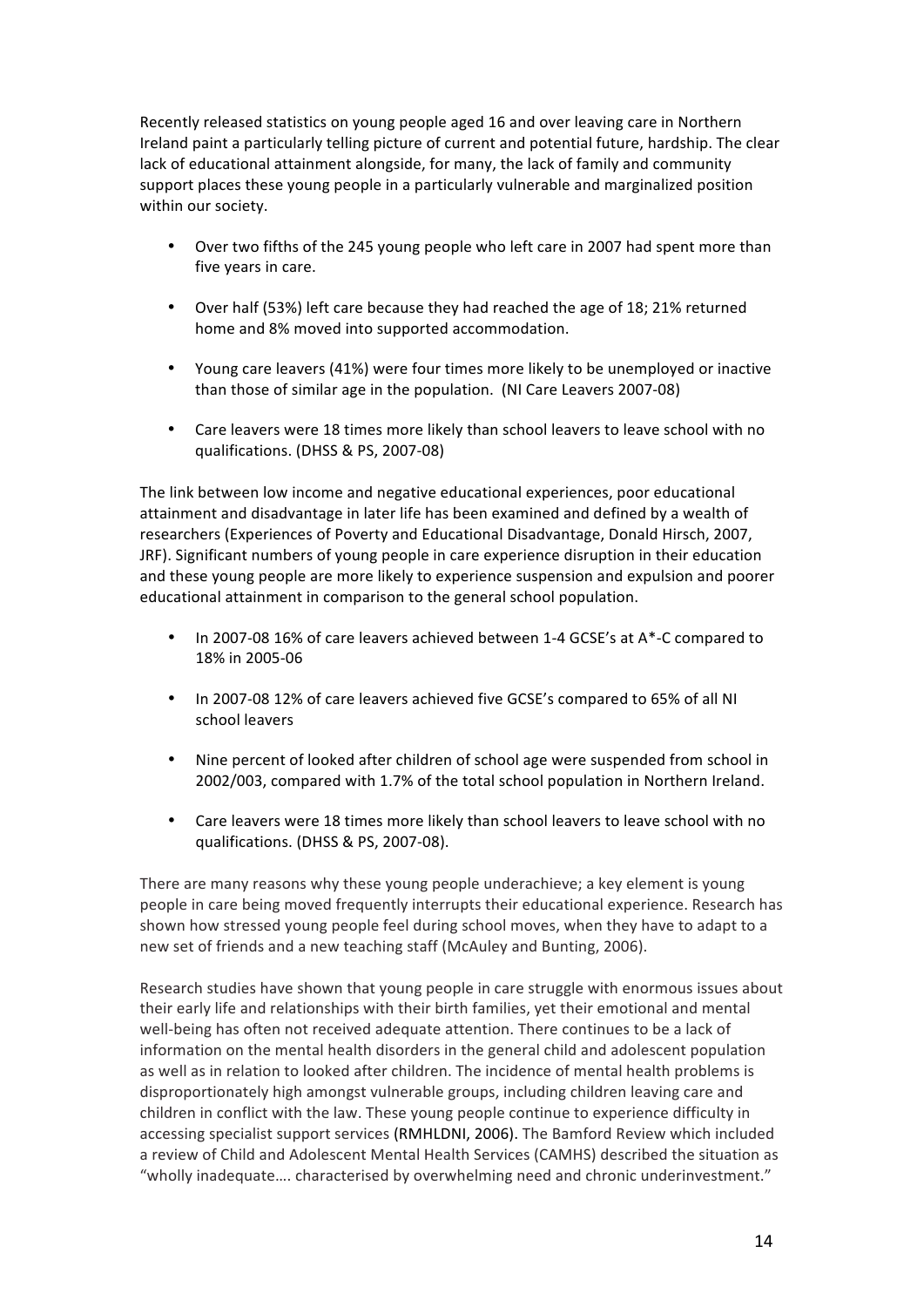What is of particular concern is the lack of training for staff within schools in order to be able to identify mental health difficulties and refer young people to appropriate services.

Disadvantaged young people face particular challenges to their health. Some of the inequalities in physical health within Northern Ireland are particularly prevalent among disadvantaged groups such as young people in or leaving care, young people not in education, employment or training and young people in receipt of no form of income from employment or benefits.

NICCY's 2008 Review of Children's Rights in Northern Ireland highlights that there are a number of ways in which poverty can negatively impact on young people's rights regarding health and wellbeing (NICCY 2008). NICCY points to a range of statistics *"comparing the experiences of those living in deprived communities"* (NICCY 2008:241). These include:

- *"higher prevalence of mental health problems"* (Muldoon et al 2005 cited in NICCY 2008:241)
- *"higher rates of suicide the rate for deprived areas in 2005/06 was16.8 per 100,000 population compared to a NI average of 11.4"*
- *"higher rates of self harm standardised admission rates to hospitals in deprived areas were almost double the NI average in 2005/06"*
- *"higher rates of teenage pregnancy 28.9 births per 1,000 females in deprived areas in 2005/06 compared to 12.4 in non deprived areas"* (DHSSPS 2007 cited in NICCY 2008:241)

Education can be a turning point for these most vulnerable young people, an area where real and positive change can occur. It has the potential to retain normality and stability for children. 'In many ways, their educational pathway has served as a protective factor even in the absence of a close family or substitute family experience.' (McAuley, 2005:9)

| Fact         | 45,000 Young People NEET 16-24                                                                                                                                                                       |
|--------------|------------------------------------------------------------------------------------------------------------------------------------------------------------------------------------------------------|
|              | No figures available on 16-17 year olds                                                                                                                                                              |
| Entitlement  | No entitlement to state benefit support                                                                                                                                                              |
| <b>UNCRC</b> | Article 26 Social Security – the child's right to Social Security                                                                                                                                    |
|              | Article 27 (Standard of Living) of the UNCRC recognises the right of<br>every child to 'a standard of living adequate for the child's physical,<br>mental, spiritual, moral and social development'. |

#### **9. Young People Not in Education, Employment or Training (NEET)**

Under current welfare legislation (Employment Support Allowance, Job Seekers Allowance, Income Support and New Deal) young people under the age of 18 not in employment, education or training (NEET) lose all entitlements to benefits from child benefit to tax credits and Educational Maintenance Allowance. If they are living at home they will be totally dependent on their family for financial support.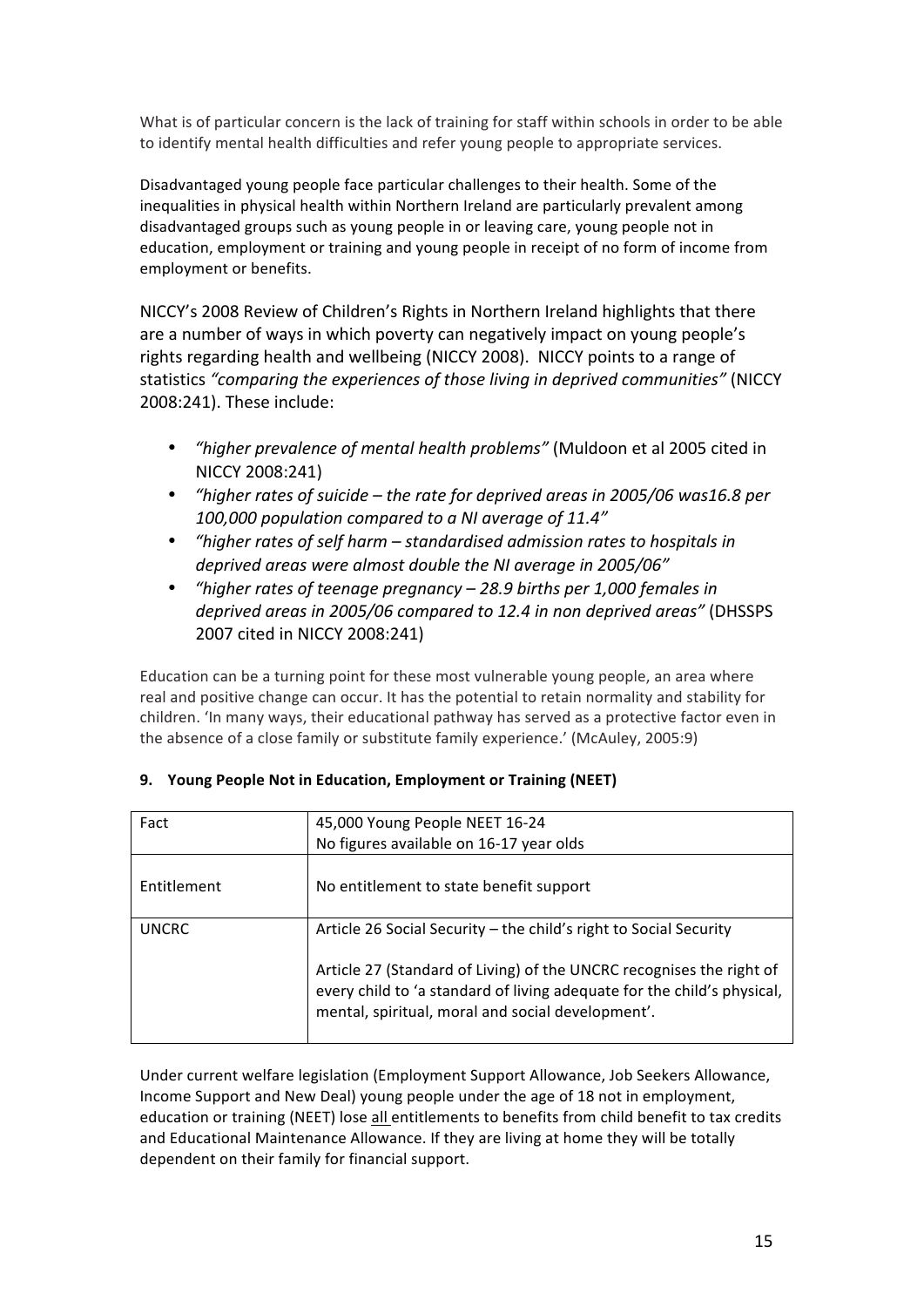In the July – September quarter of 2008, forty five thousand young people – almost one in five of those aged 16‐24 were not in employment, education or training in Northern Ireland. In 2008, there were 53,458 young people aged 16‐17, in Northern Ireland, constituting 3.17% of the 1.7 million people in the region.

(NISRA, 2007: http://www.ninis.nisra.gov.uk/mapxtreme/terms.asp ‐ dataset population).

There is no disaggregated data available on the numbers of 16‐17 year olds not in education, employment or training in Northern Ireland. To gain an insight to this group we must consider them as part of a larger age set.

The UK Poverty website www.poverty.org.uk, supported by the Joseph Rowntree Foundation to keep indicators of poverty, including child poverty, up‐to‐date, follows the rate of young people not in education, employment or training with an age range of 16‐19. They chose this indicator because many school leavers who are not in education or training are no longer developing their skills and thus are more likely to suffer from low pay at work both now and in the future. Further the proportion of young people not in education, employment or training increases, year on year, from 16 to 17 year olds and 18 year olds. (Source: www.poverty.org.uk/i32/index.shtml ‐ Labour Force Survey 2007)

The indicators on the poverty website reveal that the lower a young adult's qualifications, the more likely they are to be lacking but wanting paid work. The evidence suggests that all levels of qualifications appear to make a noticeable difference, particularly A‐levels or their equivalent – compared to just good GCSEs. It also concludes that the overwhelming majority of young adults with no qualifications are low paid, unemployed or economically inactive. Despite the higher risks of lacking work associated with lower qualifications, it remains the case that the great majority will be in work in their late 20s, even for those with no qualifications. (Source: www.poverty.org.uk/i31/index.shtml)

On the basis of the figures on the Poverty.org website, we had considered that the rates of young people not in education, employment or training are lower for Northern Ireland than any other part of the UK/GB, see the graphs below.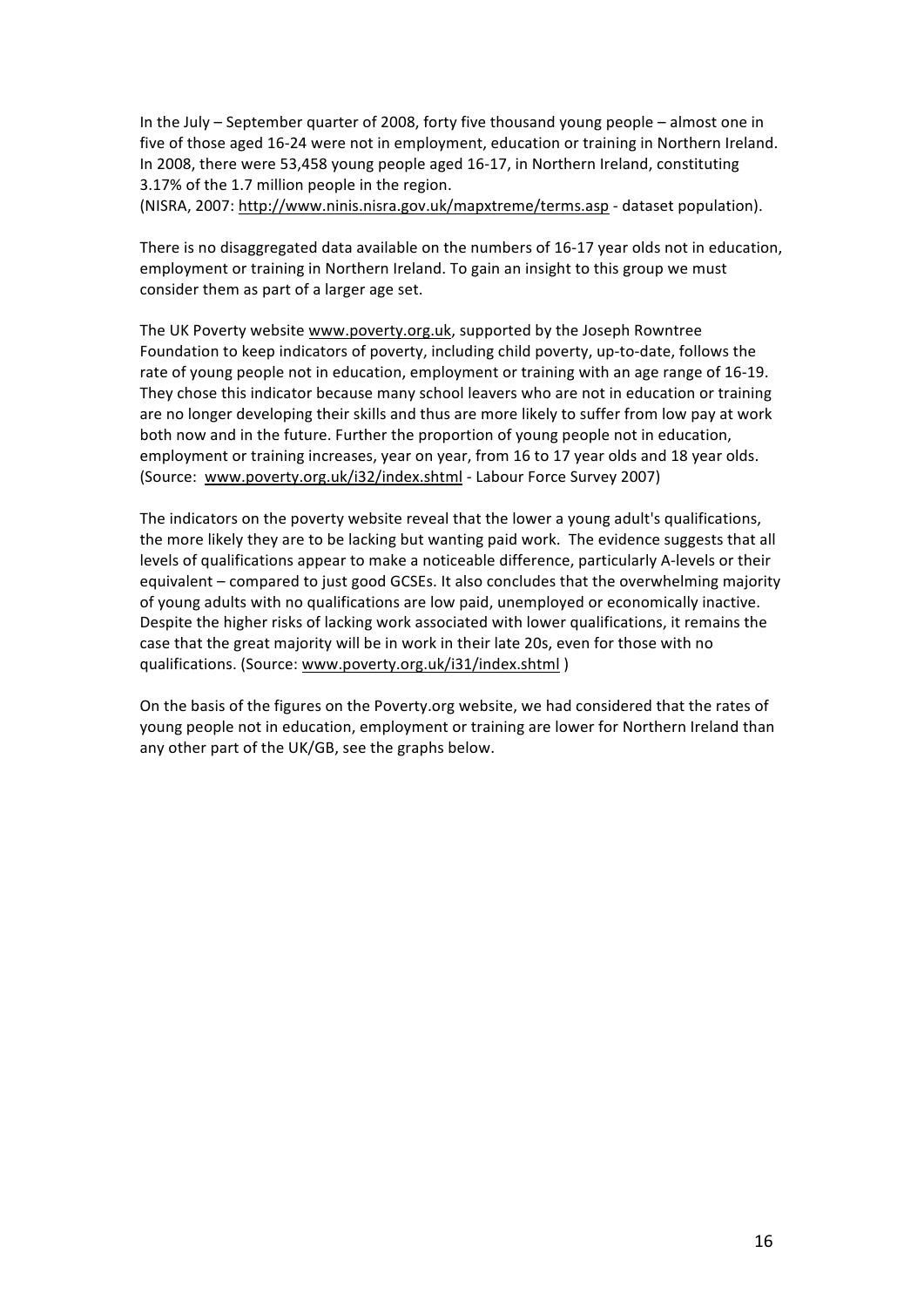



(New Policy Institute ‐ www.poverty.org.uk/i32/index.shtml)

This conclusion is supported by data on the participation rate of 16‐19 year olds in full time education and vocational training in 2007/08 (92.3% ‐89.0% for males and 95.8% for females). According to Department for Employment and Learning figures, participation rates in Northern Ireland are higher than in England and Scotland, for both males and females. See Table A which includes vocational training provided outside the School and FE sector.

|                                          | <b>Male</b> | <b>Female</b> | Total  | %    |  |
|------------------------------------------|-------------|---------------|--------|------|--|
| Schools                                  | 11,465      | 15,565        | 27,030 | 56.5 |  |
| FE (Mainstream courses)                  | 4,554       | 5,969         | 10,523 | 22.0 |  |
| FE Job skills/Training for Success       | 4,317       | 440           | 4,757  | 10.0 |  |
| Job skills/Training for Success - Non FE | 3,231       | 2,259         | 5,490  | 11.5 |  |
| Total                                    | 23,567      | 24,233        | 47,800 |      |  |
| Population                               | 26,493      | 25,306        | 51,799 |      |  |
| <b>Participation Rate</b>                | 89.0%       | 95.8%         | 92.3%  |      |  |

**Table A** Participation in Full‐Time Education and Training (16 and 17 year olds 2007‐2008, *including non‐FE vocational courses)*

We might think we could infer from Table A that the non-participation rates would be in the area of 7.7%. However, figures published in the Northern Ireland Assembly suggest that the above picture is incomplete and that the proportion of 16‐19 year olds not in education, employment or training in Northern Ireland is among the worst in the UK. In February 2009, the Minister for Employment and Learning provided the information in Table B to the Assembly.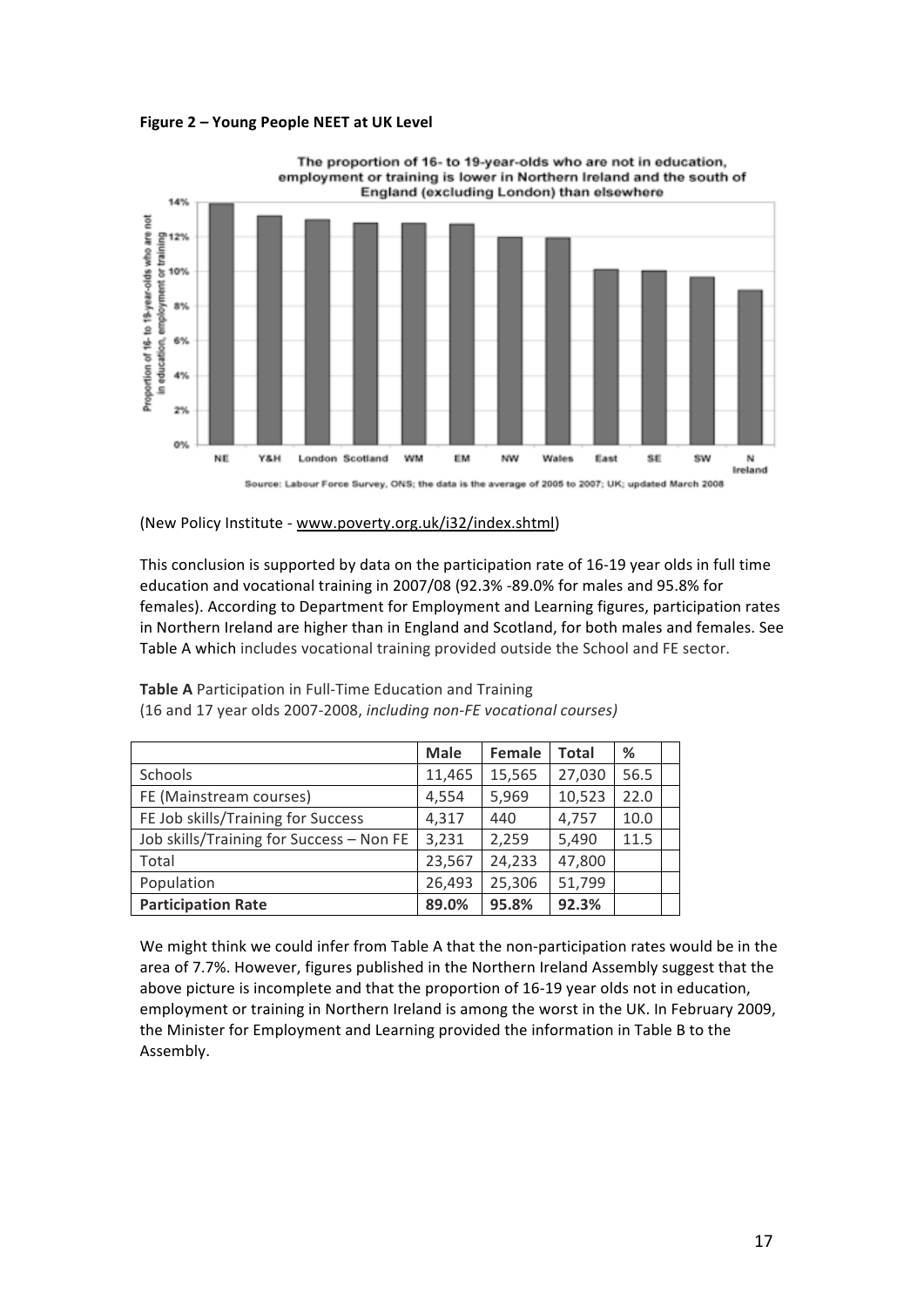**Table B: Labour Force Survey estimates of 16‐24 year olds in Northern Ireland, who are not in employment, full‐time education, or Government‐supported training schemes<sup>1</sup> , 2006 – 2008**

| Period              | Number | % of all aged 16-24 |
|---------------------|--------|---------------------|
| July-Sept 2006      | 40.000 | 17%                 |
| July-September 2007 | 38.000 | 16%                 |
| July-September 2008 | 45.000 | 19%                 |

 $<sup>1</sup>$  Figures exclude those in part-time education or training.</sup>

This study has also been unable to identify the numbers of young mothers who are NEET or who are leaving care, living independently or are *members of low income families*. However, we would expect that the majority of such young people would be found in the most disadvantaged areas of the region. This expectation is bolstered by analysis carried out in Scotland of the proportions of young people not in education, employment or training in the top 15% most deprived areas of the region in comparison with the proportion in the rest of Scotland. As can be seen from Table C, the contrast is stark. A similar analysis is needed in Northern Ireland and would be expected to produce similar results.

#### **Table C – NEET 16‐19 Year Olds Scotland**

| <b>Geography residence</b> | 2006  | 2007  |        |
|----------------------------|-------|-------|--------|
| base                       |       |       |        |
| <b>Scotland</b>            | 12.4% | 12.2% | 32,000 |
| 15% most deprived          | 29.7% | 24.5% | 11,000 |
| <b>Rest of Scotland</b>    | 8.6%  | 9.7%  | 21,000 |
|                            |       |       |        |

(Annual Population Survey, Scotland 2007)

#### **10. Impact of Social Disadvantage on Educational Attainment**

Young people end up not in education, training or employment largely because they are failed by the education system. 'Research has shown that someone who has grown up in poverty is disadvantaged well into adulthood….the relationship between poverty and low educational achievement at school is part of a wider cycle in which family disadvantage is passed on from one generation to the next. (Hirsch, 2008: 3)

There is now overwhelming evidence that children growing up in poverty are more likely to be educationally disadvantaged than are other young people. For example, the Equality Commission for NI, in their response to DE's Literacy and Numeracy Strategy in November 2008, reports that:

- 'in 2005/06, only 26% of students who were entitled to free school meals (FSM) gained 5 or more GCSEs A\*‐C including English and Mathematics by the time they left school, compared with 51% of those who were not entitled to FSM,
- in 2005/06, only 22% of students who were entitled to FSM achieved 2 or more A levels (or equivalent), compared with 49.9% of those who were not entitled to FSM.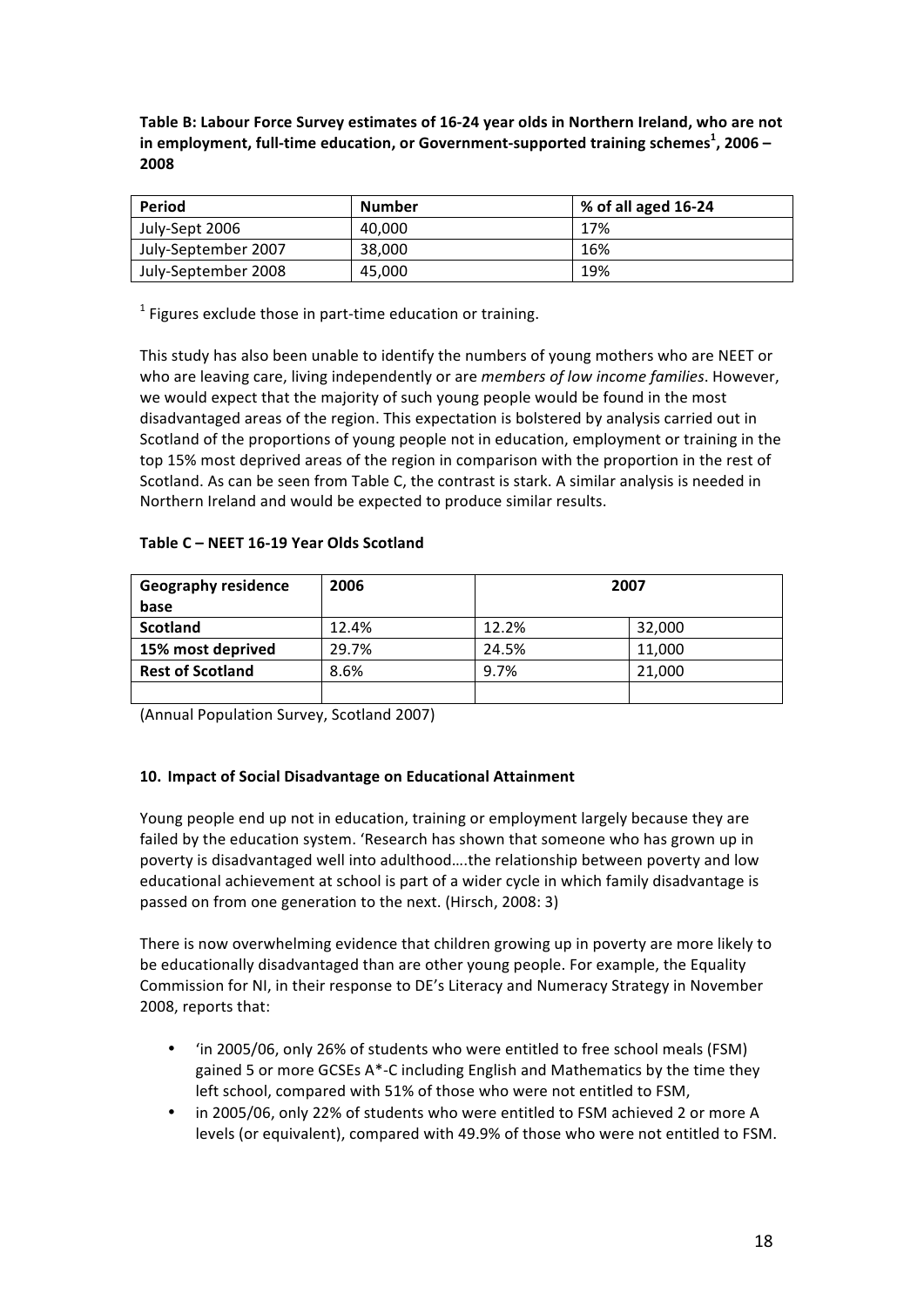#### (ECNI,2008: Web:

#### www.equalityni.org/archive/pdf/CommissionresponseDELiteracyNumeracyStrategyNov 08.pdf )

It is possible to speculate that almost all of the young people leaving school without a basic qualification in table D below will have grown up in poverty.

#### **Table D**

| <b>HSSB Area</b> | <b>Total</b><br>number | Min 5<br>GCSE's | Percentage<br>achieved | Achieved no<br>GCSE's | <b>Destination</b><br>Unknown |
|------------------|------------------------|-----------------|------------------------|-----------------------|-------------------------------|
|                  | school                 | Grade $A^*$ -C  | Min 5                  |                       |                               |
|                  | <b>leavers</b>         |                 | GCSE's A*-C            |                       |                               |
| <b>EHSSB</b>     | 8797                   | 5586            | 63.5                   | 344                   | 671                           |
| <b>NWHHS</b>     | 6059                   | 4002            | 66.1                   | 227                   | 371                           |
| <b>SHSSB</b>     | 5047                   | 3363            | 66.6                   | 154                   | 217                           |
| <b>WHSSB</b>     | 4468                   | 2858            | 64.0                   | 196                   | 215                           |
| Missing/Invalid  | 432                    | 240             | 55.6                   | 52                    | 40                            |
| postcode         |                        |                 |                        |                       |                               |
| <b>NORTHERN</b>  | 24803                  | 16049           | 64.7                   | 973 (4.8%)            | 1514                          |
| <b>IRELAND</b>   |                        |                 |                        |                       |                               |

(NIRSA School Leavers Survey 2007 )

Such high levels of poor educational attainment by so many of our young people – 8,681 in the 2007 cohort alone – is very worrying and should receive more urgent attention from all those concerned with children's rights and with the elimination of child poverty.

It has long been recognised that social disadvantage impacts on a child's educational attainment (DE, 2001; Horgan, 2007) and that family income has an impact on a child's ability to learn or even acquire the language required to learn. Children who have a long lasting experience of poverty have slower cognitive and social development and poorer physical and mental health than those who live in poverty for a short time (Horgan, 2007). Horgan goes on to say that the pressures of dealing with the issues that come with working in a disadvantaged school, such as behavioural problems, hungry children, angry parents, welfare problems, clearly showed in the teachers behaviour and actions.

#### *'The combination of the legacy of the conflict and behavioural problems associated with poor language development and poor nutrition meant that teaching staff in some of the most disadvantaged schools spent much of their time fire fighting rather than concentrating on lessons.' (Horgan, 2007:52)*

The 2006 Northern Ireland Audit Office report, Improving Literacy and Numeracy in Schools, concluded that "there has been only limited improvement among lower performing pupils in both primary and post‐primary sectors" (NI Audit Office, 2006:1). The 2005 Literacy results for Key Stage 3 suggested that 6000 14 year-olds in Northern Ireland were at risk of leaving school unable to read at the expected standard (Level 5).

Children from socially disadvantaged backgrounds, as indicated by Free School Meal (FSM) entitlement, are less likely to have positive educational outcomes. In 2007/08 18.1% of primary school children in Northern Ireland were entitled to free school meals as were 25.1% of pupils in secondary schools and 5.9% of pupils in grammar schools**.** The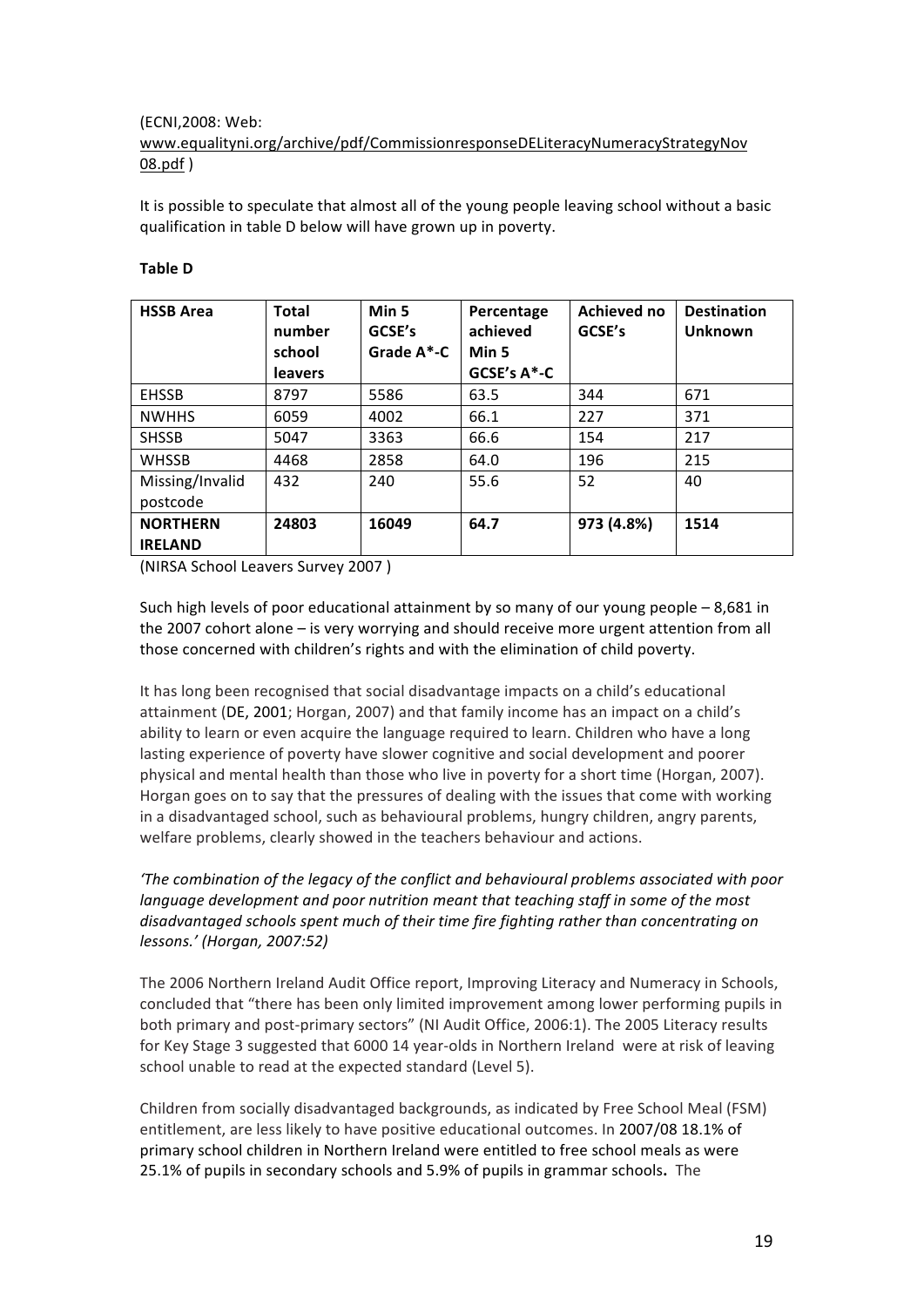qualifications of school leavers as shown in Table E below indicates that pupils entitled to FSMs are only half as likely to have at least 5+ GCSEs (A\*‐C) and are four times more likely to have no qualifications.

| <b>Attainment</b>                              | % entitled to Free<br><b>School Meals</b> | % not entitled to Free<br><b>School Meals</b> |
|------------------------------------------------|-------------------------------------------|-----------------------------------------------|
| 5 A*-C GCSEs or higher (including<br>A levels) | 35.6                                      | 70.3                                          |
| No formal Qualifications                       | 8.4                                       | 2.1                                           |

#### **Table E ‐ Qualifications of School Leavers by FSM Entitlement**

*Source: NIO (2006)*

Inequality in educational outcomes for those children living in poverty, defined as being entitled to free school meals, has grown rather than decreased between 2002/03 and 2006/07.

NIAPN would argue that at least twice the number of children are likely to be living in poverty than the number eligible for FSM since eligibility for FSM is now confined to those children whose parents are claiming Income Support or Job Seekers' Allowance and therefore not in employment. Household Below Average Income figures (2005‐2006) show that half of all children living in income poverty are in families where at least one adult is in employment – and the child would not be entitled to FSM. However, FSM entitlement is currently the best available proxy for poverty.

#### **11. Barriers to Education**

Many of the young people who participated in this study had generally negative attitudes toward formal education, yet some did express an interest in attending local colleges of further education. Their geographic location, accessing information on courses, finding information on relevant financial supports; all of these served to act as barriers to those young people who did wish to access training.

Two key barriers were getting the right information and the cost of travel. One young participant speaking about a college in a nearby town said:

*'I wanted to go to college but I needed to talk to someone about what course I wanted to do, I didn't know who to contact and I didn't have the money to go making phone calls chasing someone. What really put me off though was the cost of the bus every day, I'm living on benefits and I'm skint all the time. Benefit levels are just far too low…..it's hard being stuck in a rut, no money, no job, no qualifications, it's a vicious circle. There's not enough advice on what to do or where to go, it's all too general.' (YPLI‐NEET)*

The chances of a young person of 16 or 17 who has left school without a qualification (NEET) getting a job are poor; they are unlikely to be accepted back by the school they attended nor are they likely to be able to access any employment-related training in an FE college. In effect, the only training available to them will be with New Deal or similar government schemes, which have generally had poor outcomes in relation to young people who have been failed by the education system. (Beale et al, 2008)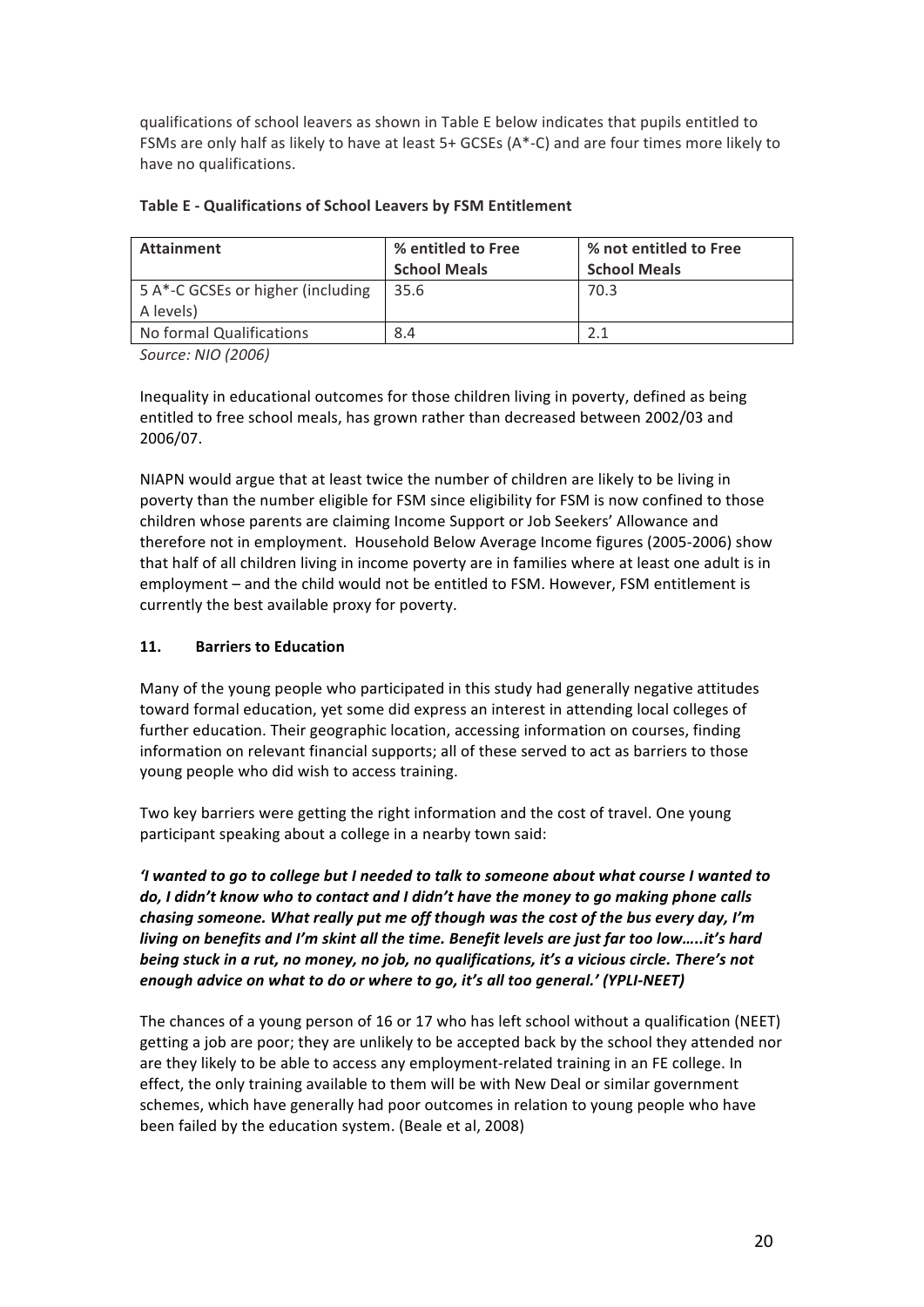According to one young NEET participant:

#### *'Not having any qualifications or training means I can't get a job. Because I can't get a job I can't get any experience. It's a vicious circle cos I can't get a job in the first place.'*

The level of disengagement and the strong feeling of social exclusion from the education system among the young care leavers who contributed to this study are of great concern. This was demonstrated by the comments of one young man who was recently in care and was in the process of being supported to live independently when he said:

#### *'They don't want us in education, cos I have a criminal record I couldn't get into any colleges so why bother even trying?'*

This opinion was echoed by the majority of young NEET people and those living in supported housing. Negative experiences of education, of some teachers in particular, had closed an essential doorway that could help them avoid poverty and social exclusion in later life.

There were however generally positive comments made about alternative education schemes, which operate on the basis of a youth work approach. These programmes however have limited places and can only offer support to young people for up to a year. They enable participants to make friends and to learn to deal with authority provided by the workers in a context that provides boundaries but also treats them with respect. As one young person said speaking about the good things in her life:

#### *'Give and Take cos getting training, it gives you hands on experience…..Getting help to work toward a job gives you a reason to get out of bed.'*

Taking part in Give and Take:

#### *'It's all learning and it helps you feel better about yourself.'*

#### *'Give and Take is good cos if we didn't come here my ma would keep getting fined cos I'm not in school.'*

#### **12. The High Cost of Education**

There has been an increased understanding in recent times of the real cost of education – that it is not completely free and that the costs are relatively greater for those families living on the lowest incomes. This has been recognised by the Department of Education in NI which recently announced a new grant for primary school uniforms for children whose families are living on low incomes. Source: www.nidirect.gov.uk/index/newsroom/newsjune‐2009‐uniform‐grant.htm

While the real costs of education are high for all those living in poverty, the young people we spoke to for this research revealed that it is too expensive for those young people who are 'trying to survive' while living independently. The young people said that the additional costs of school for them are prohibitive. The cost of travelling to school was particularly mentioned as a difficulty for young people placed in supported living accommodation which was not within walking distance of their school.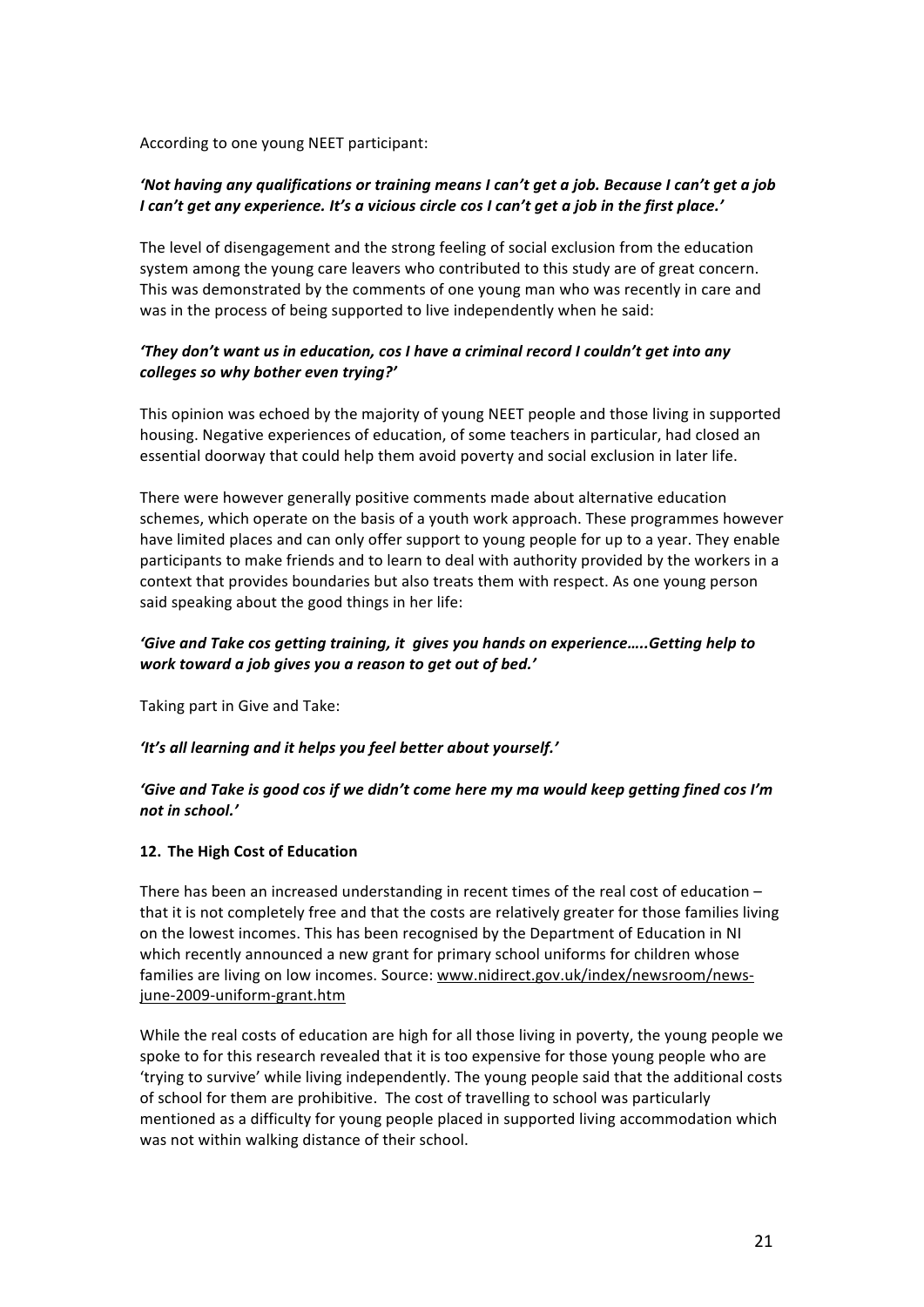*'There's too much cost just travelling to school and the teachers' attitudes don't help, having to buy all your own school equipment costs an awful lot. I have to pay for my own books in school and I have to pay to get to and from school. Even though I'm living in supported housing I don't get a bus pass.'*

Another young person said*:*

#### *'I enjoyed school but when I went to school it cost a fiver a day for two buses there and back every day.'*

Another young person presently living in supported accommodation and currently completing A levels at school spoke about student loans as a bar to even thinking about third level education:

*'It's hard enough to get by now and I'm living in supported housing. Student loans, they cause massive debts; that really puts me off even thinking about going any further. Nothing to live on over holiday periods, cos you can't sign on, it's impossible, I live on my own. I don't have a family that can support me so going to uni, it's really not an option, I just couldn't make ends meet.'* 

However, the main reason that the young people we spoke to for this research gave for not engaging more with school was how they were treated at school. In particular, they complained about the attitudes of the teachers, how they are spoken to by teachers and, generally, the lack of respect the teachers showed them. These complaints echo what other research has found (Horgan, 2006; Horgan, 2007; Sutton et al, 2007).

While some young people within the focus groups did talk about particular teachers they liked, the majority had had very negative experiences:

#### *'Teachers don't treat pupils maturely in sixth form, even in cases when pupils are 18+……Teachers don't respect you especially when they don't like you… Some teachers and authority figures have really bad attitudes to young people and they pick on some pupils.'*

Horgan (2007) found that boys as young as nine and ten had started to disengage from primary school. Her research suggests that it is the interaction of poverty, long, often boring, school days and disrespect shown them by teachers that cause these younger children to disengage. This view seems to be reinforced by the young people who participated in this research. One participant said:

#### *'The teachers didn't like our class, cos everyone loves messing. They didn't like my family, they went there before me, the teachers at my secondary school didn't like them and my family didn't like them either.'*

Another explained she had been expelled at 14:

*'I was off school for one full year, I didn't like the teachers and they didn't like me…The welfare didn't bother with me and school after 14….I applied to go to Education Other Than At School (EOTAS) but they had no spaces.'*

In contrast to the young woman who complained that the Education Welfare Officer did not bother with her, this young person explained she thought their school had an Education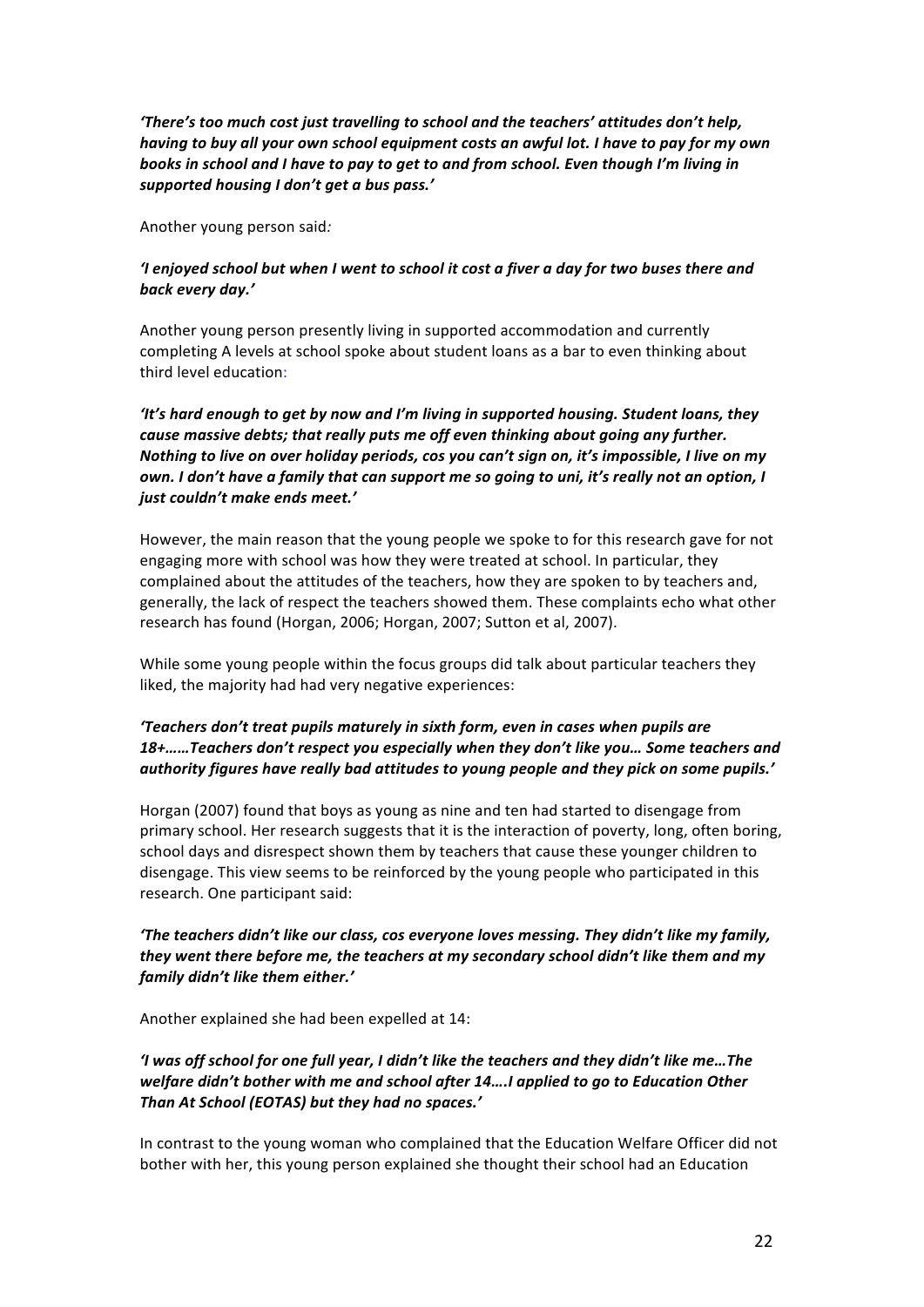Welfare Officer who *'was always at me,'* because they were constantly in contact about her non‐attendance.

A common complaint from fieldwork participants was that teachers *'have negative attitudes to young people and pick on some pupils.***'** As a result of this and other financial issues, *'school leads to a lot of stress'* for some. This can make learning harder, if not impossible. The young people felt that teachers should recognise that young people mature and should be treated differently as they get older. Instead, they said **'***teachers don't treat pupils the way they would like us to treat them, with respect.'* When young people were asked what were the main 'bad things' in their lives, for those that were in education, the answer too often was *'teachers.*'

Another participant speaking about living in supported housing, going to school and having to cover the costs of buying his books, paying for his travel and lunches and the process of applying for an EMA said:

#### **'***The stress of all these things adding up is awful.'*

For those taking part in education, *'getting qualifications'* was seen as a good thing in their lives. For others *'training gives you a chance to get hands on experience.'* School was also described as *'boring'* with a focus on young people either *'passing or failing'.*

We know from cohort<sup>1</sup> studies that young people coming towards the end of Key Stage 3 are highly critical of how 'boring' and 'irrelevant' the curriculum is to them (Harland et al*,* 2002). The young people in this research confirmed this view and were also highly critical of teaching methods used. There was a widespread view that teachers needed to make learning more fun and the 'boring' teaching methods at school were contrasted unfavourably with the youth work methods of the informal education that many of them enjoyed.

The response of NEET participants to being asked 'what's bad' in their lives reflected common difficulties around having no income. As one young man said; **'***The 'BRU' it's not fair we can't get it until we're 18….Being skint all the time, every day.'*

#### **13. Housing**

Many of the young participants also identified difficulties accessing housing. For the few who had moved from care toward independent living there was a gap in knowledge of what rent they would be paying, what benefits they would receive and what bills they would be responsible for.

One participant explained he was happy to have been given the chance to pick the flat he was moving into but stated:

#### *'A social worker sorted out my flat, I've just moved in and I have to pay the electric, I get £15 a week, I don't know how much the flat costs or if there are other bills I have to pay.'*

Another young person in care stated*:* 

#### *'If you have a care order the social workers pay for your rent until you're 18.'*

 $1$  A group of young people born in the same year or period is referred to as a 'cohort'.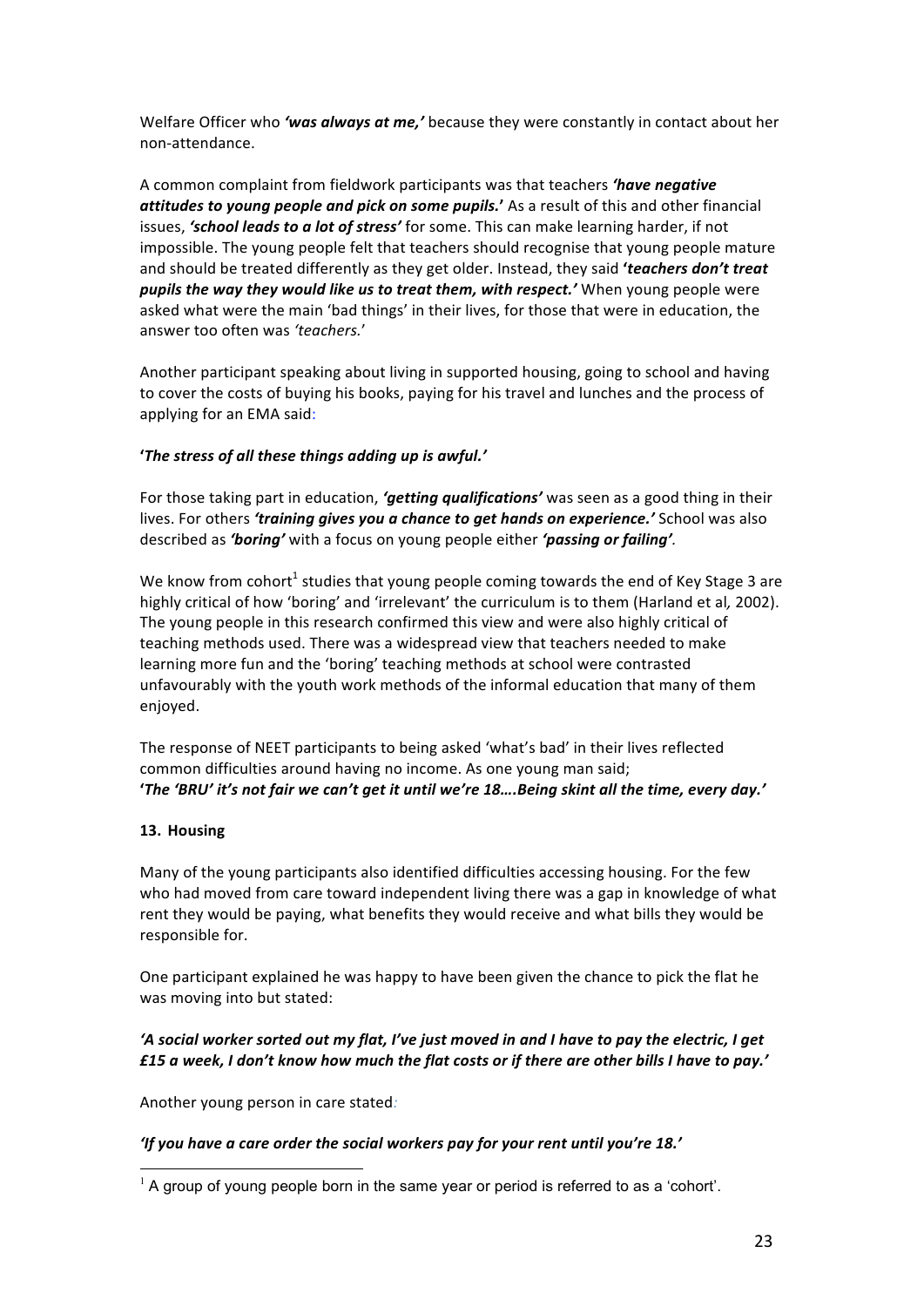According to the Housing Rights Service (HRS) 'one in sixty young people in Northern Ireland presented as homeless in 2006‐07. One in five of the 21,013 households who presented as homeless in 2006‐07 were aged between 16 and 25 years old'.

www.housingadviceni.org/index.php?option=com\_content&task=view&id=81&Itemid=621

This figure contrasts sharply with the pitifully small numbers of 16‐17 year olds detailed in Tables F and G below as being currently in receipt of housing benefit.

#### **Table F: Housing Benefit Claimants Aged 16 ‐ 17 Years Old by Parliamentary Constituency: February 2009**

| <b>Parliamentary Constituency</b> | Number of |
|-----------------------------------|-----------|
|                                   | claimants |
| <b>BELFAST EAST</b>               | 5         |
| <b>BELFAST NORTH</b>              | 11        |
| <b>BELFAST SOUTH</b>              | 7         |
| <b>BELFAST WEST</b>               | 8         |
| <b>EAST ANTRIM</b>                | 9         |
| <b>EAST LONDONDERRY</b>           | 11        |
| FERMANAGH AND SOUTH TYRONE        | 7         |
| <b>FOYLE</b>                      | 26        |
| <b>LAGAN VALLEY</b>               |           |
| <b>MID ULSTER</b>                 |           |
| <b>NEWRY AND ARMAGH</b>           | 9         |
| <b>NORTH ANTRIM</b>               | 6         |
| NORTH DOWN                        |           |
| <b>SOUTH ANTRIM</b>               |           |
| <b>SOUTH DOWN</b>                 | 8         |
| STRANGFORD                        |           |
| <b>UPPER BANN</b>                 | 15        |
| <b>WEST TYRONE</b>                | 7         |
| Unknown                           |           |
| <b>Total</b>                      | 141       |

(NI Housing Executive & Land & Property Services, scan, February 2009 ‐ Figures less than 5 (represented by a ' ‐ ' are not disclosed due to DSD customer confidentiality policy)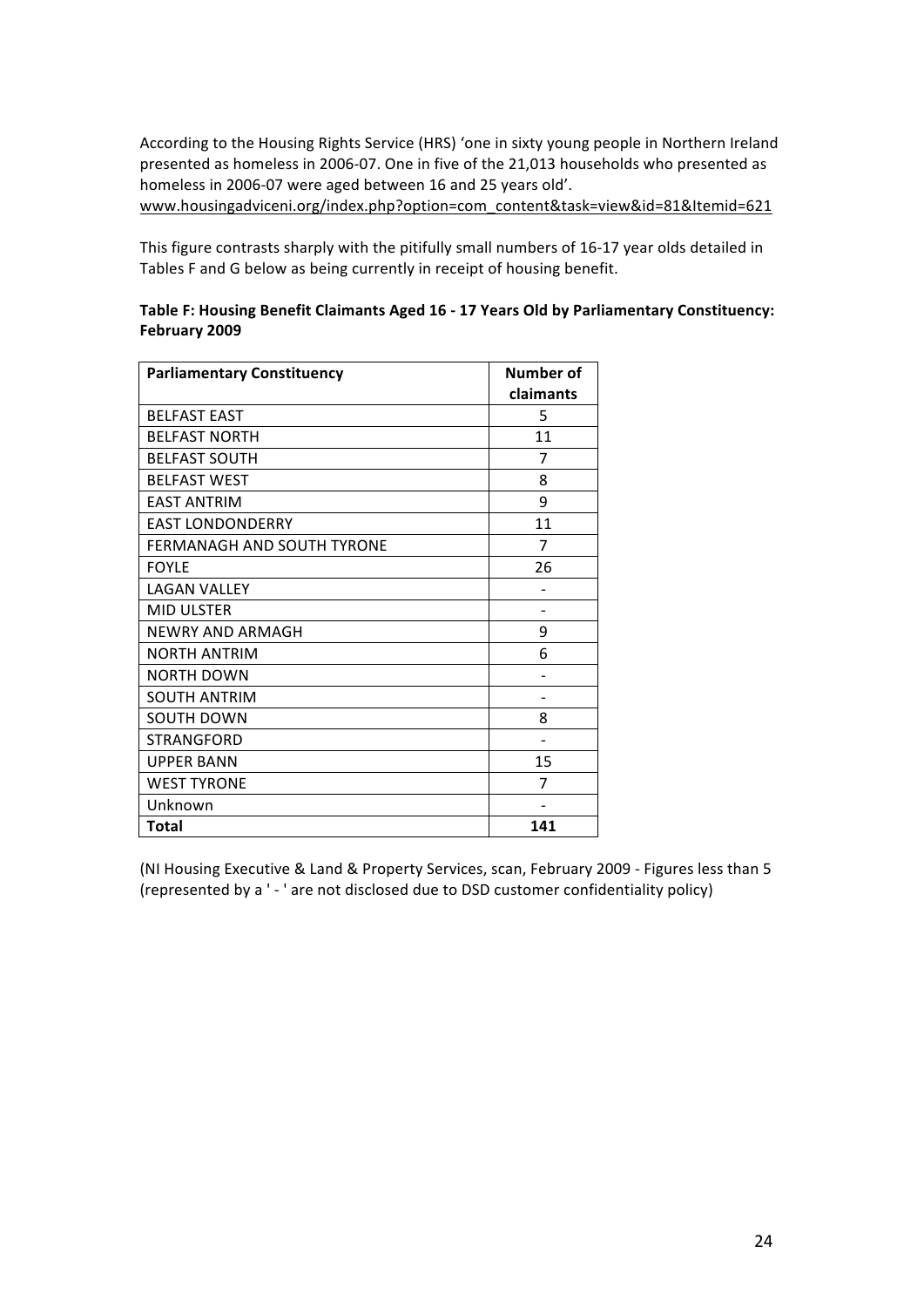#### **Table G: Housing Benefit Claimants Aged 16‐17 Years Old by Health Board**

| <b>Health Board</b> | <b>Number of</b><br>claimants |
|---------------------|-------------------------------|
| EASTERN             | 38                            |
| <b>NORTHERN</b>     | 27                            |
| SOUTHERN            | 34                            |
| WESTERN             | 40                            |
| Unknown             | -                             |
| <b>Total</b>        | 141                           |

#### **Source: Scan, February 2009**

The Northern Ireland Housing Executive and Land & Property Services

In common with findings from this research Housing Rights Service (HRS) state that 'young people are often unaware of the housing issues they may face and don't know that they have rights that are protected by law. They are often part of the 'hidden' homeless population who move around, staying with friends and do not think that help is available. They are also less likely than other groups to get advice on how to resolve their housing problem, for a variety of reasons including lack of awareness of their rights, or where to go to get help, and psychological barriers such as mistrust of statutory services.' Source: www.housingadviceni.org/index.php?option=com\_content&task=view&id=89&Itemid=109

In the context of young people moving from supported housing toward independent living a greater degree of information and support was available from staff. This approach was more supportive and respectful of the growing independence of young adults. Reassurance was provided that help and support would be on hand if needed and contact would be maintained once the young adult moved premises. Some young people moving from supported to independent living and identified as needing extra support would also have additional contact provided to help them adapt to living alone.

The range of issues faced by young people taking on their first home were very much the same:

*'Most of the young people leaving here (supported housing) go private, you need a deposit so you get a loan off the brew, you go to the social fund, but then that puts you into debt. You need help with getting stuff for a place once you manage to get one... in my place I need more help.'*

All young people living at home identified financial barriers to leaving home, others had thought about it but:

#### **'***It just isn't possible to get a deposit of £2‐300 together never mind pay weekly rent of about £85 a week.'*

In the focus group where most still lived with their families, only a few participants had thought about leaving home to live independently, one person looked into sharing with his sister but it didn't happen; the barriers identified again were the costs of rent and the need for a deposit. For the majority of this group independent housing was not an issue as they saw themselves as too young to leave home, one young man joked;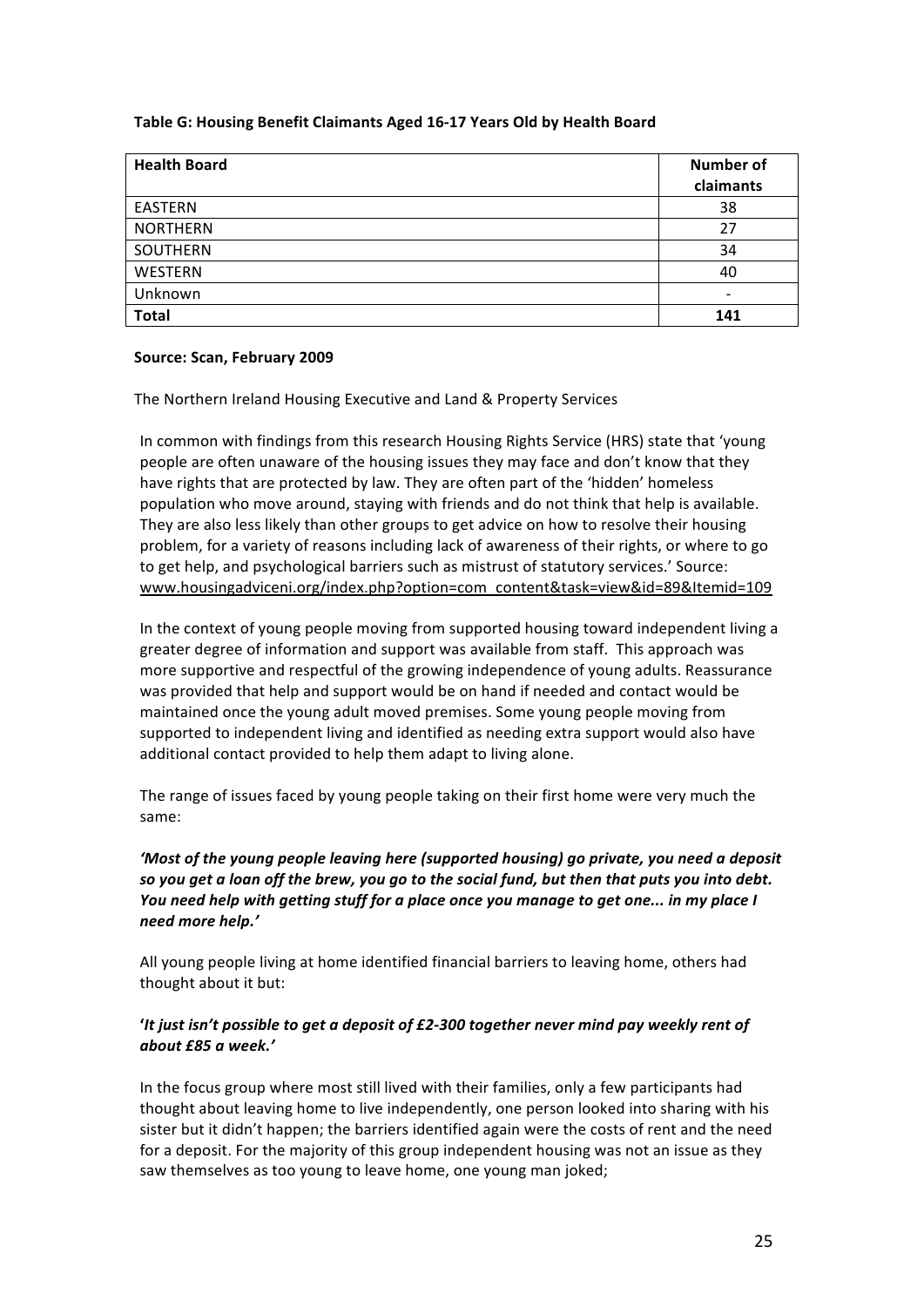*'I'm never leaving home, why would I, sure me ma looks after me, she'd only miss me if I moved out.'*

One young person however had been:

*'Waiting years for a house, I'm living at home with my child but there's no room for me and there's no local housing, the closest thing is miles away and it's a hostel.'*

Others spoke about being:

*'..judged when you're renting property, before they know who you are because of your age. When I was signing my tenancy I was treated differently because I was young. I've been living on my own for the past two years and I don't party and wreck, it's hard to get by but I like my own freedom and space.'*

The Housing Executive points system used to allocate housing provision across Northern Ireland was discussed by some participants and described as needing changed. Most of those living independently had some understanding of it but the majority of research participants did not.

One young person who had been assessed said:

*'You need 360 points to get somewhere with the Housing Executive: when you're trying to get a home when you are leaving care or supported housing, the points system is unfair. I've been waiting two years and there's still no sign of anything for me. I have about 120 points but it's not enough to get somewhere.'* 

Other young people in the same circumstances had different points allocated to them; some felt it was unfair that young mothers got additional points when the fathers did not.

The basic point across all groups of young people was the lack of provision particularly of affordable social housing and the need for grants rather than loans to pay a deposit and to get a home established:

#### *'There's not enough provision for young people to move on from supported housing, and the points system really needs to be looked at so that it works better for us.'*

#### **14. Earnings**

All of the young people spoke of the difficulty of living on little or no income. The importance of being able to find and keep any type of employment was a common concern. Most of the participants did not know what their NMW entitlements were or that they were increased each October*:*

#### *'I'm not sure if I get paid the NMW.'*

One of the main fieldwork recommendations identified by the young people was that the national minimum wage should be the same for all ages:

#### *'The minimum wage should be paid at the same rate for every age.'*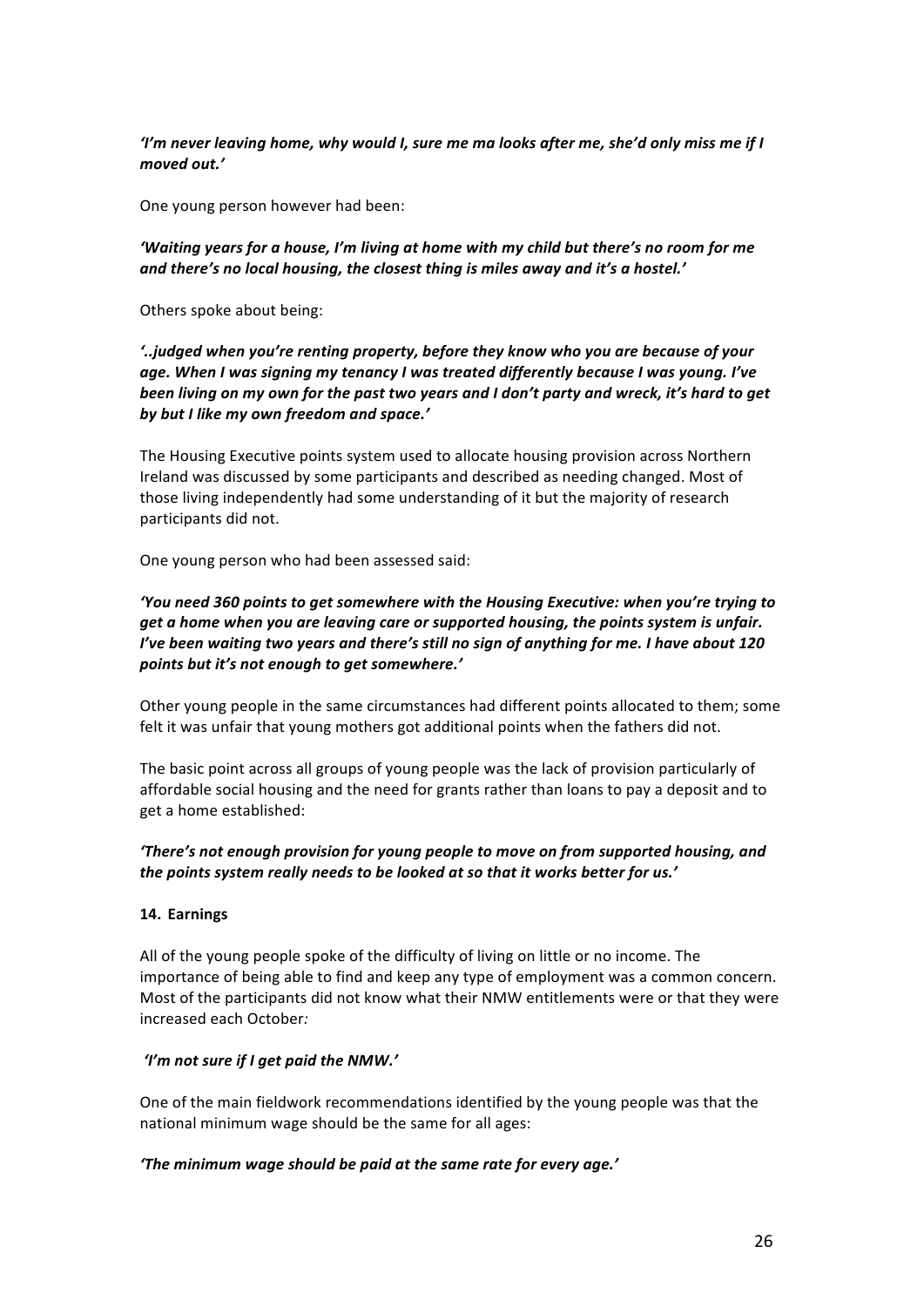#### *'If we're doing the same job it's just not fair, we should be paid the same money.'*

UK National Minimum Wage (NMW) rates for employees over the age of 18 were introduced on  $1<sup>st</sup>$  April 1999. However, young people under 19 years of age who are on training schemes or in apprenticeships were not given the protection of the NMW. Even in 2009, a 16-17 year old receiving the NMW will receive less that £150 for working a 40 hour week.

In 2002, the Committee on the Rights of the Child expressed concern that the National Minimum Wage (NMW) did not apply to under 18 year olds, noting that these young people were at risk of economic exploitation (Concluding Observations of the Committee on the Rights of the Child, 2002). In response to the Committee's recommendation that the state reconsider its policies regarding the NMW, the Government announced in March 2003 that 16 and 17 year olds would be paid a minimum wage, albeit one which was only 60% of the adult NMW.

#### **Table H: National Minimum Wage Hourly Rates, 1999 to 2009**

#### **United Kingdom**

|              | 16 & 17 year olds | $18 - 21$ year olds | <b>Adult Rate</b> |
|--------------|-------------------|---------------------|-------------------|
| April 1999   |                   | 3.00                | 3.60              |
| October 2000 |                   | 3.20                | 3.70              |
| October 2001 |                   | 3.50                | 4.10              |
| October 2002 |                   | 3.60                | 4.20              |
| October 2003 |                   | 3.80                | 4.50              |
| October 2004 | 3.00              | 4.10                | 4.85              |
| October 2005 | 3.00              | 4.25                | 5.05              |
| October 2006 | 3.30              | 4.45                | 5.35              |
| October 2007 | 3.40              | 4.60                | 5.52              |
| October 2008 | 3.53              | 4.77                | 5.73              |
| October 2009 | 3.57              | 4.83                | 5.80              |

#### Note: Introduced in October 2004 *Source: Low Pay Commission*

The published figures in Table I below do not allow the identification of the numbers of people such as those on apprenticeships and undergoing training, who are exempt from the National Minimum Wage rate or are entitled to lower rates. If employees receive free accommodation, employers are entitled to offset hourly rates. However, young people have told researchers (Horgan, 2006) that they are often told they are 'trainees' when they are doing the same work as someone older who is receiving the NMW.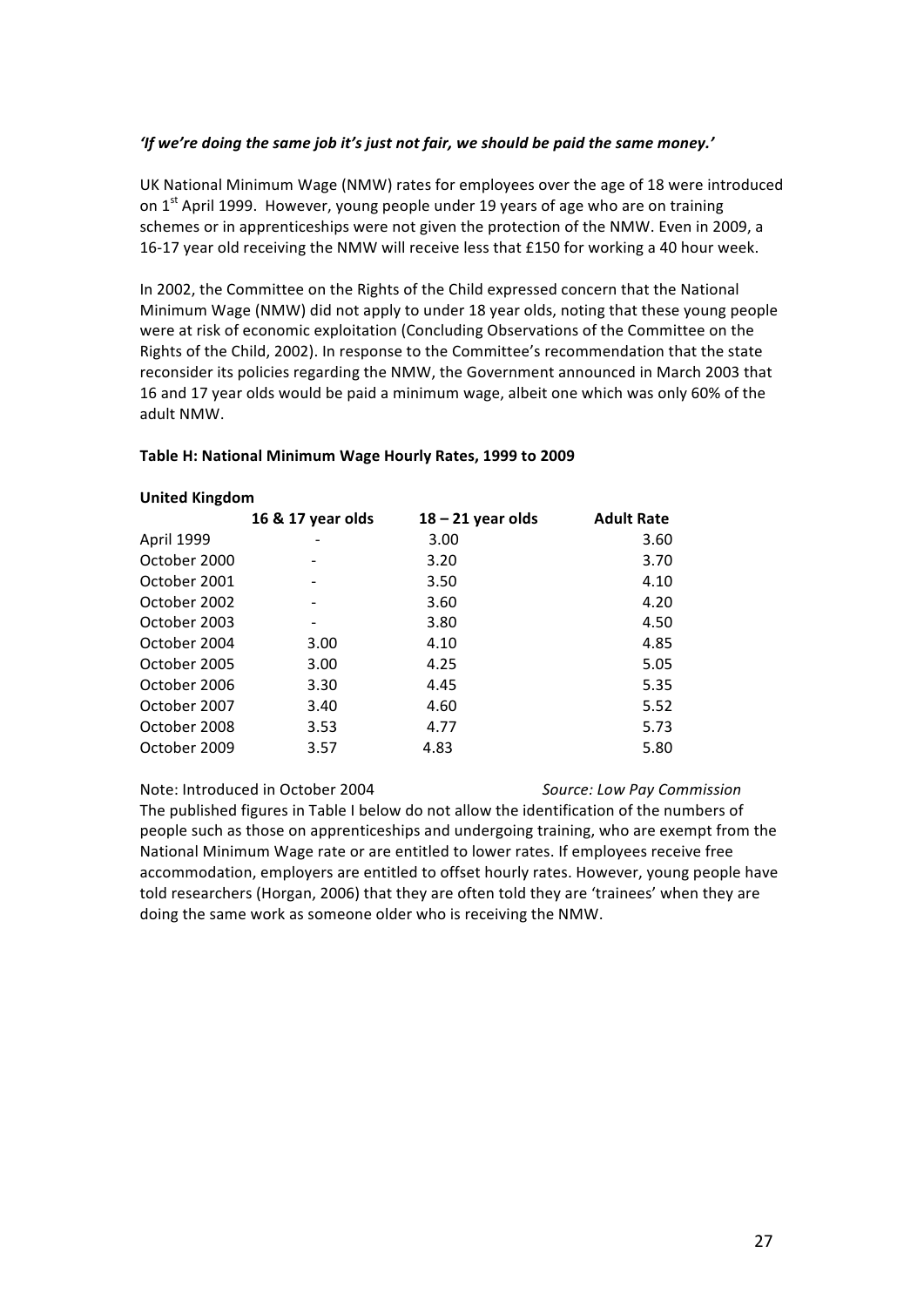|      |    | 16 and 17                     | 18 to 21        |     | $22 +$          |     | All 16 and over |
|------|----|-------------------------------|-----------------|-----|-----------------|-----|-----------------|
|      |    | (Thousand) (%)                | (Thousands) (%) |     | (Thousands) (%) |     | (Thousands) (%) |
|      |    | <b>Estimates from the LFS</b> |                 |     |                 |     |                 |
| 2005 | 6  | 1.1                           | 50              | 2.8 | 192             | 0.8 | 248<br>1.0      |
| 2006 | 6  | 1.2                           | 48              | 2.7 | 279             | 1.2 | 1.3<br>333      |
| 2007 | 9  | 1.9                           | 19              | 1.1 | 346             | 1.5 | 1.5<br>373      |
| 2008 | 11 | 2.3                           | 29              | 1.6 | 405             | 1.7 | 1.7<br>445      |
|      |    | <b>Estimates from ASHE</b>    |                 |     |                 |     |                 |
| 2005 | 20 | 4.0                           | 55              | 3.0 | 233             | 1.0 | 1.2<br>308      |
| 2006 | 14 | 3.8                           | 44              | 2.3 | 238             | 1.0 | 296<br>1.2      |
| 2007 | 16 | 4.0                           | 49              | 2.6 | 231             | 1.0 | 296<br>1.1      |
| 2008 | 17 | 3.9                           | 47              | 2.6 | 224             | 0.9 | 288<br>1.1      |

**Table I: Number and Proportion of UK Jobs Paid Below the NMW: by Age Group, 2008**

*Source: April to June 2005 to 2008 Labour Force Survey and April 2005 to 2008 Annual Survey of Hours and Earnings*

Another clear message coming from the young people NIAPN spoke to in the course of this work was that benefit and wage levels do not provide them with an adequate income to allow them to live with dignity and to participate in society in the way other young people can. The young people who lived independently spoke about **'***struggling to survive alone';* some said that sometimes *'it gets so bad there's not enough money to buy food';* and one young person said '*it's not about budgeting it's about not having enough money to budget.'*

Figures from the Labour Force Survey and the Annual Survey of Hours and Earnings (ASHE) suggest that the proportion of jobs paid below the NMW is small – between 2 and 4% of all jobs, see Table I. It is, of course, illegal to pay below the NMW except to a trainee. As might be expected, young people are considerably more likely to be paid below the NMW than those over 21 years, but the highest estimates for the proportion of such young people is 3.9% of 16 and 17 year olds and 2.6% of 18‐21 year olds.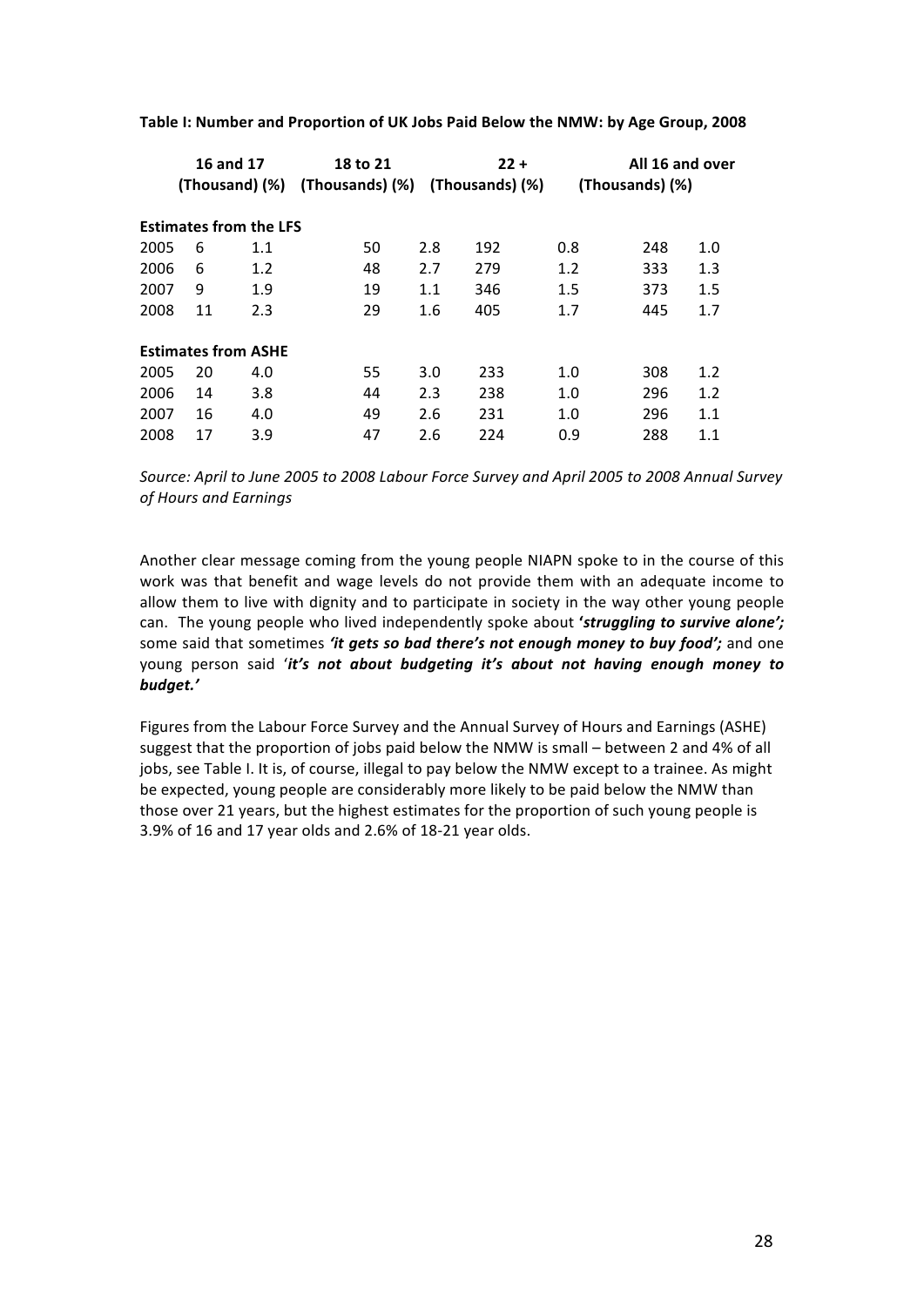#### **Table J: Characteristics of Employees in UK Jobs Paid Below the NMW, 2008**

|                       | <b>Below NMW</b> |    |                 | <b>Total Jobs % Jobs Paid Below</b> |     |
|-----------------------|------------------|----|-----------------|-------------------------------------|-----|
| <b>Qualifications</b> | (Thousands) (%)  |    | (Thousands) (%) |                                     |     |
| NVQ level 4 and above | 55               | 12 | 8,933           | 34                                  | 0.6 |
| NVQ level 3           | 46               | 10 | 4,359           | 17                                  | 1.1 |
| Trade apprenticeships | 9                | 2  | 1,036           | 4                                   | 0.9 |
| NVQ level 2           | 90               | 20 | 4,160           | 16                                  | 2.2 |
| Below NVQ level 2     | 88               | 20 | 3,561           | 14                                  | 2.5 |
| Other qualifications  | 54               | 12 | 2,023           | 8                                   | 2.7 |
| No qualifications     | 103              | 23 | 2,043           | 8                                   | 5.0 |

*Source: Labour Force Survey April to June 2008*

The relationship between low pay and low educational attainment is demonstrated in the Labour Force Survey table above (April‐June 2008). Three quarters of all jobs paid below the NMW were filled with employees with low levels of qualifications – level 2 NVQ or below.

Unless proactive policies and interventions are identified and translated into practical and resourced actions and interventions there will be no change to the cycle of poverty and deprivation many of Northern Ireland's most disadvantaged communities have experienced for generations. A number of recommendations follow based on the findings of this work and the opinion of the young people who participated.

#### **15. Conclusions**

In their Concluding Observations on the UK's compliance with the UN Convention on the Rights of the Child, the UN Committee highlighted continued concern over government's failure to ensure that all children reach their full potential (CRC 2008). They drew particular attention to those children from low income families who are over represented in the numbers of children failing school. It was recommended that the government: "*Invest considerable additional resources in order to ensure the right of all children to a truly inclusive education which ensures the full enjoyment to children from all disadvantaged, marginalised and school‐distant groups*." (para 67; p16) This study endorses that position. It is clear that the needs of the most vulnerable young people are not being met in the current education system.

There is a need to develop specific inclusion policies and interventions that focus on supporting young people from Not in Employment, Education or Training to Employment Education or Training, possibly learning from similar initiatives in Scotland such as Beattie Inclusiveness Project (Scottish Executive Social Research, 2005). This research provided an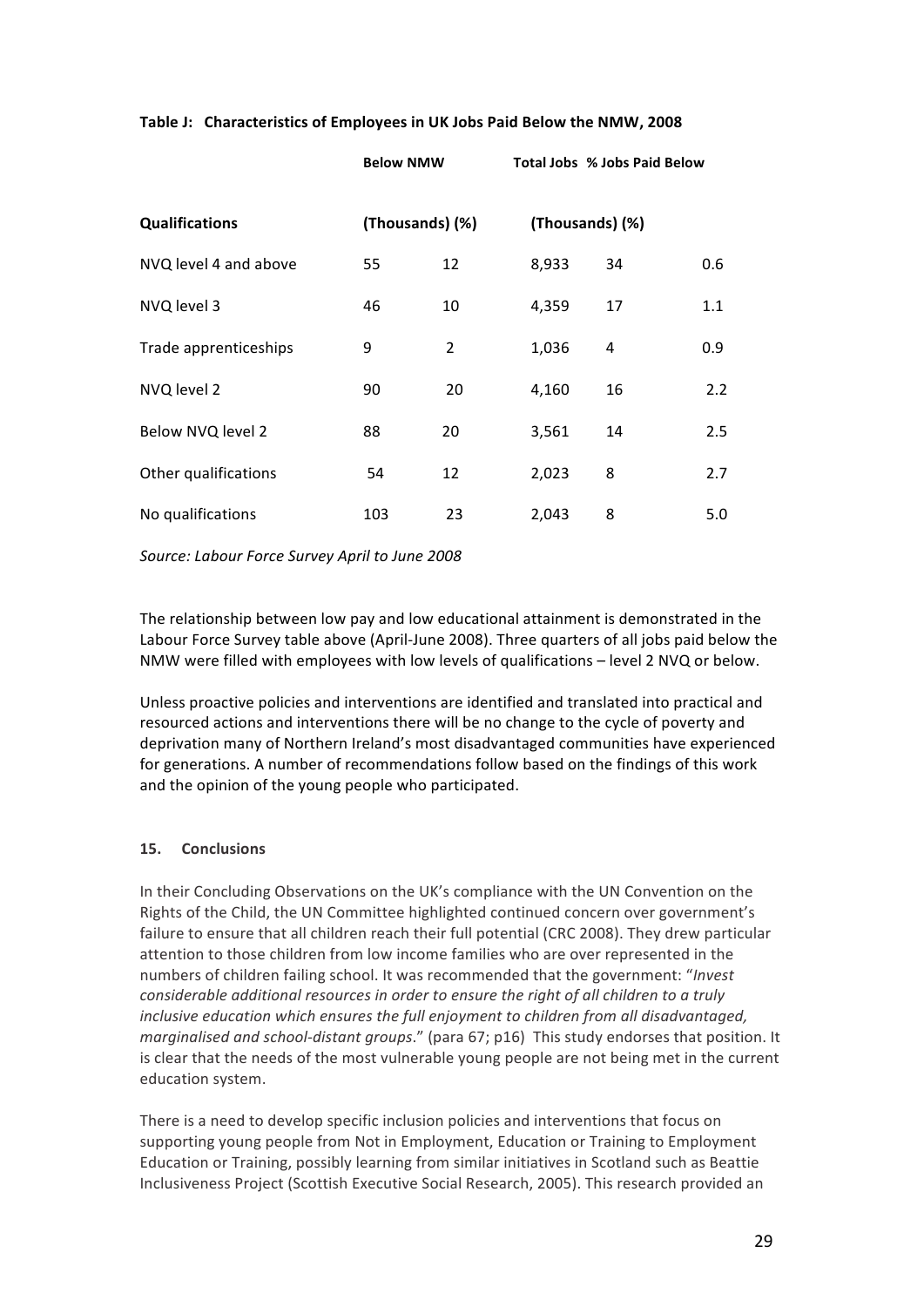overview of the difficulties facing the NEET group. It contributed to a greater understanding of their needs and of the policy effectiveness in addressing the risks and barriers faced by young people in the NEET group and its sub‐groups.

In order to be able to monitor progress and to provide informed comment, statistics about child poverty in Northern Ireland need to be re‐analysed and disaggregated to include 16 and 17 year olds. This data should be available at local area level and allow for analysis on the basis of gender, lone parent status, disability and ethnicity.

Further research needs to be undertaken to ascertain the impact of care on a young person's life and the relationship between the care experience, poverty and social exclusion.

Research also needs to be carried out on the impact on a family of having a young person who is not in education, employment or training and for whom the family receives no financial support.

The EMA policy was generally viewed as a positive support as it was paid on top of other income or benefits received. Payment of this allowance and its grant awards should also be paid to young people participating in Education Other Than At School (EOTAS) programmes who currently only receive daily expenses.

The young people who participated in this study were all enthusiastic about Education Other Than At School (EOTAS) programmes. Clearly, more such programmes should be provided, particularly in the most disadvantaged parts of the region. All young people who participated in EOTAS programmes and took part in this research made reference to some positive learning experiences through informal learning with youth projects. This was in stark contrast to their experiences of formal education.

Accessible information on benefits and entitlements must be made readily available to young people so that they are able to access those supports that do exist.

All teachers, but particularly those working with the most disadvantaged students, need to be trained in more interactive group work methods to engage disillusioned young people.

All the costs of education need to be met by the Department of Education. No young person, but especially those leaving care or those living in low income households, should have to pay the costs of travel to school/college, books etc. Young people living in areas at a distance from their local learning environment should be supported to attend through the provision of bus travel passes.

As a means of reducing some of the economic burden further education places on low income working households Free School Meals should be provided to low income households in receipt of Tax Credits.

The Assembly and Executive need to take on and include young people aged 16‐17 in *some*  parts of their policies in relation to child poverty and to children generally. They must urgently develop a policy similar to Youth Matters in England and include young people in the Children's Strategy and in Lifetime Opportunities.

The UK Government should reform the National Minimum Wage to ensure all workers regardless of age receive the same rate of pay.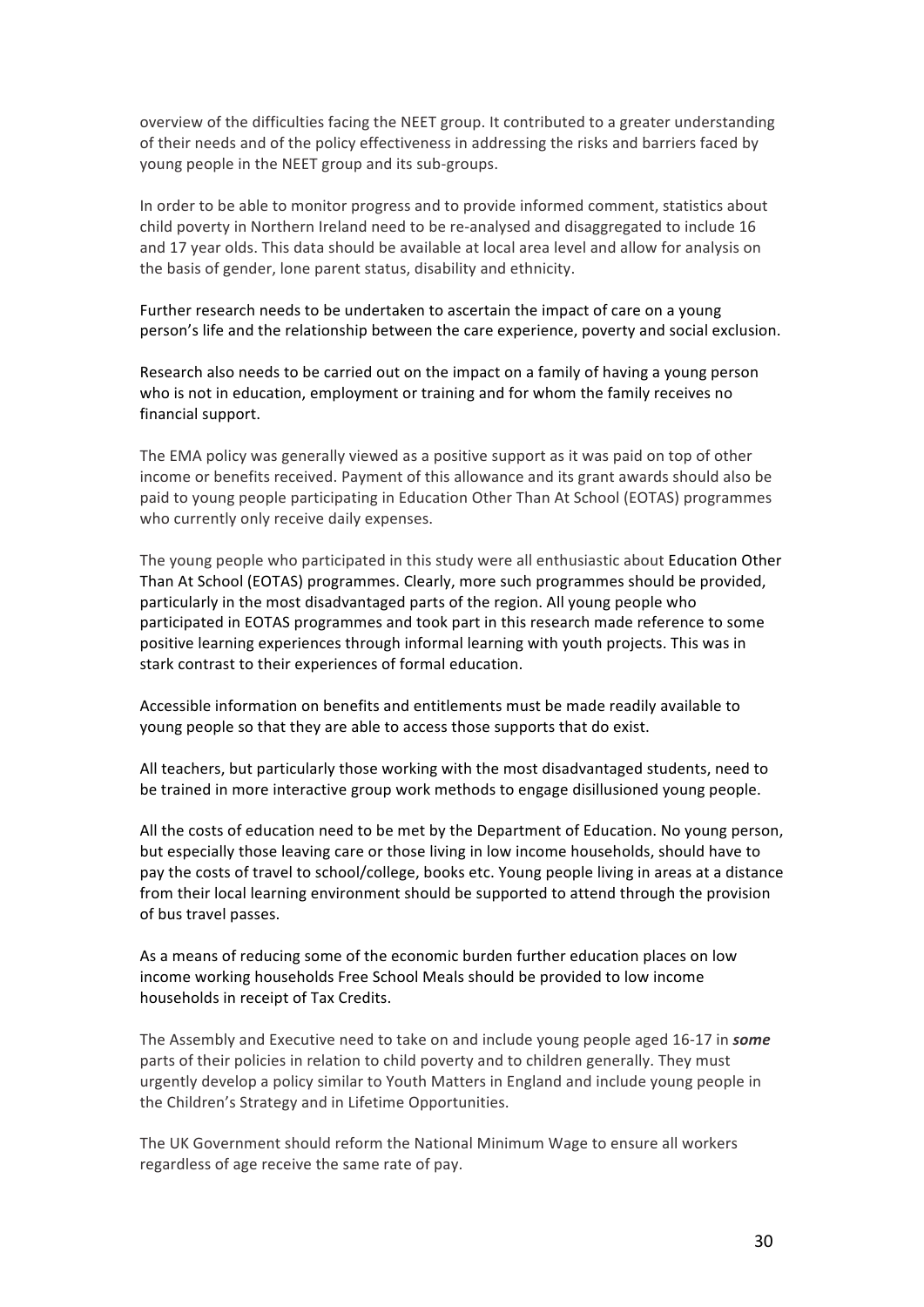Urgent legislative action is needed to ensure that all 16‐17 year olds not in education, training or employment are entitled to claim welfare and housing benefits at the same rates for those over 25.

Additional financial help is needed for young people leaving care. By definition, these young people cannot rely on their birth families for the additional support that most young people take for granted. The State has been their substitute parent and should act as such.

Urgent legislative action is also needed to ensure that all  $16 - 21$  year olds leaving care are automatically afforded priority need status when presenting as homeless.

Greater investment is needed in appropriate accommodation options across Northern Ireland for children leaving care and young vulnerable people, so they are able to access suitable accommodation in their broad geographical area of choice.

There was a huge information deficit among the young people who participated in the study, particularly those leaving care, about what was involved in setting up a home. There is a clear need for more community based and specialist youth support projects to address the gaps in knowledge. Such initiatives are also essentially needed to provide respect based initiatives that help build the self esteem and self confidence of these vulnerable young people so that they can make informed choices that will help them build toward a better future.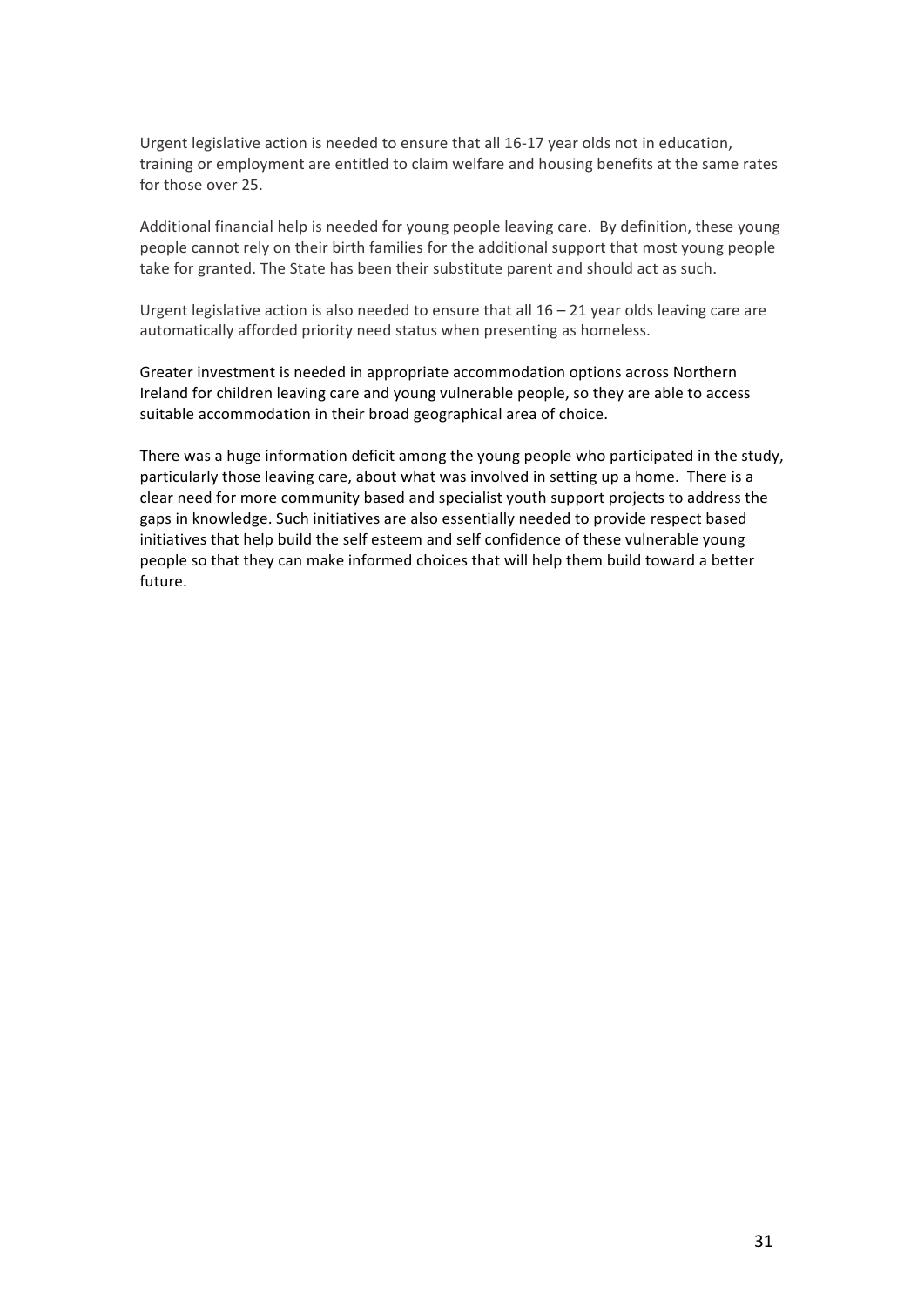## **Appendix 1 Economic Rights and Entitlements For 16‐17 Year Olds Income**

#### **National Minimum Wage**

The UK National Minimum Wage (NMW) rates for employees over the age of 18 were introduced on  $1<sup>st</sup>$  April 1999. There are three levels of minimum wage, and the rates from 1 October 2008 are:

- £5.73 per hour for workers aged 22 years and older
- A development rate of £4.77 per hour for workers aged 18‐21 inclusive
- £3.53 per hour for all workers under the age of 18, who are no longer of compulsory school age (after the last Friday of June of the school year in which their 16th birthday occurs)

#### **Apprentices**

- Since 1 October 2006 apprentices under age 19 do not qualify for the national minimum wage
- Apprentices over age 19 and in the first 12 months of their apprenticeship do not qualify for the national minimum wage.

#### **Accommodation offset**

The daily rate of accommodation provided by an employer/trainer is offset at £4.46 (£31.22 per week) for each day that accommodation is provided.

#### **What you can do if an employer is not paying the minimum wage?**

What to do if an employer is not paying minimum wage rates:

• You can call the CAB help line at **0845 6500 207** if you want to make a complaint about an employer who you suspect is not paying the minimum wage. This is a premium rate phone line so calls will cost more, if you can ring through remember to ask the adviser to call you back. If you have access to the web you can always make contact through the website @: www.nmwadvice.co.uk

#### **Benefits for Young People**

Young people aged 16 or over may be able to claim certain benefits or tax credits if:

1. they are sick / disabled (including if they are pregnant and incapable of work due to the pregnancy);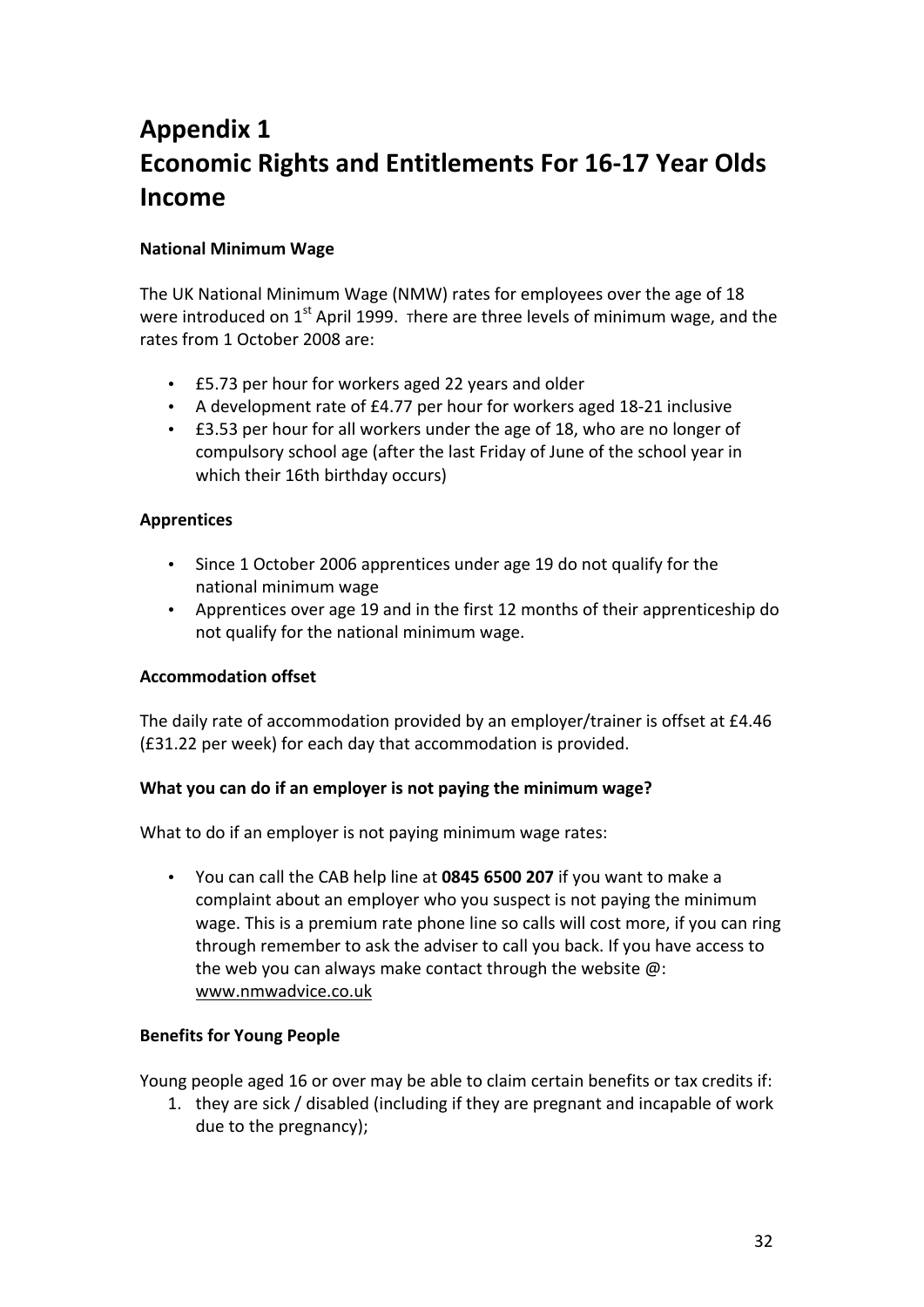- **2.** they are a carer / have childcare responsibilities (including lone parents, and for carers the person being cared for has been awarded the appropriate rates of AA / DLA);
- **3.** they are a pupil / student or on a training course (in fulltime, non-advanced education or approved training: and are disabled or are looking after a child or are living away from parents due to estrangement, or are living away from parents because they are unable to provide support);
- **4.** they work less than 16 hours each week (any partner must work less than 24 hours each week);
- **5.** they are considered eligible as 'urgent cases payments' (for example people who have been granted refugee status);

#### **Income Support (IS) and Who isn't eligible?**

If you work on average more than 16 hours a week, or have a partner or civil partner who works on average 24 hours a week or more you can't usually claim Income Support.

Income Support is paid at the following weekly rates

| Age of claimant                       | £p/w    |
|---------------------------------------|---------|
| Under 25                              | £50.95  |
| 25 and over                           | £64.30  |
| Lone parent (under 18)                | £50.95  |
| Lone parent (18 or over)              | £64.30  |
| Couple (both under 18)                | £50.95  |
| Couple (both under 18, certain cases) | £76.90  |
| Couple (one under 18, one $18 - 24$ ) | £50.95  |
| Couple (one under 18, one 25 or over) | £64.30  |
| Couple (one under 18, certain cases)  | £100.95 |
| Couple (both 18 Or over)              | £100.95 |
|                                       |         |

#### **Job Seekers Allowance (JSA)**

Jobseeker's Allowance is a benefit open to most people over the age of 18 who are unemployed but looking for work. People can also be eligible if they have a job where they work less than 16 hours every week. If a young person is 16 or 17, they will only be able to claim JSA in exceptional circumstances, for example, estrangement from their family leading to severe hardship. See below for a full discussion of those exceptional circumstances

Income based JSA is paid at the following weekly rates

| Age of claimant | $E$ p/w |
|-----------------|---------|
| Under 25        | £50.95  |
| 25 and over     | £64.30  |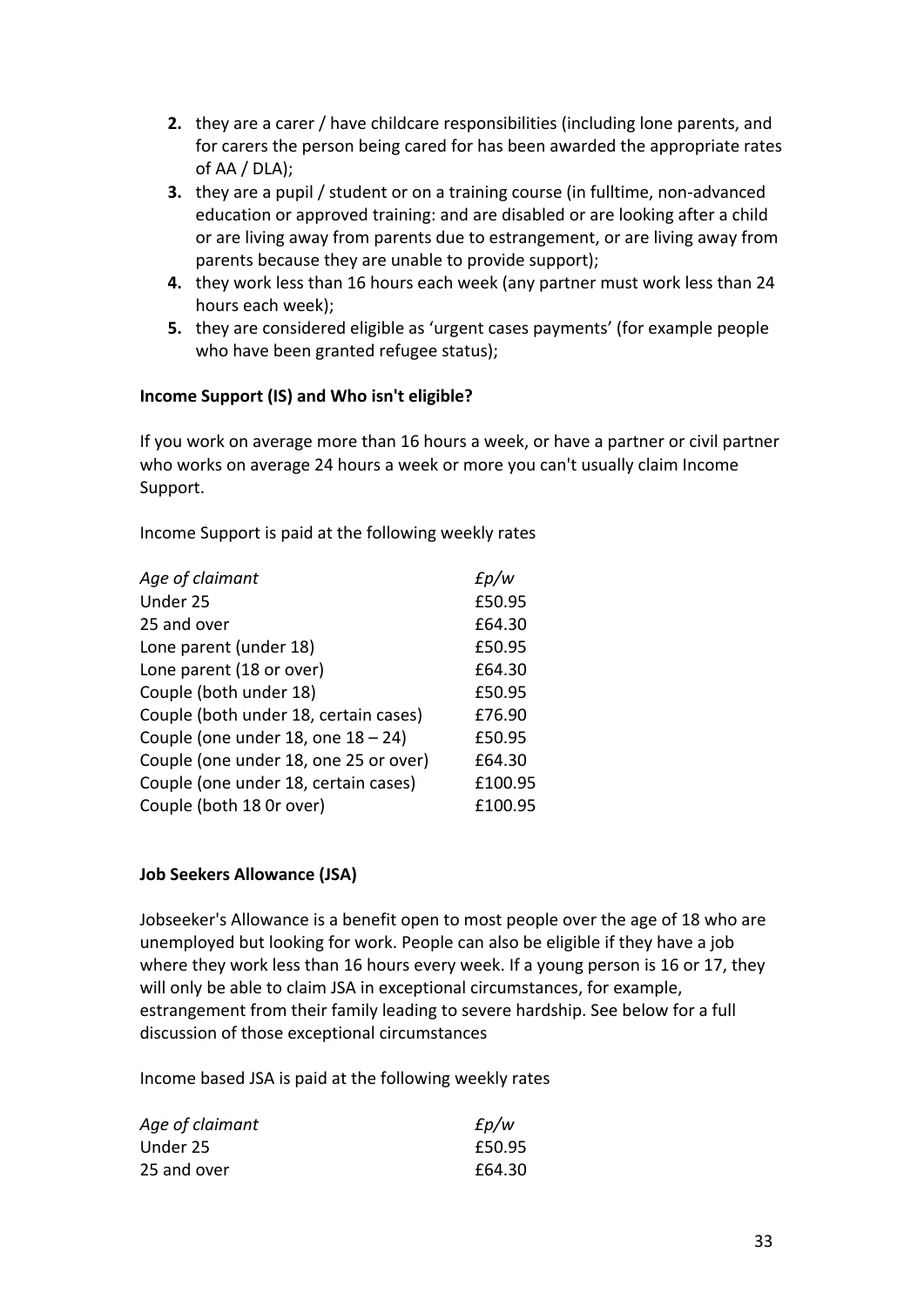| Lone parent (under 18)                | £50.95  |
|---------------------------------------|---------|
| Lone parent (18 or over)              | £64.30  |
| Couple (both under 18)                | £50.95  |
| Couple (both under 18, certain cases) | £76.90  |
| Couple (one under 18, one $18 - 24$ ) | £50.95  |
| Couple (one under 18, one 25 or over) | £64.30  |
| Couple (one under 18, certain cases)  | £100.95 |
| Couple (both 18 Or over)              | £100.95 |

| Contribution based JSA is paid at the following weekly rates |         |  |  |  |
|--------------------------------------------------------------|---------|--|--|--|
| Age of claimant                                              | $E$ p/w |  |  |  |
| Under 25                                                     | £50.95  |  |  |  |
| 25 and over                                                  | £64.30  |  |  |  |

There is no minimum age for entitlement to contribution‐based JSA but in practice, because you only qualify if you have paid or been credited with enough national insurance (NI) contributions in the two tax years before the benefit year in which you claim, young people are unlikely to qualify before the age of 18. If a16‐17 year old does not qualify for JSA they may qualify for Income Support. Even if a young person cannot claim JSA or IS they may qualify for Housing Benefit (see below).

#### **JSA Labour Market Requirements**

In general 16/17 year olds are subject to the same labour market conditions as people aged 18 and over although there is an emphasis on training for young people. Therefore:

- They are required to actively seek both work *and* training;
- They are expected to take more than one step during a week (usually at least one to find work and one to find training) unless taking one step is all that is reasonable for them to do;

• The normal list of activities that count as 'taking a step' include applying for jobs in writing, personally or by phone, seeking information from advertisements, advertisers, agencies or employers, registering with an agency or appointing someone else to help you find work, preparing a cv, asking a previous employer for a reference etc. For young people, the activities of seeking training and full‐time education also count. In some cases young people can study or take part in training courses while on JSA so long as they satisfy the rules outlined below.

16‐17 year olds are treated as available for work one week from the date of discharge from detention in prison, a remand centre or a youth custody institution.

#### **Qualifying for JSA**

The limited circumstances in which young people can qualify for Job Seekers Allowance aged 16‐17 are: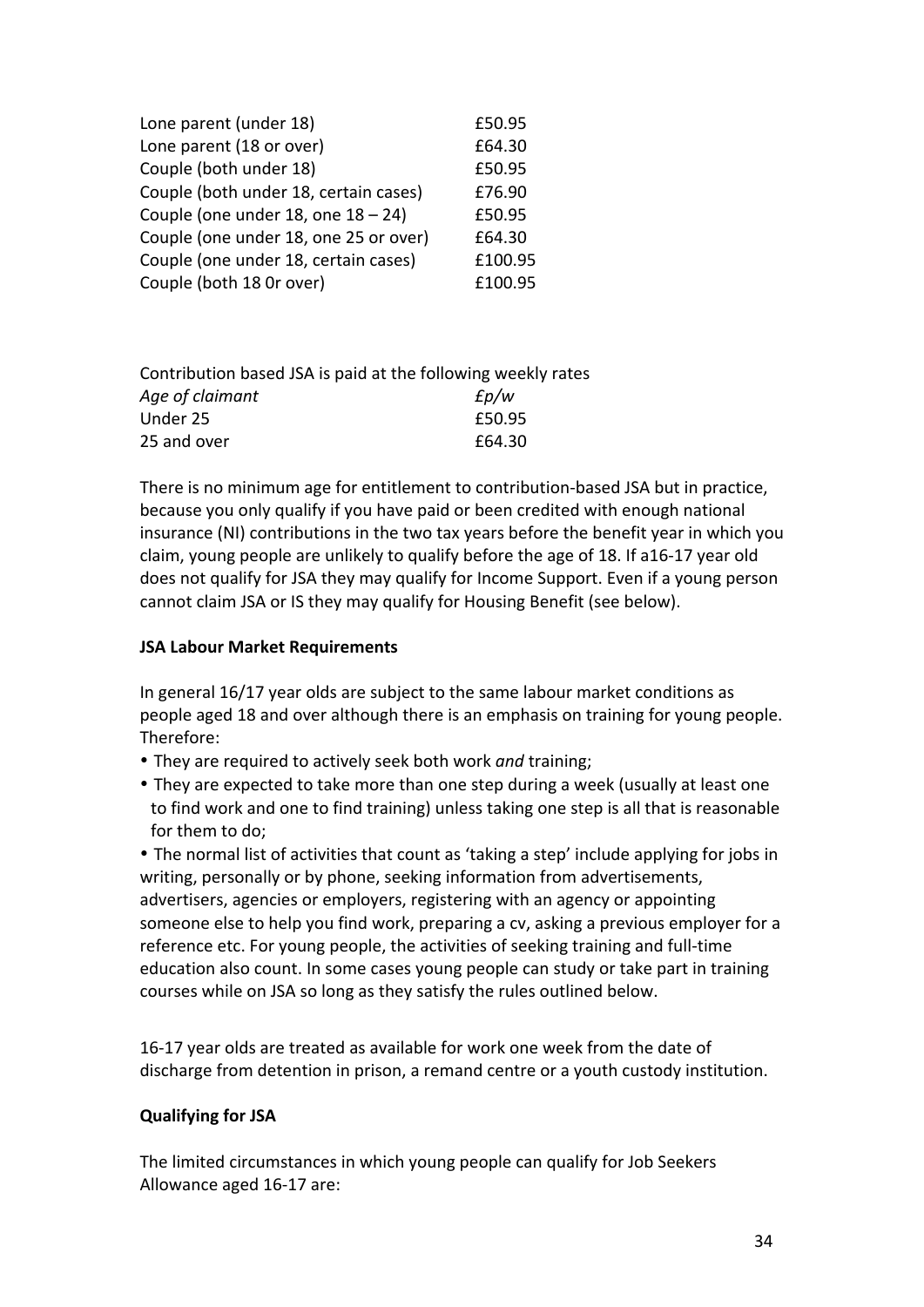- *Contribution‐based JSA* ‐ see above;
- *Income‐based JSA* ‐No one else is claiming Income Support or income based JSA for them as part of a family;
- Young people can also qualify for Income‐based JSA during the child benefit 'extension period' a period of 20 weeks after leaving school or college if:
	- o They are under 18 and do not qualify for Contribution‐based JSA,
	- o They are not formally looked after by a Trust, having been in care after a 14th birthday for a period of at least 13 weeks *or*
	- o They fit into certain groups of people who can claim Income Support (see above. It is usually better to claim IS to avoid the requirement to be available for and actively seeking work and the consequent risk of benefit sanctions).
- If they are a Care Leaver aged 16-17 a young person can only claim Income Support or JSA while they are in relevant education (12 hours or more a week) *if*:
	- o They are a lone parent and treated as responsible for a child; or
	- o They are entitled to the disability or severe disability premium.
- For 16-17 year olds to qualify for benefits they must satisfy special rules. To qualify for Income Support while in relevant education a young person must be:
	- o An orphan and have no one acting as a parent, (they may be in prison, chronically sick or mentally or physically disabled or substantially and permanently disabled) or
	- o Have left local authority care and of necessity have to live away from parents and any person acting in their place, or
	- o Be estranged from them
	- o Be in physical or moral danger or
	- o Have a serious risk to their physical or mental health.

#### **Sanctions for 16‐17 year olds**

Young people of this age can be sanctioned in the same way as claimants aged 18 and over if they are receiving Contribution –based JSA or Income‐based JSA including under the severe hardship rules *and*

- Have left a job voluntarily without 'just cause' or
- Have lost a job because of misconduct

Sanctions can range from reductions in payments of 40% from 1 to 26 weeks depending on the circumstances. A young person has the right to challenge a sanction and the sanction period to a tribunal.

#### **Severe Hardship Payments**

Most people cannot qualify for hardship payments until they are over 18. If a 16‐17 year old has been sanctioned, in many situations a claim for hardship does not need to be made because these young people will continue to get income-based JSA but at a reduced rate. If a young person does not qualify for income‐based JSA under any of the rules for 16‐17 year olds above or for Income Support, they can still be paid income‐based JSA on a discretionary basis, if they would otherwise experience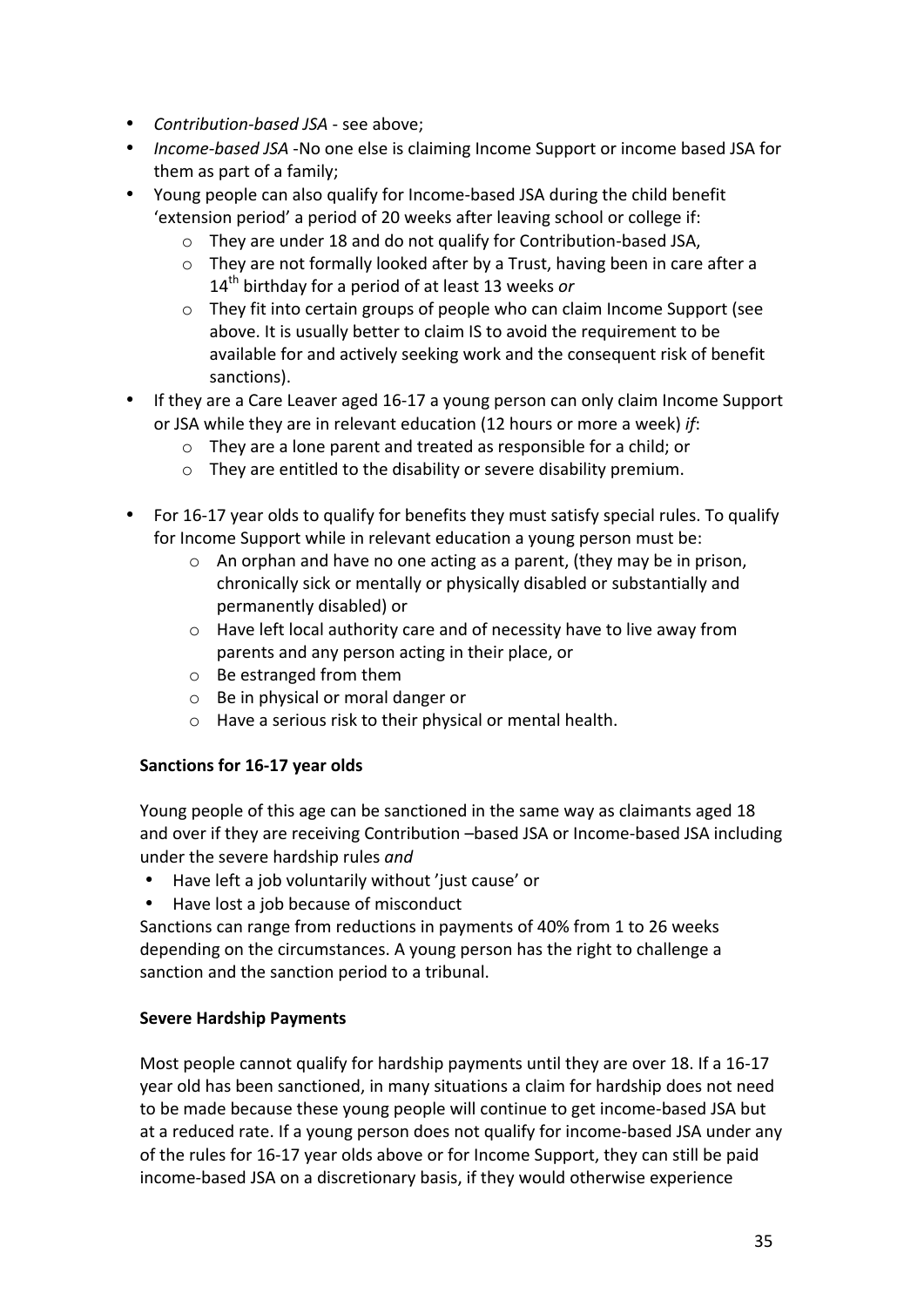severe hardship; commonly referred to as 'Severe Hardship Payments (SHP).' Hardship Payments cannot be awarded until a person has made and signed a hardship statement, normally recorded at interview.

If it is decided that they are in severe hardship, or will experience severe hardship, a 'severe hardship direction' is issued. A young person must have one to get severe hardship payments. SHP is a payment of Job Seekers Allowance, so receipt of this means a claimant is also entitled to other benefits. If a young person is refused they have a right of appeal, this takes time and a request for a review may be quicker. The factors taken into account for this ruling are:

- Financial circumstances including home, capital and outgoings;
- Whether the person they live with is on a means tested benefit;

• Whether they are homeless or at risk of homelessness if severe hardship payments are not paid, whether they have any health problems, are pregnant or vulnerable and at risk for any reason and whether they have access to food and accommodation.

These payments usually last eight weeks but the period of payment can be longer or shorter. When it ends, an application can be made to have it renewed. If the SHP is revoked a young person can no longer get these payments. This usually happens if circumstances change, information was omitted when the award was initially made, or there was a failure to follow up on an opportunity of training without good cause being demonstrated. An appeal can be made if an award is revoked. However there are some differences for this age group. To qualify to claim for JSA including severe hardship payments, they must register for both work and training with the Careers Service and they will provide a referral form to be taken to Jobcentre Plus office where interviews are carried out. If a young person is claiming severe hardship payments, they must inform Careers Service and Job Centre staff at their appointments.

#### **Full‐time Students**

#### *Educational Maintenance Allowance*

Young people aged 16-18 who are in full-time further education courses at school or college, or courses that lead to an apprenticeship could receive up to £30 a week to help with books, travel and equipment. The Educational Maintenance Allowance also pays cash bonuses up to £500 over 2 years. Any household benefits received will not be affected by EMA payments. Annual household income must be under £30,810 for young people to qualify for receipt of EMA. Rates paid are £30, £20 or £10 per week. Young people must have a bank or building society account, and complete an application form with parents or carers and be enrolled on a further education course or programme. Young parents under 20 in learning can also get help with their childcare costs. EMA is not affected by young people's part‐time earnings. Households can be eligible for EMA and remain entitled to other benefits such as Child Tax Credit and Child Benefit.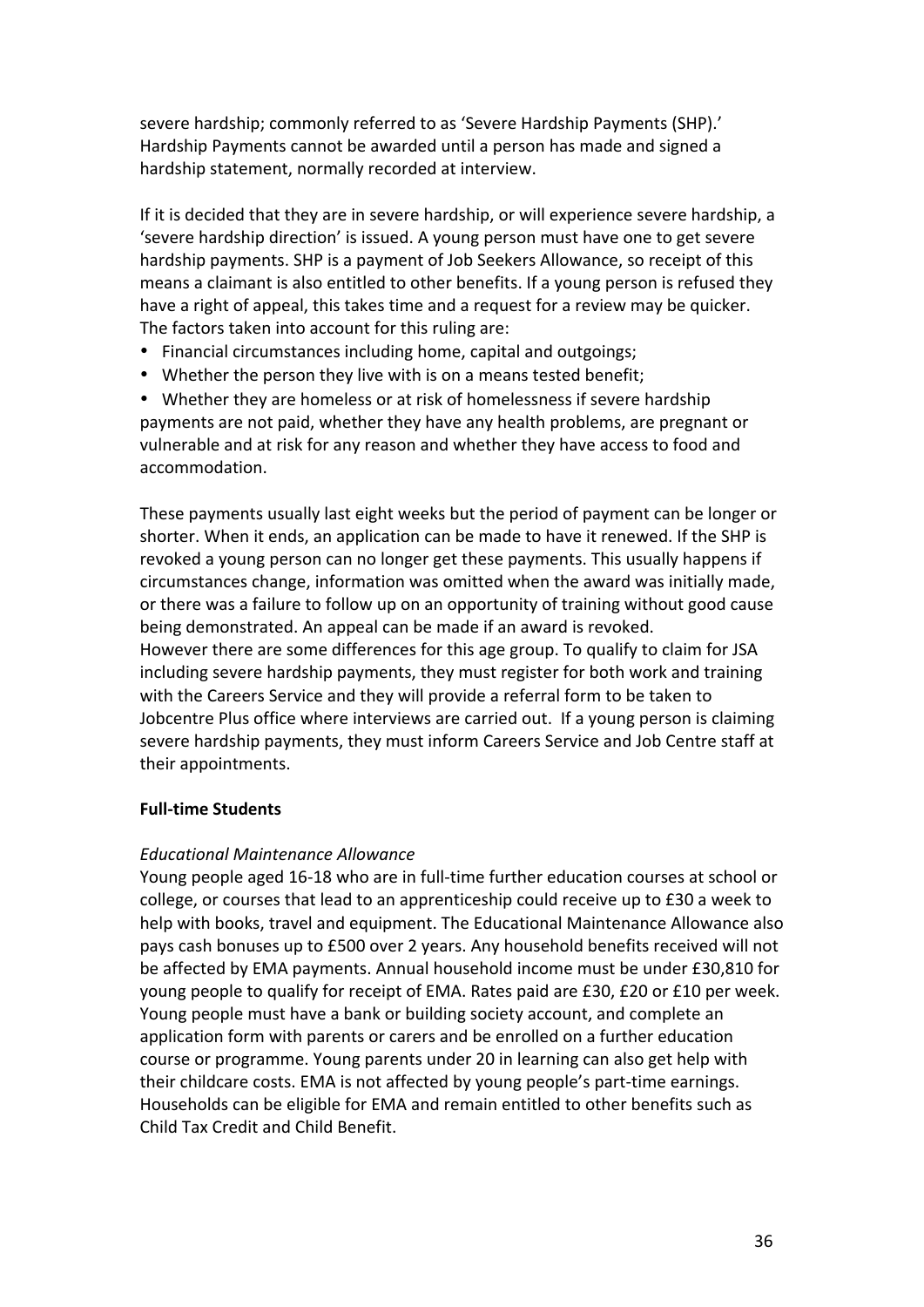Most full‐time students cannot claim IS or JSA for the duration of their course, including vacations. Some exceptions apply. These include: lone‐parents, including a lone foster parent of a child under 16; disabled students who qualify for the disability premium or severe disability premium;

deaf students who qualify for a disabled students allowance.

If a young person is a student and has a partner who is not a fulltime student and is not in employment, s/he might be able to claim IS or JSA on their behalf.

#### **Early school leavers**

If a young person leaves school before the legal minimum school leaving date, they are treated as having stayed on until that date and therefore may continue to be eligible for the EMA and their parents may continue to claim Child Benefit and Child Tax Credits for them. In exceptional cases, they may be entitled to JSA if they satisfy the qualifying conditions outlined above.

#### **Young people leaving/in care/sheltered accommodation**

A young person aged 16 or 17 can get IS, income based JSA or HB if they were looked after by a Health and Social Care Trust subject to a care or supervision order, or were provided with accommodation for at least 13 weeks;

The same applies if a young person aged 16 or 17 was in hospital or detained in a remand centre or a young offenders or similar institution when they became 16 and immediately before, were looked after by a local authority for at least 13 weeks since their  $14<sup>th</sup>$  birthday.

The 13 weeks do not have to be continuous but there are exceptions to the rules.

- Lone parents
- Foster parents
- People capable of work or appealing against an incapacity for work decision
- Disabled workers
- Disabled or deaf students
- Blind people
- Young people in 'relevant education' who are lone parents or who qualify for disability premium or severe disability premium.

#### **Incapacity Benefit ‐Incapable of work**

Most young people will not qualify for Incapacity Benefit on the basis of their NI contribution record but they may still qualify if they become incapable of work in youth. There are a number of qualifying factors required and expert guidance would be required from a benefits advice agency to access this financial support.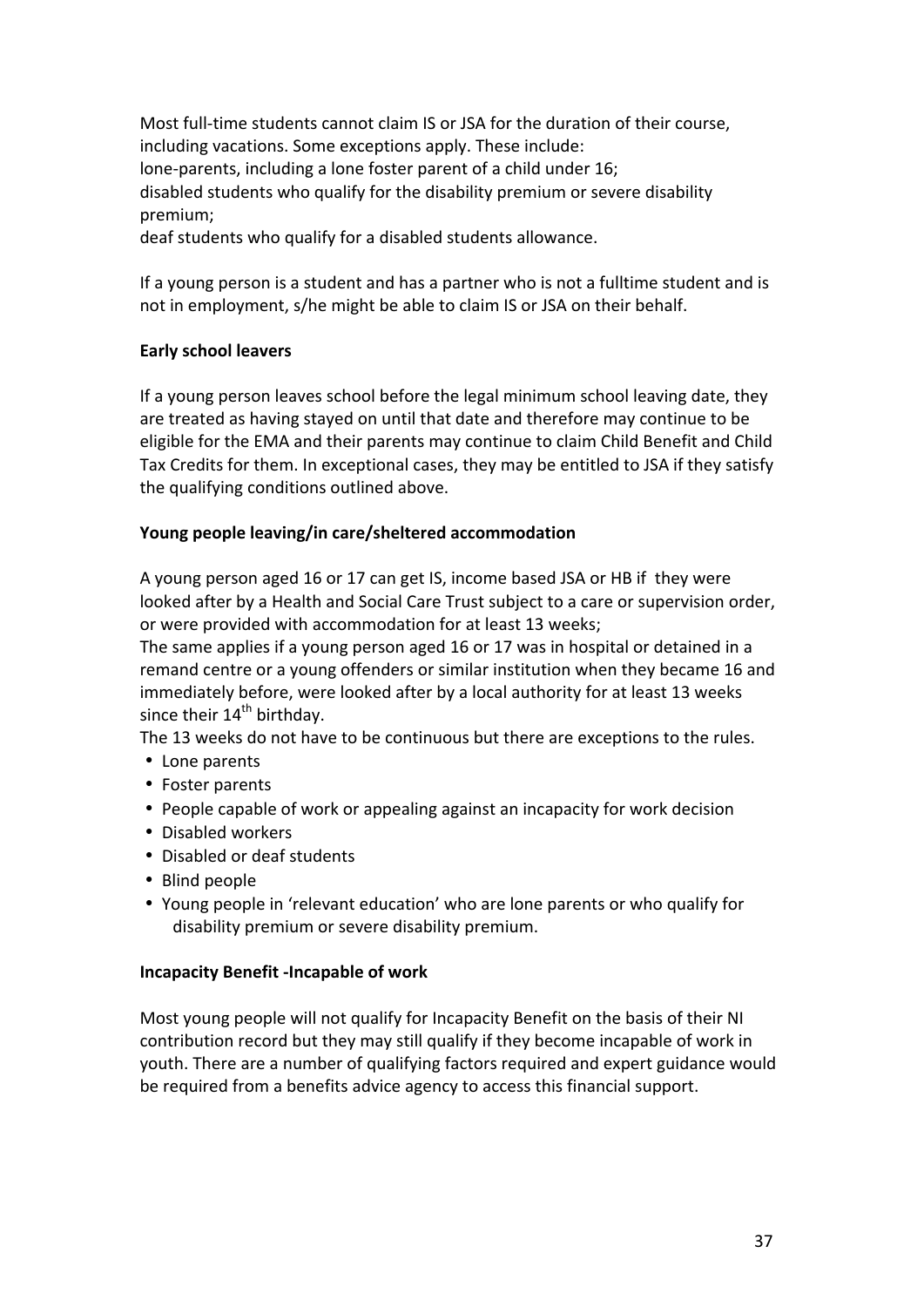#### **Housing Benefit**

If a young person is over 16 and is a tenant in rented accommodation such as a Housing Executive property or privately rented property or if s/he rents a room in a shared house, they may be entitled to Housing Benefit for help with the costs of the rent and rates. Claims for this benefit are made to the Northern Ireland Housing Executive. A 16‐17 who has been looked after by an H&SC Trust cannot usually claim HB, instead the H&SC Trust should provide support and accommodation.

If a young person is in 'residential accommodation' for short term respite care or away from home for fear of violence they can normally get HB for between 13 and 52 weeks; after that entitlement can be reconsidered.

#### **Local Housing Allowance**

The amount of the Local Housing Allowance (LHA) that is paid by the HE depends on the area a young person lives in, the category of the dwelling and the local housing allowance that is set for each category. The local housing allowance for one‐ bedroom shared accommodation (Category A) is paid if;

- The claimant is single (a young individual), under 25, living alone or
- A couple with no dependents

The local housing allowance for a one‐bedroom self contained accommodation (Category B) is instead paid if;

- The person qualifies for a severe disability premium as part of his/her applicable amount or
- Is under the age of 22 and was in care of, or under the supervision of, a H&SC Trust under specific legal provisions after turning 16 or
- was provided with accommodation by the H&SC Trust under s20 of the Children (NI) Order 1995.

#### **Discretionary Housing Payment**

If extra financial assistance is needed to meet housing costs it may be possible to claim discretionary housing payments to top up housing benefit from the NI Housing Executive. The Housing Executive has discretion on whether to pay, what amount to pay and over what period to pay. A claim for discretionary Housing Payments is separate from a claim for HB and young people should ask the Housing Executive how to make a claim. If successful, payment is usually made weekly. Grounds must be provided to support the claim and it is possible to request a claim be back dated. It is necessary to demonstrate the need for this financial assistance on top of a young persons housing benefit.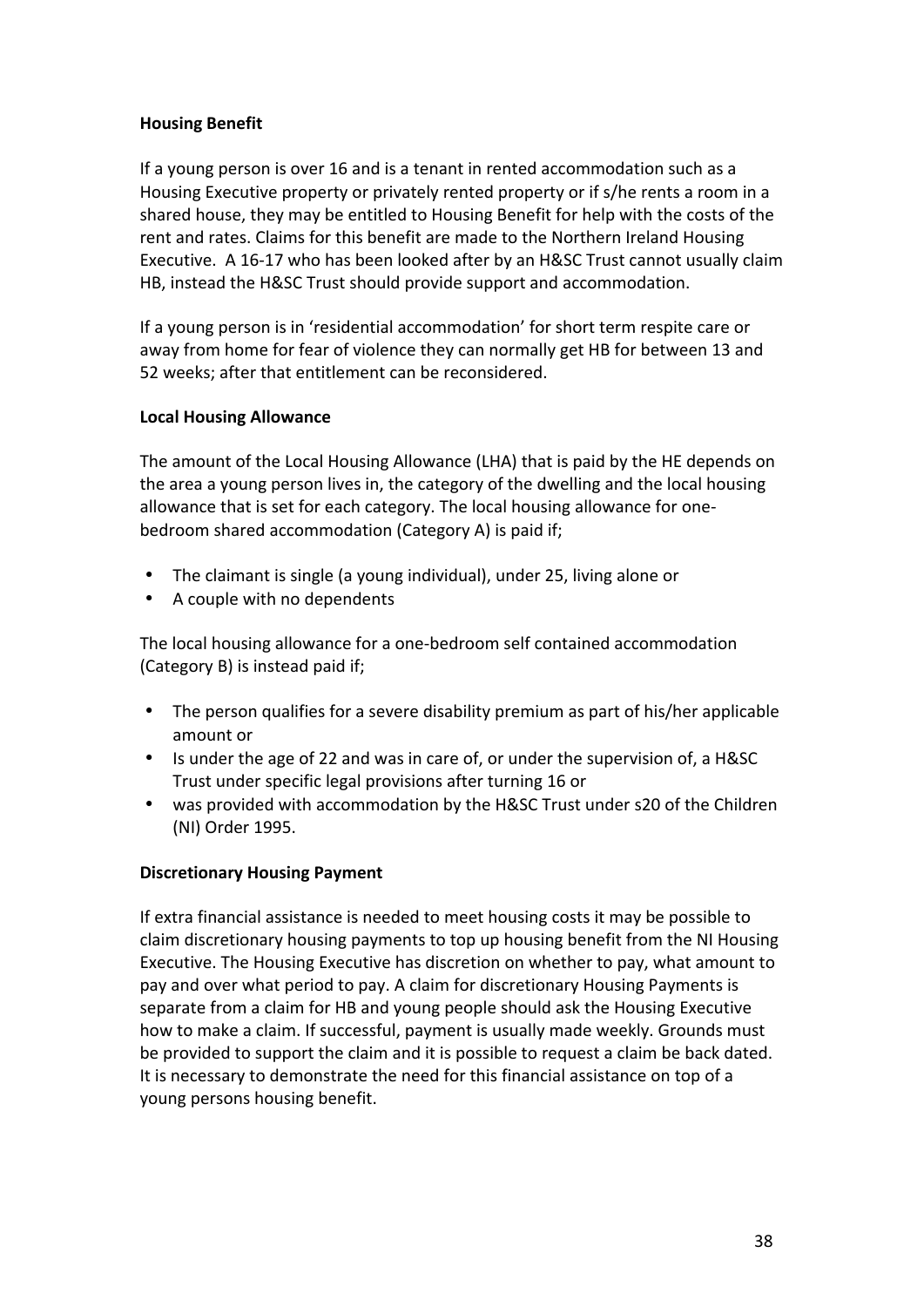#### **Other Benefits**

- Young people are entitled to free prescriptions up to the age of 16 (19 if in full time education);
- to free dental treatment up to the age of 18;
- to free sight tests and help with glasses or contact lenses up to the age of 16 (19 if in full time education).

#### **Carers Allowance**

Anyone who is providing 35 hours a week care for someone receiving the high/middle care rate of Disability Living Allowance or any rate of Attendance Allowance can claim carers allowance (CA), once aged 16 or over. While claiming CA, the carer is credited with Class 1 national insurance contributions, which means it is possible to qualify for contribution‐based benefits after a period of time – usually two years.

#### **Carers Allowance Claimant Rates**

| Claimant        | £53.10 |
|-----------------|--------|
| Adult dependent | £31.70 |

#### **Child Benefit**

Child benefit is paid in addition to other benefits and is paid to people who are responsible for a child. The rates are:

| Eldest or only child            | £20.00 |
|---------------------------------|--------|
| Additional children - per child | £13.20 |

#### **Child Tax Credits**

A person must be over 16 to claim Child Tax Credit (CTC) and be responsible for one or more children who resides with them. The amount of CTC received is made up of a combination of 'elements', how much income the parent or carer has and the income threshold that applies to them. If a young person is in receipt of Income Support or Income‐based JSA they act as an automatic passport to maximum CTC.

#### **Child Tax Credit Rates**

|                           | £ Per day | £ Per year |
|---------------------------|-----------|------------|
| Family element (Basic)    | £1.50     | £545       |
| Family element (Baby)     | £1.50     | £545       |
| Child element             | £6.13     | £2,235     |
| <b>Disability Element</b> | £7.32     | £2,670     |
| Severe Disability Element | £2.95     | £1,075     |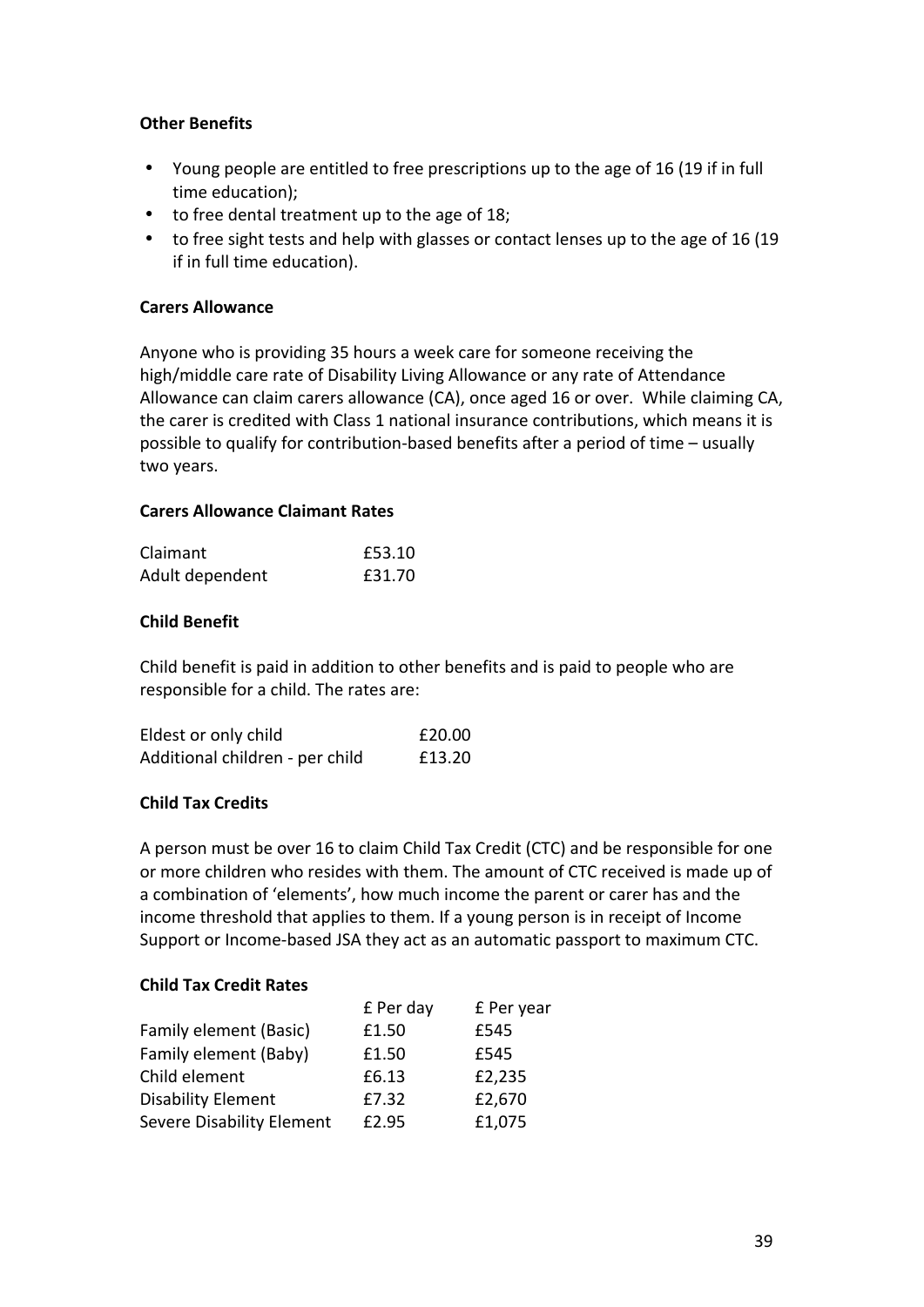#### **Working Tax Credits**

Working Tax Credit is for people who are employed or self‐employed (either on their own or in a partnership) who:

- usually work 16 hours or more a week;
- are paid for that work;
- expect to work for at least 4 weeks

#### **and** who are

- aged 16 or over and responsible for at least one child, or
- aged 16 or over and disabled, or
- aged 25 or over and usually work at least 30 hours a week

As part of Working Tax Credit young people may qualify for help towards the costs of childcare. If you receive the childcare element of Working Tax Credit, this will always be paid direct to the person who is mainly responsible for caring for the child or children, alongside payments of Child Tax Credit. The amount of tax credits received will depend on annual income.

#### **Working Tax Credit Rates**

|                           |                    | £ Per day | £ Per year |
|---------------------------|--------------------|-----------|------------|
| <b>Basic element</b>      |                    | £5.18     | £1,890     |
| Couple element            |                    | £5.10     | £1,860     |
| Lone parent element       |                    | £5.10     | £1,860     |
| 30-hour element           |                    | £2.13     | £ 775      |
| Disability element        |                    | £6.94     | £2,530     |
| Severe disability element |                    | £2.95     | £1,075     |
| 50 plus element           | $(16 - 29$ hours)  | £3.57     | £1,300     |
|                           | (30 hours or more) | £5.31     | £1,935     |
|                           |                    |           |            |

Childcare element 80% of eligible childcare costs up to a weekly maximum of:

| one child            | £175 |
|----------------------|------|
| two or more children | £300 |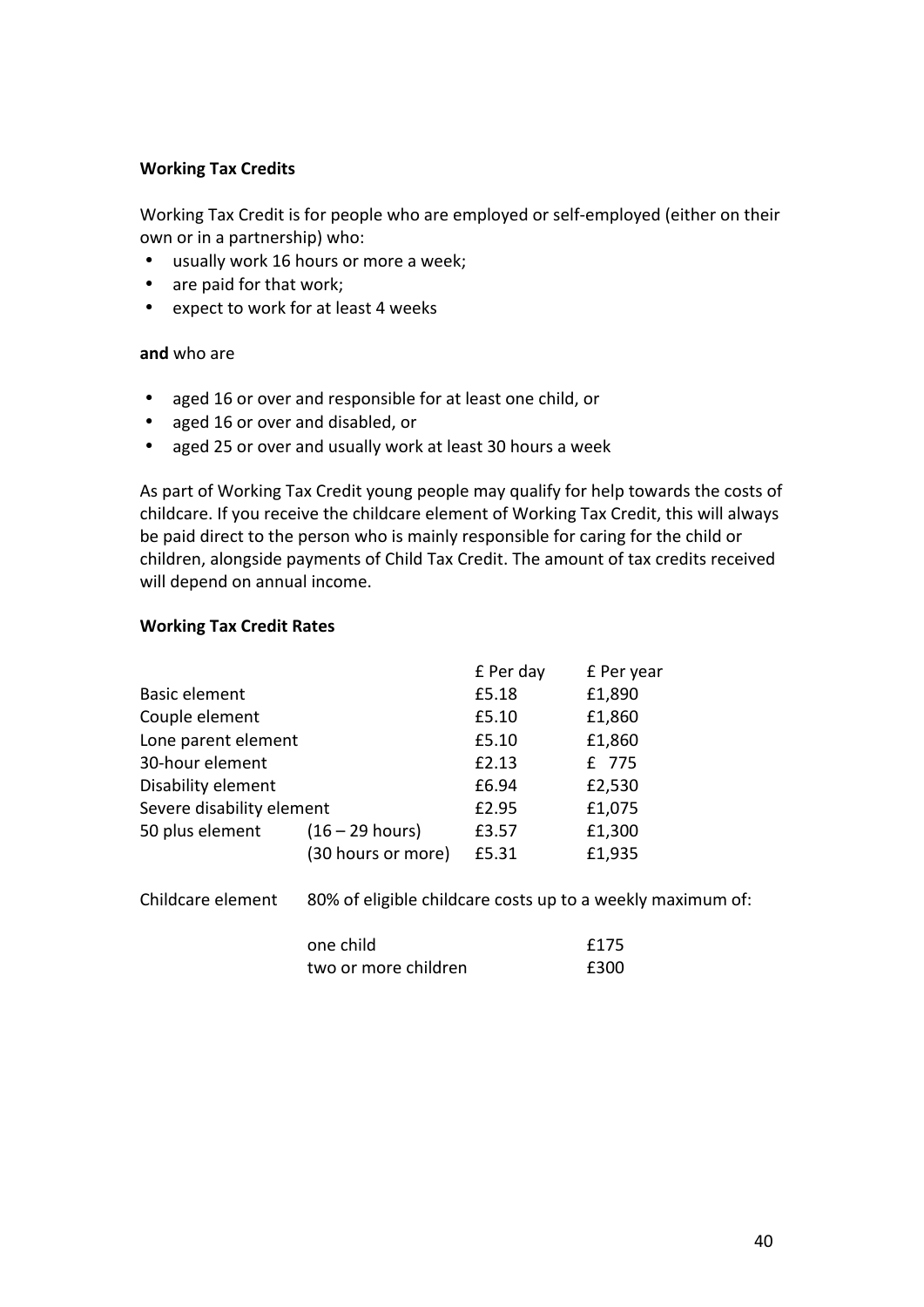## **Bibliography**

Bamford, D. (2006) *The Bamford Review of Mental Health and Learning Disability (Northern Ireland), A Vision of a Comprehensive Child and Adolescent Mental Health Service.* Belfast: Department of Health, Social Services and Public Safety

Barnes, M, Connolly, A. and Tomaszewski, W. (2008) *The Circumstances of Persistently Poor Families with Children: Evidence from the Families and Children Study (FACS),* Department for Work and Pensions Research Report No 487, London

Beale, I, Bloss, C and Thomas, A. (2008), *The Longer‐term Impact of the New Deal for Young People,*  Department for Work and Pensions Working Paper No 23, London.

Bradshaw, J (2006) *A Review of the Comparative Evidence on Child Poverty.*  York: Joseph Rowntree Foundation

Dept of Education (Aug 2008) *Statistical Press Release: Qualifications and Destinations* of *Northern Ireland School Leavers 2006/07 (revised).* DENI

DHSS& PS (2007‐08)*: NI Care Leavers*

DSD (2007) *Households Below Average Income Reports 2005-06 and 2006-07.* Department for Social Development

Equality Commission NI, 2008*: Response to the Department of Education's Consultation* Document and EQIA – Every School A Good School – a Strategy for Raising Achievement in Literacy and Numeracy

Harland, J., Moor, H., Kinder, K. and Ashworth, M. (2002). *Is the Curriculum Working? The Key Stage 3 Phase of the Northern Ireland Curriculum Cohort Study.* Slough: NFER

Hillyard, P, Kelly, G, McLaughlin, E, Patsios, D and Tomlinson, M (2003) *Bare Necessities: Poverty and Social Exclusion in Northern Ireland.* Democratic Dialogue

Hirsch, D (2007) *Experiences of Ppoverty and Educational Disadvantage.* York: Joseph Rowntree Foundation

Hirsch, D (Oct 2008) *Estimating the Costs of Child Poverty.* York: Joseph Rowntree Foundation

Horgan, G (2005) *The Particular Circumstances Of Children In Northern Ireland.* University of Ulster

Horgan, G (2006) *Hopeless Scenarios? Young People's Aspirations and Women Reconciling Life in and Outside the Home in Northern Ireland.* University of Ulster

Horgan, G (2007), *The Impact of Poverty on Young Children's Experiences of School.* JRF/Save the Children

McAuley, C and Bunting, L (2006) *The Views, Experiences and Aspirations of Care Experienced Children and Young People.* Belfast: Voice of Young People in Care

McAuley, C (nd) *Pathways and Outcomes: A Ten Year Follow Up Study of Children Who Have Experienced Care.* Belfast: Department of Health, Social Services and Public Safety

Monteith, M and McLaughlin E (2004) *The Bottom Line: Children and Severe Poverty in Northern Ireland.* Save the Children

Monteith, M and McLaughlin E (2004) *Severe Child Poverty in Northern Ireland: Key Research Findings.* Save the Children

Monteith, M, Lloyd, K and McKee, P (2008) *Persistent Child Poverty in Northern Ireland.* ARK/Save the Children, Belfast

Monteith, M, Lloyd, K, McKee, P (2008) *Key Findings: Persistent Child Poverty in Northern Ireland* 

Mooney, E and Fitzpatrick, M (2008) *Statistical First Release: The Adoption of Looked After Children in NI 2005–06.* Belfast: Northern Ireland Statistics and Research Agency/Department of Health, Social Services and Public Safety.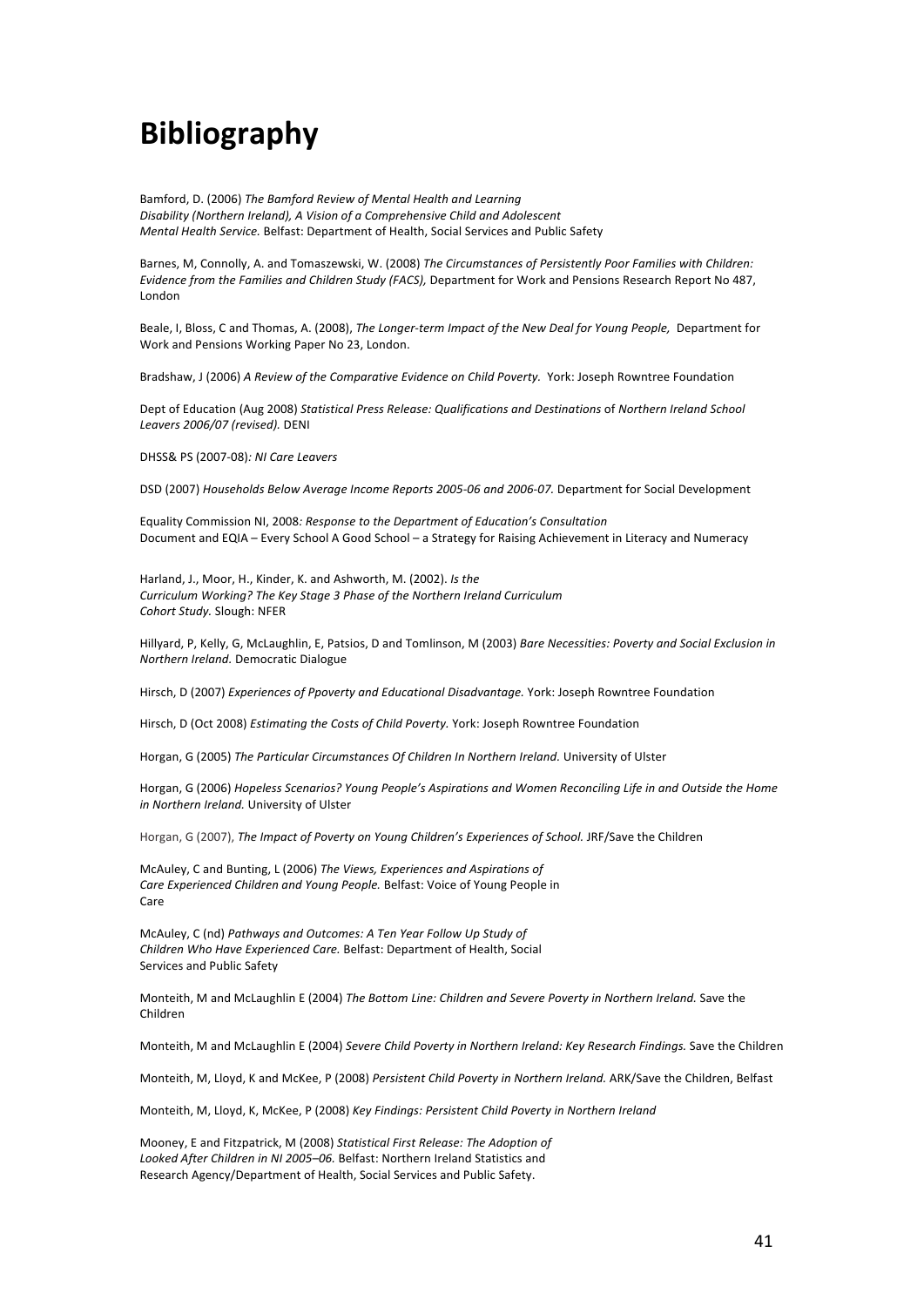Mooney, E, Fitzpatrick, M and Hewitt, R (2008) *Children Order Statistical Bulletin.* Belfast: Northern Ireland Statistics and Research Agency/Department of Health, Social Services and Public Safety.

Muldoon, O, Schmid, K, Downes, C, Kemer, JK and Trew, K (2005) *The Legacy of the Troubles: Experience of the Troubles, Mental Health and Social Attitudes.* Belfast: Queen's University Belfast

NICCY (2009) *Children's Rights: Rhetoric or Reality A Review of Children's Rights in Northern Ireland 2007/08.* 

NICCY (2008) *Evidence from the Northern Ireland Commissioner for Children and Young People (NICCY) to the Joint Committee on Human Rights* **www.niccy.org/uploaded\_docs/UNCRC\_REPORT\_FINAL.pdf** 

*NICCY (2006) Submission to the Committee on the Rights of the Child's Day of General Discussion on "The Child's Right to be Heard" by the Northern Ireland Commissioner for Children and Young People* **www.niccy.org/uploaded\_docs/CRC%20Day%20of%20Discussion%20Paper%20Sept%2006.pdf** 

Northern Ireland Audit Office (2006) *Improving Literacy and Numeracy in School:, Report by the Comptroller and Auditor General.* HC 953, Session 2005‐2006

OFMDFM (2006) *Lifetime Opportunities: Government's Anti Poverty and Social Inclusion Strategy for Northern Ireland.* 

#### **Office for National Statistics (2008)** *Annual Survey of Hours and Earnings 2005‐08 (ASHE)*

#### **Office for National Statistics (2008)** *Labour Force Survey April‐June 2008*

Review of Mental Health and Learning Disability Northern Ireland (2006) *A Vision Of A Comprehensive Child And Adolescent Mental Health Service.* Belfast

Save the Children (2007) *A 2020 Vision: Ending Child Poverty in Northern Ireland*

Scullion, F and Hillyard, P (2005) *Young Adults in Northern Ireland.* OFMDFM Bulletin 3

The Scottish Executive (2005) *Beattie Inclusiveness Project*

The Scottish Parliament (2007) *Annual Population Survey in Scotland*

Sutton, L., Smith, N., Dearden, C. and Middleton, S. (2007) *A child's‐eye view of social difference*

United Nations Convention on the Rights of the Child (1989)

UN Committee on the Rights of the Child (2002) *Concluding Observations: United Kingdom of Great Britain and Northern Ireland* Available from: www2.ohchr.org/english/bodies/crc/past.htm#31

UN Committee on the Rights of the Child (2008) *Concluding Observations: United Kingdom of Great Britain and Northern Ireland*

Available from: www2.ohchr.org/english/bodies/crc/crcs49.htm

#### **Websites**

www.poverty.org.uk: www.poverty.org.uk/s32index.shtm www.poverty.org.uk/i32/index.shtml www.poverty.org.uk/i31/index.shtml www.ninis.nisra.gov.uk/mapxtreme/terms.asp www.equalityni.org/archive/pdf/CommissionresponseDELiteracyNumeracyStrategyNov 08.pdf) www.nidirect.gov.uk/index/newsroom/news‐june‐2009‐uniform‐grant.htm www.housingadviceni.org/index.php?option=com\_content&task=view&id=81&Itemid=621 www.housingadviceni.org/index.php?option=com\_content&task=view&id=89&Itemid=109 www.ark.ac.uk/nihps